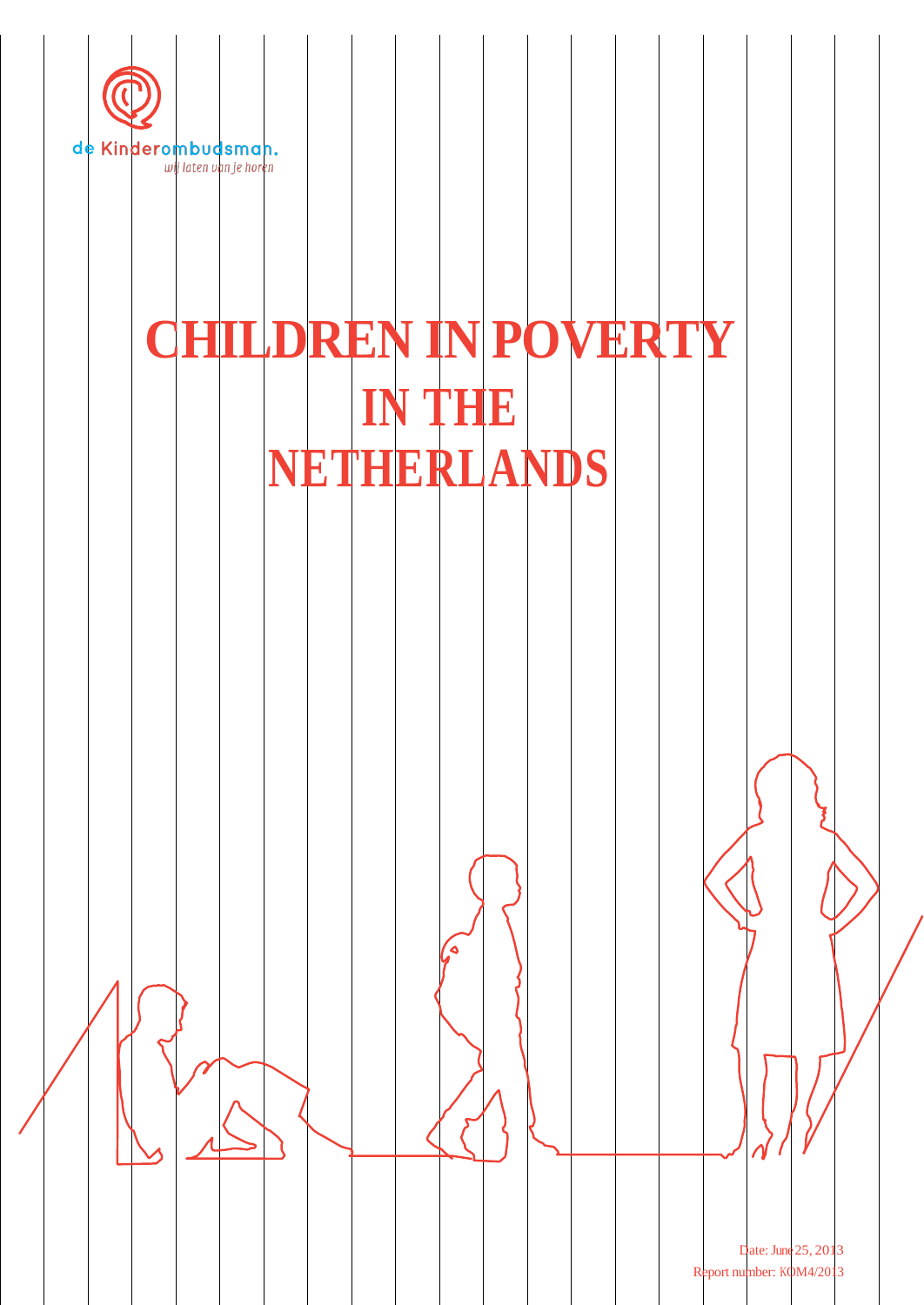

# **Children in poverty in the Netherlands**

**Verwey-Jonker Institute**

Majone Steketee Trudi Nederland Jodi Mak Renske van der Gaag Maxine van Bommel Lucas Roebroek Suzanne van der Eerden Jessica van den Toorn Eliane Smits van Waesberghe

**Ombudsman for children** Rogier Oet Cato Oosterwijk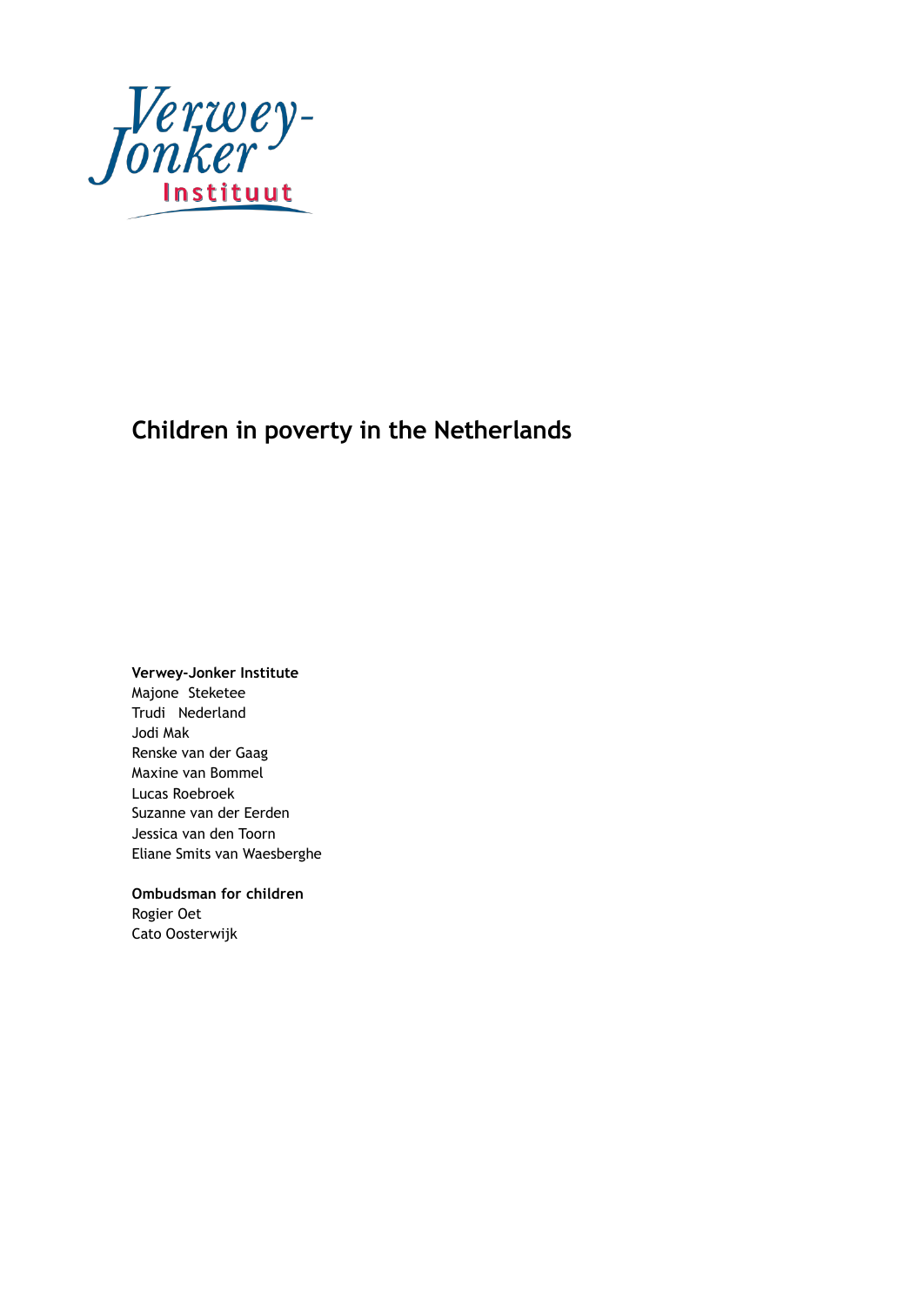# Contents

| Preface     |                                                                            | 4  |  |  |  |  |  |  |  |
|-------------|----------------------------------------------------------------------------|----|--|--|--|--|--|--|--|
|             | Summary Children in poverty in the Netherlands                             | 5  |  |  |  |  |  |  |  |
|             | Summarising conclusions of 'Children on Poverty'                           | 5  |  |  |  |  |  |  |  |
|             | Summarising conclusions of 'Adults and Professionals on Poverty'           |    |  |  |  |  |  |  |  |
|             | Summarising conclusions of 'Municipalities on poverty policy for children' | 6  |  |  |  |  |  |  |  |
|             | Recommendations from the Ombudsman for children                            | 8  |  |  |  |  |  |  |  |
| Part 1      |                                                                            | 10 |  |  |  |  |  |  |  |
| 1           | Introduction                                                               | 11 |  |  |  |  |  |  |  |
| 1.1         | Children at the Reporting Centre for Children in Poverty                   | 11 |  |  |  |  |  |  |  |
| 1.2         | Interviews with youngsters                                                 | 11 |  |  |  |  |  |  |  |
| $\mathbf 2$ | Poverty situation of the children                                          | 12 |  |  |  |  |  |  |  |
| 2.1         | Domestic situation of the children                                         | 12 |  |  |  |  |  |  |  |
| 2.2         | Poverty situation of the children                                          | 13 |  |  |  |  |  |  |  |
| 2.3         | Reasons for poverty according to children                                  | 14 |  |  |  |  |  |  |  |
| 2.4         | Meaning of poverty for children                                            |    |  |  |  |  |  |  |  |
| 2.5         | Expectations regarding change in the poverty situation                     |    |  |  |  |  |  |  |  |
| 3           | Consequences of poverty for children                                       | 18 |  |  |  |  |  |  |  |
| 3.1         | Personal consequences for children                                         | 18 |  |  |  |  |  |  |  |
| 3.2         | Domestic situation/ family                                                 | 19 |  |  |  |  |  |  |  |
| 3.3         | Education/future                                                           | 20 |  |  |  |  |  |  |  |
| 3.4         | Contact with friends                                                       | 21 |  |  |  |  |  |  |  |
| 3.5         | Participation and activities                                               | 22 |  |  |  |  |  |  |  |
| 4           | <b>Possible solutions</b>                                                  | 23 |  |  |  |  |  |  |  |
| 4.1         | Action-oriented tips from and for children                                 | 24 |  |  |  |  |  |  |  |
| 4.2         | Accepting, but keeping the faith                                           | 25 |  |  |  |  |  |  |  |
| 4.3         | Youngsters' tips for the municipality                                      | 25 |  |  |  |  |  |  |  |
| 5           | Summary                                                                    | 26 |  |  |  |  |  |  |  |
| 5.1         | The poverty situation of children                                          | 26 |  |  |  |  |  |  |  |
| 5.2         | The consequences for children                                              | 26 |  |  |  |  |  |  |  |
| 5.3         | Solutions according to children                                            | 27 |  |  |  |  |  |  |  |
| Part 2      |                                                                            | 28 |  |  |  |  |  |  |  |
| 1           | Adults and professionals on Poverty                                        | 29 |  |  |  |  |  |  |  |
| 1.1         | Introduction                                                               | 29 |  |  |  |  |  |  |  |
| 1.2         | Who responded?                                                             | 29 |  |  |  |  |  |  |  |
| 1.3         | Effectiveness of the poverty policy according to adults and professionals  | 29 |  |  |  |  |  |  |  |
| 1.4         | Solutions for children according to adults and professionals               | 30 |  |  |  |  |  |  |  |
| 1.5         | Example projects and good initiatives for children in poverty              | 32 |  |  |  |  |  |  |  |
| 1.6         | Summary<br>33                                                              |    |  |  |  |  |  |  |  |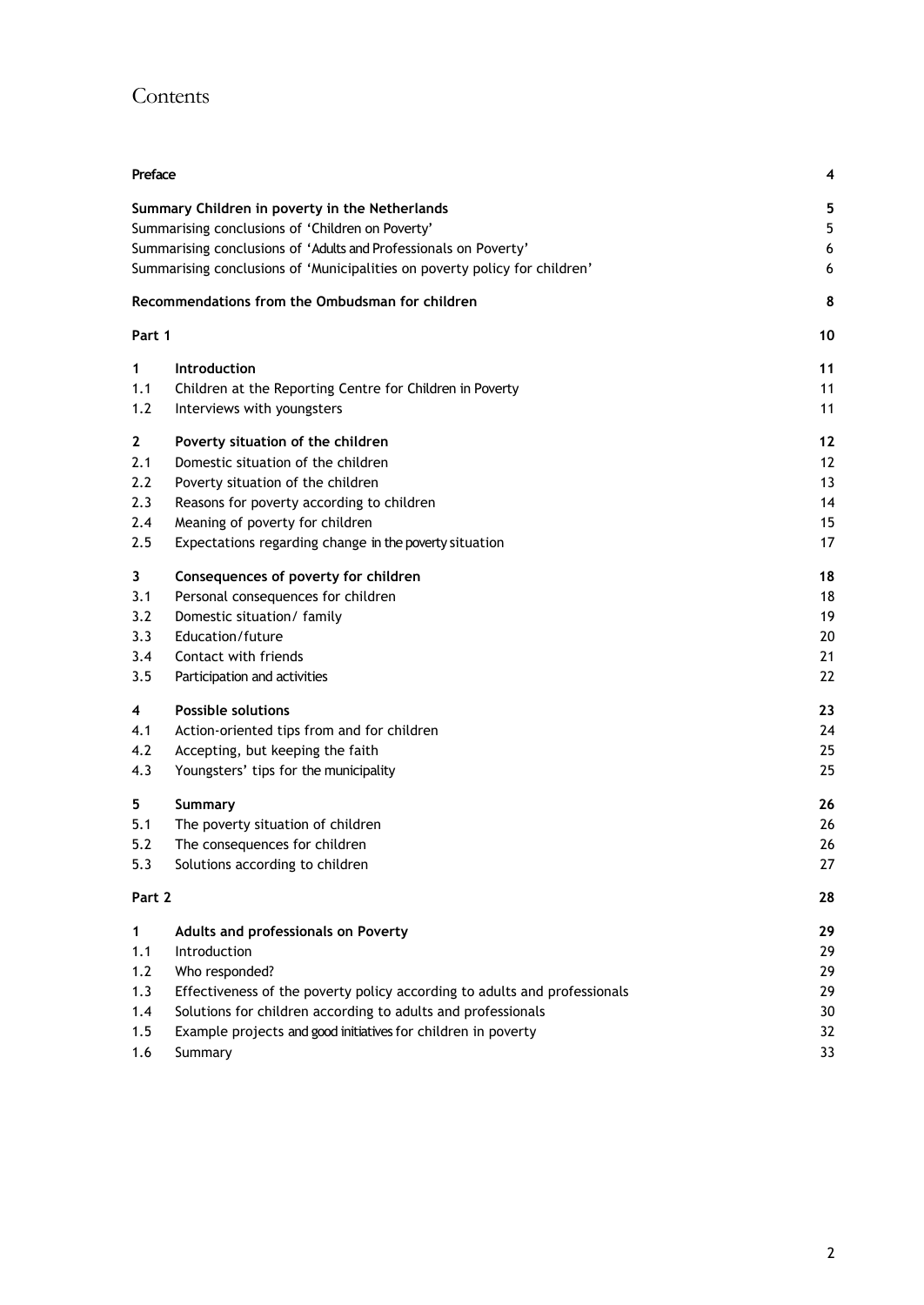| Part 3       |                                                                       | 34 |
|--------------|-----------------------------------------------------------------------|----|
| 1            | An outline of the municipal policy                                    | 35 |
| 1.1          | Introduction                                                          | 35 |
| 1.2          | Trends in the policy                                                  | 35 |
| 1.3          | Visions for the future                                                | 36 |
| $\mathbf{2}$ | Specific or general poverty policy                                    | 36 |
| 2.1          | Vision of poverty                                                     | 37 |
| 2.2          | Objectives                                                            | 37 |
| 2.3          | Measures                                                              | 38 |
| 2.4          | Indirect effects on the living conditions of children                 | 39 |
| 3            | Provisions for children                                               | 40 |
| 3.1          | Vision                                                                |    |
|              | and objective for supporting children                                 | 40 |
| 3.2          | Provisions                                                            | 41 |
| 3.3          | Use of the provisions                                                 | 42 |
| 3.4          | Differences between municipalities                                    | 43 |
| 4            | The policy participation of children                                  | 44 |
| 4.1          | Vision for involving children                                         | 44 |
| 4.2          | Participation in policy                                               | 44 |
| 4.3          | Involvement of children in policy still in its infancy                | 46 |
| 5            | Collaborating                                                         | 46 |
| 5.1          | Advantages of collaboration for municipalities                        | 46 |
| 5.2          | Collaborating within the municipality                                 | 47 |
| 5.3          | <b>External collaboration</b>                                         | 48 |
| 5.4          | Collaborating with private initiatives                                | 50 |
| 5.5          | Advantages and points for improvement according to the municipalities | 51 |
| 6            | Summary                                                               | 51 |
| 6.1          | Policy focused towards the future                                     | 51 |
| 6.2          | General policy or specific provisions                                 | 51 |
| 6.3          | The policy participation of children                                  | 52 |
| 6.4          | Municipalities on the advantages of collaborating                     | 52 |
|              | <b>Literature and Annexes</b>                                         | 53 |
|              | Literature                                                            | 54 |
|              | Part 1: Children on poverty                                           | 54 |
|              | Part 3: Municipalities on poverty policy for children                 | 54 |
|              | Children in Poverty - background (annex 3)                            | 55 |
|              | Annexes:                                                              |    |
|              | Research accountability part 3                                        | 56 |
|              | List of respondents part 3: 198 participating municipalities          | 57 |
|              | Children in Poverty - background                                      | 59 |
|              | Expert group participants                                             | 61 |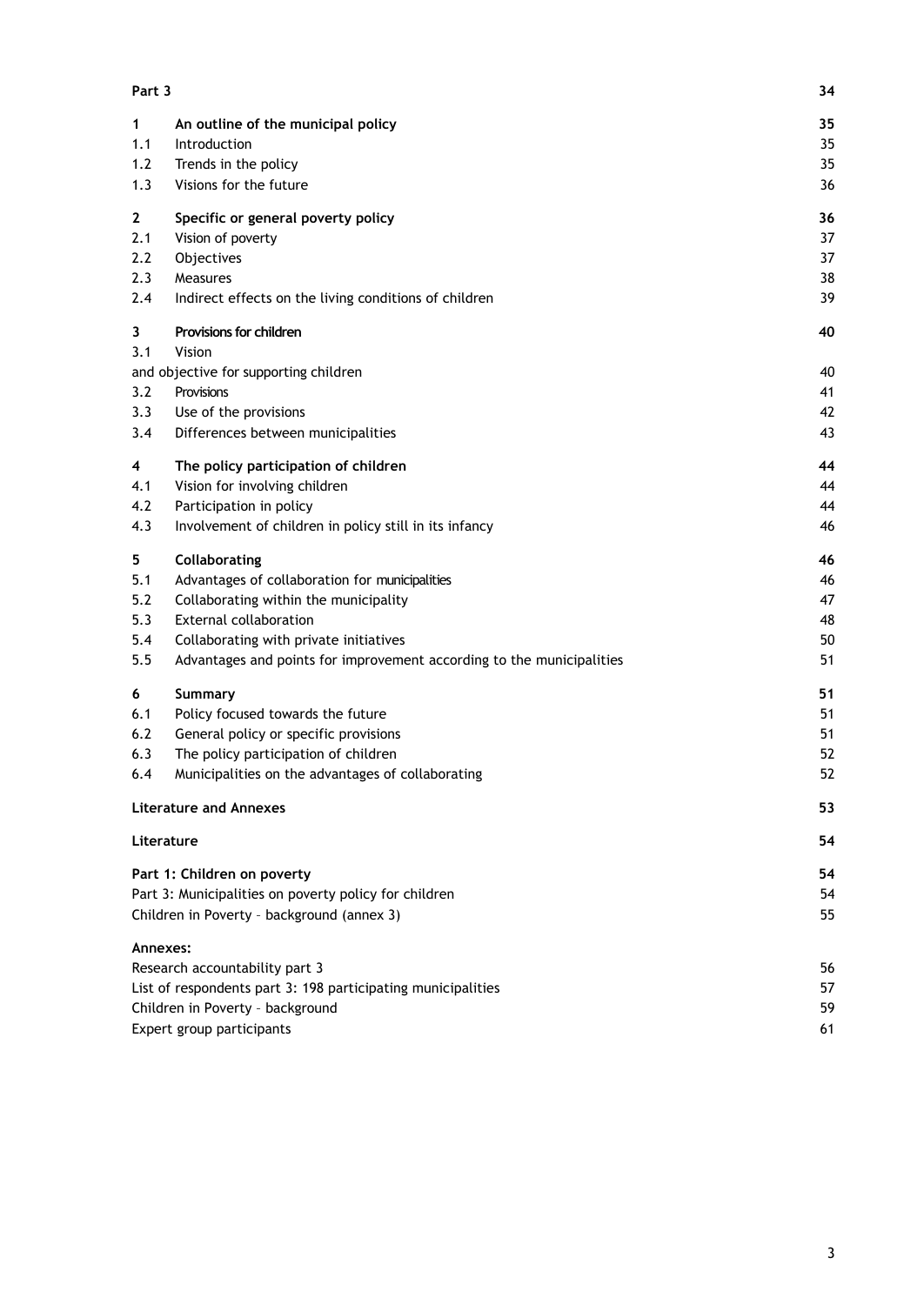# *Preface*

As the Convention on the Rights of the Child states, children have the right to an adequate standard of living. When I introduced the first Children's Rights Monitor in 2012, one of the alarming conclusions was that one in ten children in the Netherlands were growing up in poverty. By now, this number has risen to one in nine. That equates to as many as three hundred and seventy-seven thousand children.

The figures speak for themselves, but poverty in the Netherlands only became tangible to me through our digital Reporting Centre. In February, children and youngsters told their stories: *what is it like to live in poverty?* Many children and youngsters wrote that they are concerned about matters that should be a matter of course to Dutch children: *is there enough food in the house, is the heating on, is there proper clothing?* Moreover, many reports show that children are ashamed of their situation: *afraid to bring friends home to play, scared that they will see what the situation at home is like.*

The digital Reporting Centre was the starting point of the research on children in poverty, which I carried out over the past six months in collaboration with the Verwey-Jonker Institute. The central question of this research is: how are children's rights to an adequate standard of living taken into account in the poverty policy now that so many children in the Netherlands are living in poverty (for a prolonged period of time as well)? Within three weeks, our digital Reporting Centre received many responses: over 1,000, including almost 700 responses from children, but also responses from parents and professionals. Subsequently, in-depth interviews were conducted with a number of children.

The poverty policies of many municipalities were examined as well. This made it evident that the country has a very diverse range of municipal regulations. There is also an array of good and engaged private initiatives. It is nice to see that a lot of people care about the fate of these children. Unfortunately, however, it must be concluded that as regards to receiving aid, it matters in which municipality a child lives. This should not be the case, because every child has the right to an adequate standard of living.

Children all have their own ways of dealing with poverty. This is evident from the various responses to the Reporting Centre: exchanging clothes, collecting deposit bottles, doing chores. Children are creative and inventive in this regard, and I deeply admire that. Nevertheless, we should not forget that poverty leaves deep scars on children. In one of the wealthiest countries in the world, this is unacceptable.

One of the recommendations I provide the municipalities with is to develop an integral poverty policy that is specifically aimed at children. Growing up in poverty should not leave its mark on the rest of your life. We owe it to these children to offer them a better perspective.

Finally, I would like to thank all children as well as all parents and professionals who cooperated in the research. I trust that the recommendations will be taken up soon in the interest of our children.

Marc Dullaert, the Ombudsman for children

MP) Aut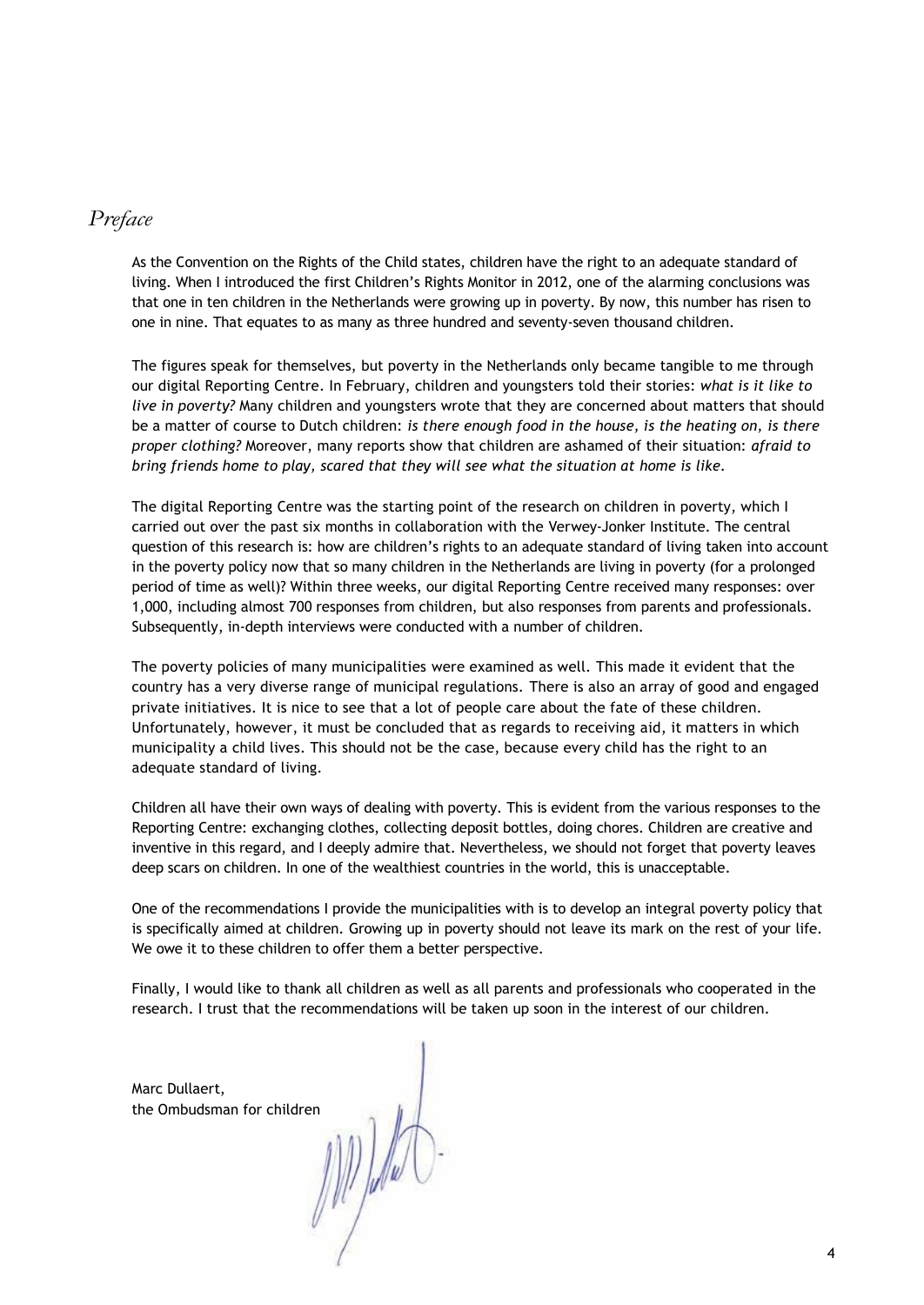# *Summary of Children in poverty in the Netherlands*

#### *Research overview and reading guide*

According to article 27 of the UN Convention on the Rights of the Child, children have the right to an adequate standard of living. Parents must secure this within their abilities, and the state will support them in this endeavour.

This year, the Ombudsman for children initiated a number of researches on children and poverty with the Verwey-Jonker Institute. First, the Reporting Centre for Children in Poverty was opened for children between the ages of 6 and 18. They could share their experiences with poverty in the home environment and propose possible solutions. Additionally, parents, professionals, officials, or people who are otherwise involved in poverty could pass on their experiences as well as issues with poverty policies, or provide good examples of projects related to children in poverty.

The Reporting Centre received a lot of attention. A total of 681 children and 421 adults approached the Reporting Centre. In addition, the researchers conducted in-depth interviews with twenty-five youngsters from this Reporting Centre. The responses and interviews are not representative of all children in the Netherlands, but they do provide an unambiguous picture of the way children experience growing up in poverty and how this affects them.

In addition, a survey was conducted among all Dutch municipalities containing questions regarding their poverty policies for children. A total of 198 out of the 408 municipalities responded, making this section of the research representative for the municipal poverty policy in the Netherlands.

A group of experts was involved in these first three sections of the research (see Annex). These experts helped thinking about the outcomes of the research and validated the results.

The final section of the research trajectory will start after the summer of 2013. In this section of the research, the ball is in the youngsters' court. The aim is to develop a method with them that will allow them to exert influence on the municipal poverty policy, so that it will be more in keeping with the needs and desires of the youngsters themselves.

This report comprises three sections. Section 1 describes the outcomes of the Reporting Centre as well as the in-depth interviews with children<sup>1</sup>, part 2 contains the results from the Reporting Centre for adults, and part 3 presents the results of the quick scan of the municipal poverty policy.

#### *Summarising conclusions of 'Children on Poverty'*

#### *1. Poverty has major consequences for children*

The responses of the children reveal that the majority of the children experience living in poverty as extremely unpleasant: they are faced with the lack of money on a daily basis. For example, they do not get a hot meal every day, or new clothes or shoes whenever they are in need of those. Over half of the children who responded go to the food and/or clothing bank or faced a cut-off of electricity and/or water. Holidays, a membership of a sports club, celebrating a birthday, or participating in school field trips are not a matter of course, either. Children do not expect this situation to change any time soon.

The children who approached the Reporting Centre are also concerned about the poverty situation at home; in fact, one in three worry about it every day. This concern is mainly focused on money problems, but also on the fear of being evicted from their homes, having no food or belongings, or running up even more debts. For some children, this leads to physical and/or psychological symptoms. Approximately one quarter of the interviewed children and youngsters say they occasionally suffer from a headache, abdominal pain, or signs of fatigue because they are worried about the situation. With regard to the future, at least half of the children regularly worry about the financing of their future education.

#### *2. Growing up in a family with little money isolates youngsters*

Children find it important to have a sense of belonging. Being poor means that there is no money available for participating in regular activities with other children, such as celebrating a birthday, going along to the movies, or shopping. Nearly two out of three children in the research group do not participate in clubs, including sports- and culture-related ones. The associated costs constitute the main barrier.

<sup>1</sup> In this report, we refer to children in the entire age group of 6- to 18-year-olds. Wherever we refer to juveniles or youngsters, it concerns the answers of youngsters in the age group of 10- to 18-year-olds.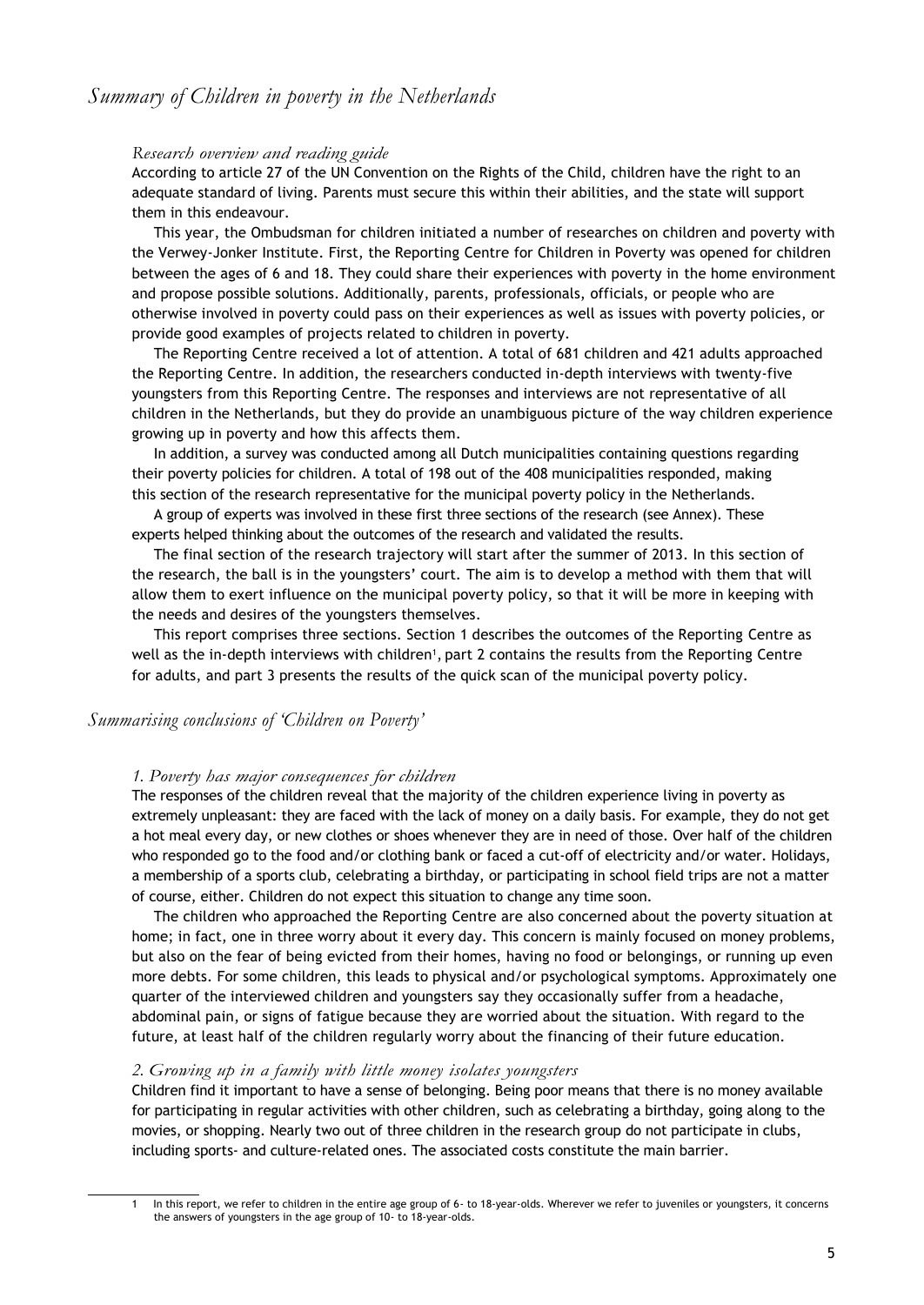Also, children sometimes hesitate to bring friends home. If children cannot 'keep up,' they might end up in social isolation. Moreover, these children feel like they are 'different,' because they cannot follow the latest trends on clothing or stuff. They find it very unpleasant to be judged on this and to get bullied.

According to the children, there is tension and stress as a result of financial worries at home, too. With two out of three children, fights between parents are prompted by either a lack of money or debts. Although financial worries at home clearly cause tension, it is hardly a topic of conversation with their parents.

#### *3. Poverty is still a big taboo in the Netherlands*

Not only do children hardly talk with their parents about the poverty at home; they barely talk about it with others, too. Children and youngsters who find themselves in a situation of having little money at home do not openly discuss this subject with friends. The subject of poverty is taboo at school, and even among close friends.

On the other hand, they want more attention focused on this issue. Their most important tip for other youngsters is to talk about it anyway – it is helpful in being able to deal with the situation.

#### *4. Children come up with resourceful solutions*

The children all have their own ways of dealing with poverty. Some have a job on the side or try to save money. They also have all sorts of tips to economise, for example, by exchanging clothes, doing chores for people, or collecting deposit bottles. In addition, there are plenty of fun things to do that do not cost any money, such as throwing a slumber party on your birthday (because it does not cost any money), or dropping in on your grandpa's or grandma's house around dinnertime. Consequently, the interviewed youngsters are very aware of prices and critical of what one truly needs.

#### *Summarising conclusions of 'Adults and Professionals on Poverty'*

#### *1. Access to aid and support is needed*

The opinion that parents should get more support and aid emerges from the responses given by the adults. As already evident from the responses of the children, poverty leads to stress and psychological issues among parents. In addition to aid focused on the financial situation (debt counselling, budgeting), these families should also receive support and guidance on raising their children.

#### *2. It matters which municipality a child in poverty grows up in*

The main conclusion from the responses of parents and professional to the Reporting Centre for Children in Poverty is that they feel that in the Netherlands, it matters where a child in a poverty situation lives and grows up. Much of the support and aid received by families come from a private initiative, such as the Stichting Leergeld (Foundation for Tuition) and the food or clothing banks. Families consider the aid valuable, but these provisions are not available in all municipalities. Moreover, each of the municipalities has its own poverty policy. The extent to which they actively provide eligible families with information on it varies.

#### *3. Schools take too little account of poverty issues when requesting contributions from parents*

A lot of schools in primary and secondary education are insufficiently aware of the fact that some parents cannot afford the contributions – both voluntary and mandatory – requested from parents. As a consequence, children may be excluded. Adults and professionals indicate that education should remain affordable and that all sorts of additional costs should not be passed on to parents.

#### *Summarising conclusions of 'Municipalities on poverty policy for children'*

#### *1. Vision and objectives are lacking in provisions for children in poverty*

The report on the quick scan among municipalities and the more extensive interviews with thirty municipalities describe that the vision and objectives of the general poverty policy are aimed at promoting social participation through financial support. This policy is mainly focused on welfare claimants, whereas now, there are 'new' groups with financial problems. For example, self-employed professionals, unemployed people, people with debts. Often, many municipalities have not caught sight of these citizens and their their children which has been wet.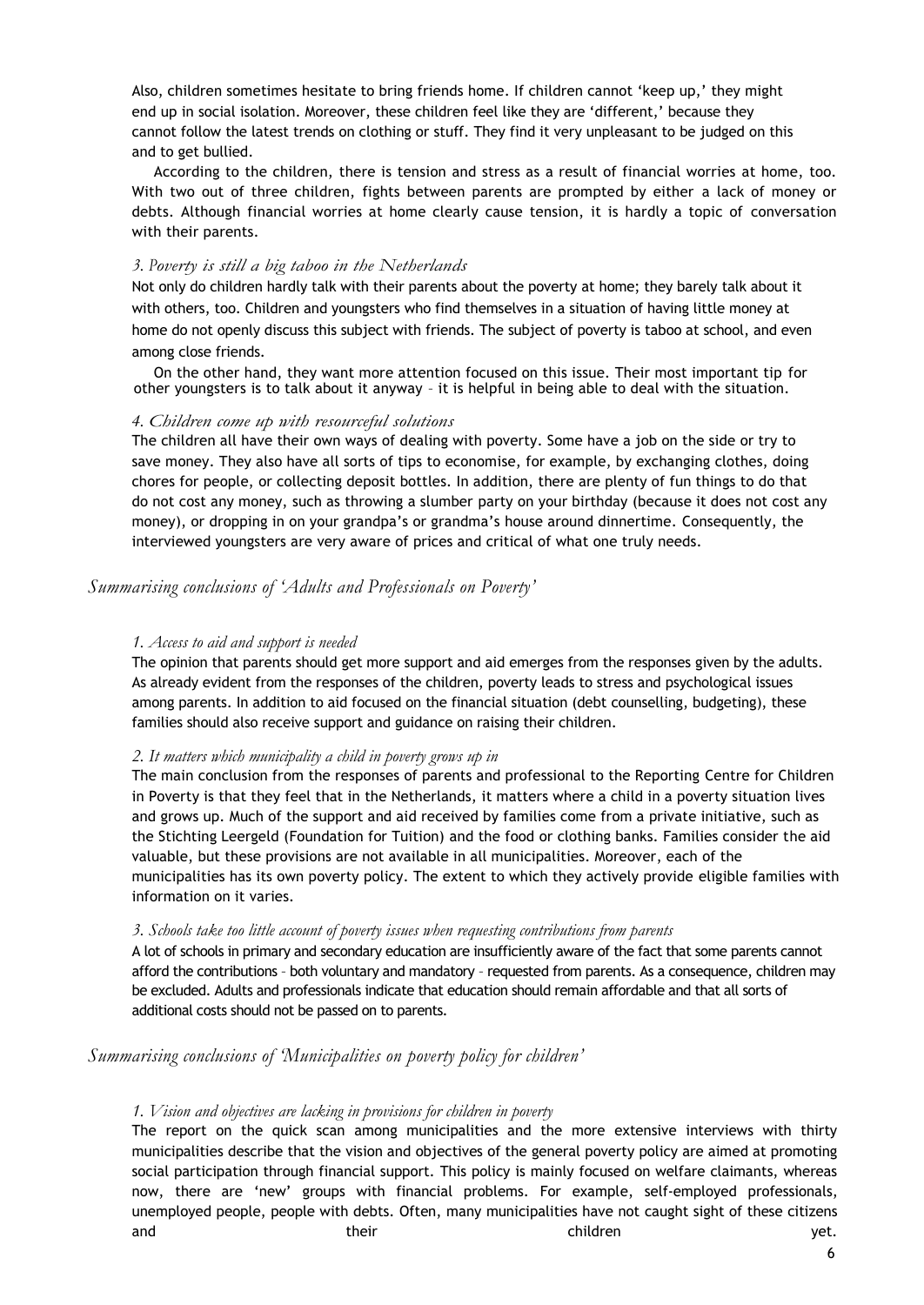Moreover, municipalities lack legal options to support the new groups and organise the poverty policy in a proper manner. For example, municipalities of the national government receive a budget for income policy for people with incomes up to 110% of the social minimum wage.

With their general poverty policies, municipalities put an indirect focus on supporting children. They do so by supporting families with children and single parents financially. In municipalities without specific provisions for children, limited attention is devoted to the living conditions of this group. The problems experienced by children and the limitations on growing up healthily – having good opportunities for development – are insufficiently recognised by these municipalities. That is why they do not make enough targeted provisions focused on properly supporting children in poverty.

The large majority of the municipalities (88.4%) has made specific provisions for children, such as the support of participation in sports and culture as well as educational provisions. Municipalities mainly concentrate on the participation in cultural and sports activities of this group of children: 93% and 92%, respectively. Only in two of the interviewed municipalities, this is part of a defined policy. This means that the other municipalities have not drafted policy objectives by which the effects of the provisions can be tested.

#### *2. Municipalities differ considerably in terms of provisions for children in poverty*

The provisions made for children are part of various policy areas, such as poverty, youth, education, sports, and health policies. Municipalities share common ground in their main focus on supporting the social participation of children. The ability of children to participate emerges as the major focus of the provisions from many interviews with municipalities.

In many municipalities, the promotion of participation in sports, culture, and social activities at school has been translated into provisions. The manner in which children are subsequently able to participate, however, differs considerably. This does not merely apply to the provisions available, but also to the number of children that are able participate. In some municipalities, there is an open-ended scheme, and all children are able to participate, but in other municipalities, this number is very low. This has to do with limited financial resources as well as political priorities.

#### *3. A coherent approach to improving the living conditions of children in poverty is lacking*

The research shows that the support of the various components of the living conditions of children in poverty is divided between several policy departments of a municipality. Internal collaboration with the aim of reaching an integral approach to children is crucial, but it still occurs infrequently. Up until now, it is often a matter of personal contacts. With regard to external collaboration, a number of municipalities have established a good collaboration with local organisations on an implementation level. In fact, a proper utilisation of the knowledge these organisations possess can serve as a major input to the development of better policies. Currently, contacts are often still focused on 'finding the target group' and exchanging information.

#### *4. Few municipalities know whether children in poverty make proper use of the provisions provided for them* Whether provisions are reaching the eligible minimum wage earners and their children is being monitored either half-heartedly or not at all, as it is only partially known who uses the provisions. Furthermore, it is often unclear whether the money provided to parents actually reaches the children.

Another point of difference between municipalities is the encouragement of the use of the provisions. Many municipalities foster a keen awareness of the opportunities through written and digital media, but there are also those that pay less attention to it.

#### *5. Children do not have enough say in the design and implementation of policies aimed at them*

One of the most important results of the research is that the ability of children to influence the policy is still limited to very few municipalities (4.6%). Municipalities do not seem to know very well how they should approach this matter. They miss the handles to shape the policy participation of children in poverty.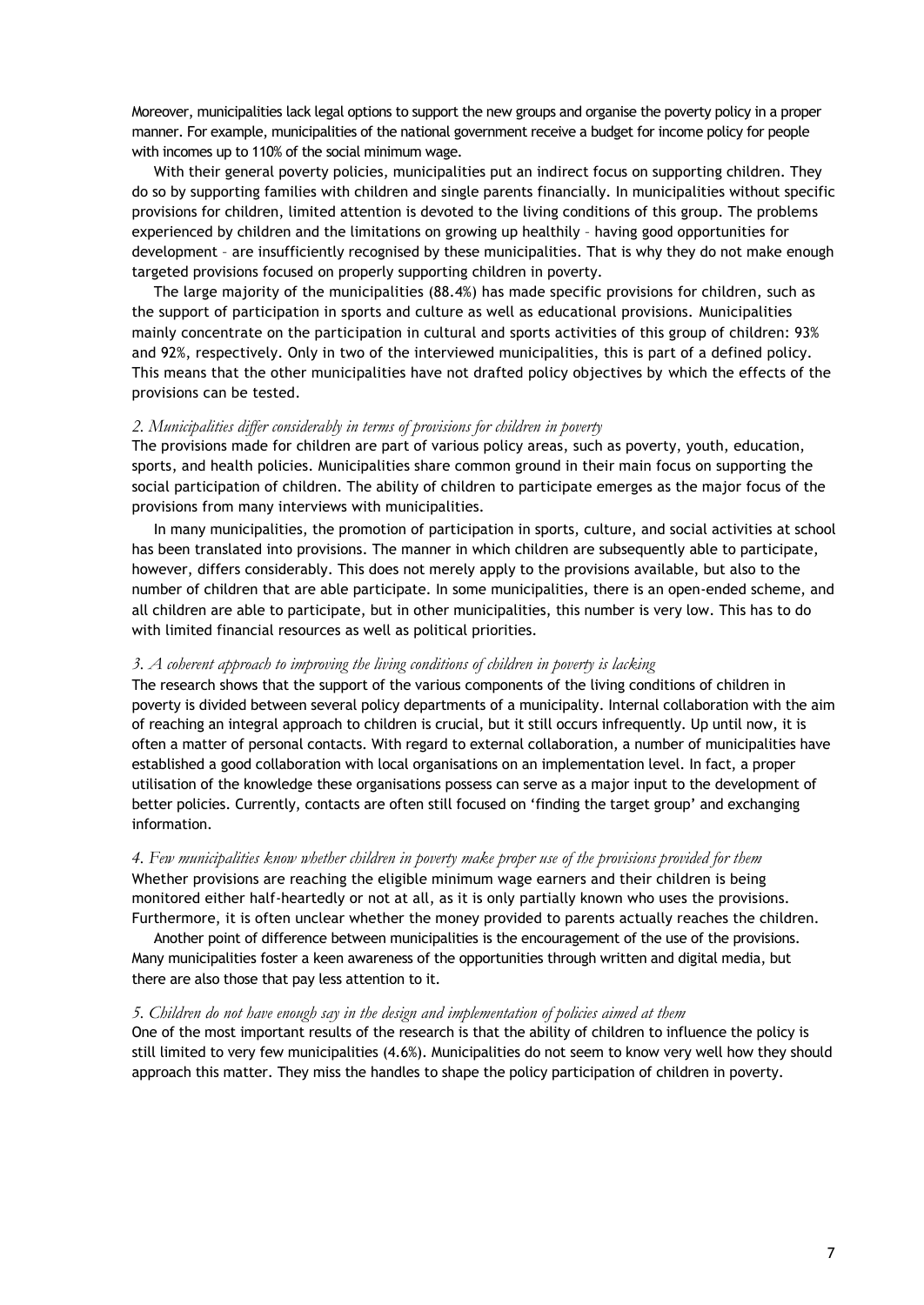# *Recommendations from the Ombudsman for children*

*1. Given the fact that 1 in 9 children live in poverty, it is very important for municipalities to develop a poverty policy that is specifically aimed at children.*

This specific policy will need to be effective for all children in poverty in a straightforward manner, making the aid provided directly available to children who currently do not have a standard of living which is adequate for a proper physical, mental, intellectual, moral, and social development. Only a few municipalities pursue a poverty policy specifically aimed at children. All municipalities should pursue an integral youth policy based on a vision for children in poverty. Currently, municipalities particularly support the social participation of these children through specific provisions for sports and cultural participation. Therefore, municipalities are recommended to actively focus on meeting other basic needs of this group as well.

*a) Develop a vision containing an integral approach to poverty among children.*

Within municipalities, several policy departments are involved with children in poverty. Connect the various areas of life in which children need support. This entails a combination of both financial support and debt prevention, such as the promotion of participation, educational opportunities, and health. Pay particular attention to children who have been living below the poverty line for over two years. Current poverty policies are often still focused on welfare claimants rather than new groups, such as self-employed professionals. Children belonging to these groups deserve to be included in poverty policies, too.

*b) Improve the accessibility of provisions and simplify the submission of an application.*

A lot of parents and children cannot find their way to provisions yet. Filing an application should be easy. Make provisions available to all children without setting a maximum per municipality or per provision. Municipalities are recommended to be the ones reaching children who are dealing with poverty in collaboration with relevant private organisations. In doing so, municipalities should communicate about the provisions in a clear manner.

*c) Involve children early when making provisions available.*

Organise the involvement of children and youngsters with the provisions that are being devised for them in order to gain a better insight into the things they actually need and to check whether the existing provisions fit these needs. Many municipalities want to start involving children and youngsters, but few municipalities apply this policy participation in actual practice. Make use of good examples, proven methodologies, and tools for policy participation of young people.

*2. Municipalities are recommended to put together a child package, the components of which will directly benefit the children. This package applies to children in a household with a disposable income below the standard of 120% of the social minimum.*

The elements of the child package indicated below should at least be made directly available to each child by municipalities. This concerns a so-called child package, which assumes the not-much-yetsufficient criterion (see SCP (The Netherlands Institute for Social Research) in the 2012 Children's Rights Monitor). The package will at least consist of the absolute necessities, supplemented with things required to be able to participate in society. The child package will at least contain vouchers for basic necessities, such as a set of winter clothes as well as summer clothes, and, for example, lessons for a basic swimming certificate, a library card until the age of 18, access to local public transport, and participation in a weekly activity for the purpose of leisure or sports/cultural development.

The child package is focused on children who live in a household with a disposable income of less than 120% of the social minimum applicable to the household.

*3. Organise a complete range for children in poverty. For this purpose, the Ombudsman for children incites municipalities to design their policies through public-private partnerships.* Within the municipality, organise a joint approach aimed at improving the living conditions of children in poverty, for which the political, official, and social support is guaranteed.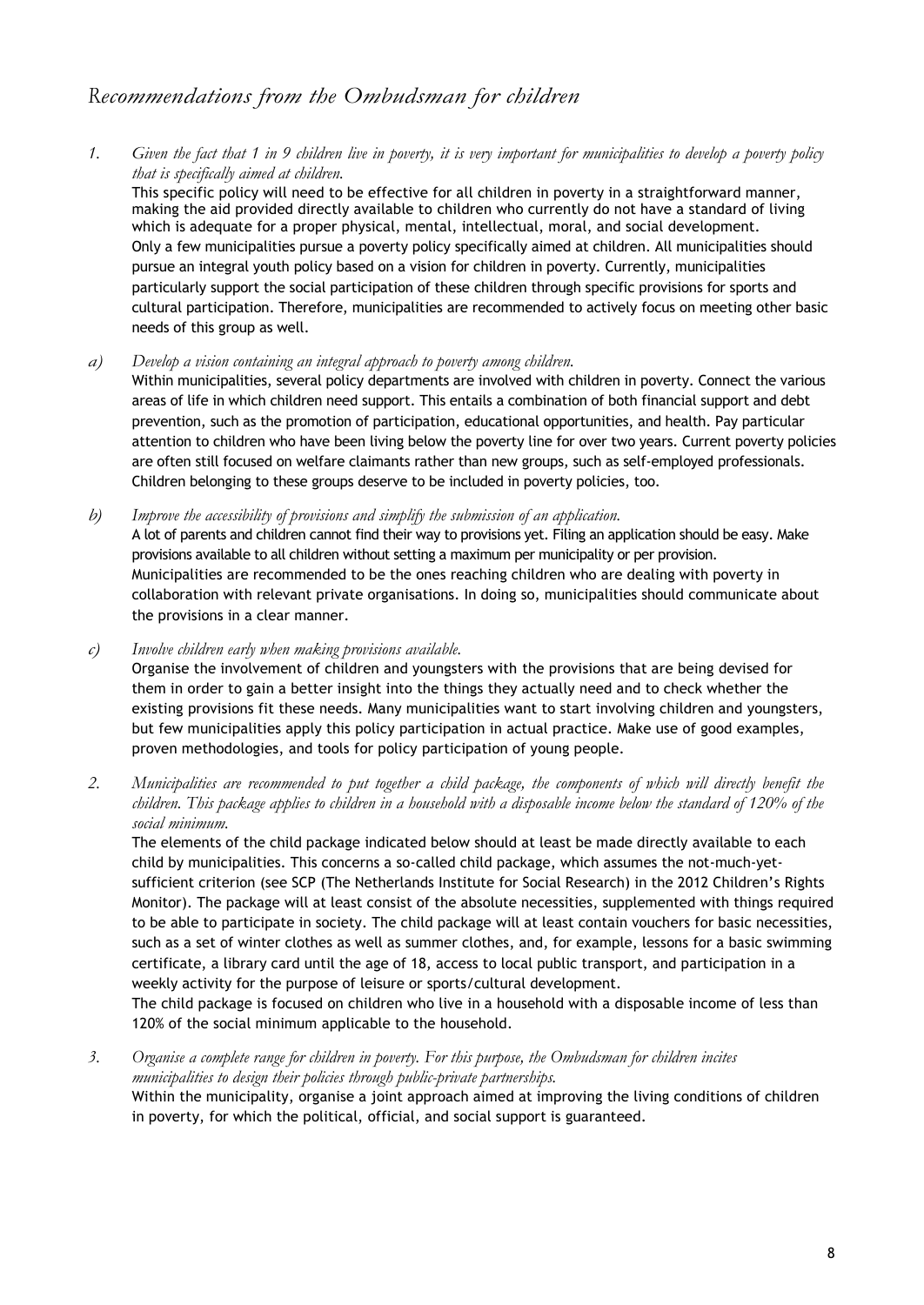Involve various parties, including local providers of help for children in poverty, at both policy and operational level. Make the range complete and appropriate through intensive collaboration.

*4. Both the national government and the municipal authorities are recommended to monitor the poverty policy focused on children.*

Map out the manner in which the adequate standard of living for children is being determined in national and local policies annually. Monitor its reach and effects on the standard of living for children.

*5. The national government should encourage and approach municipalities in a targeted manner, given its obligation under the Convention on the Rights of the Child.*

The Netherlands signed the Convention on the Rights of the Child. The resulting obligation is to keep a watch on the implementation of the child's right to an adequate standard of living in the Netherlands. This responsibility should lead the national government, which has decentralised its poverty policy to a large extent, to approach municipalities in a targeted manner about their task to provide children with an adequate standard of living locally.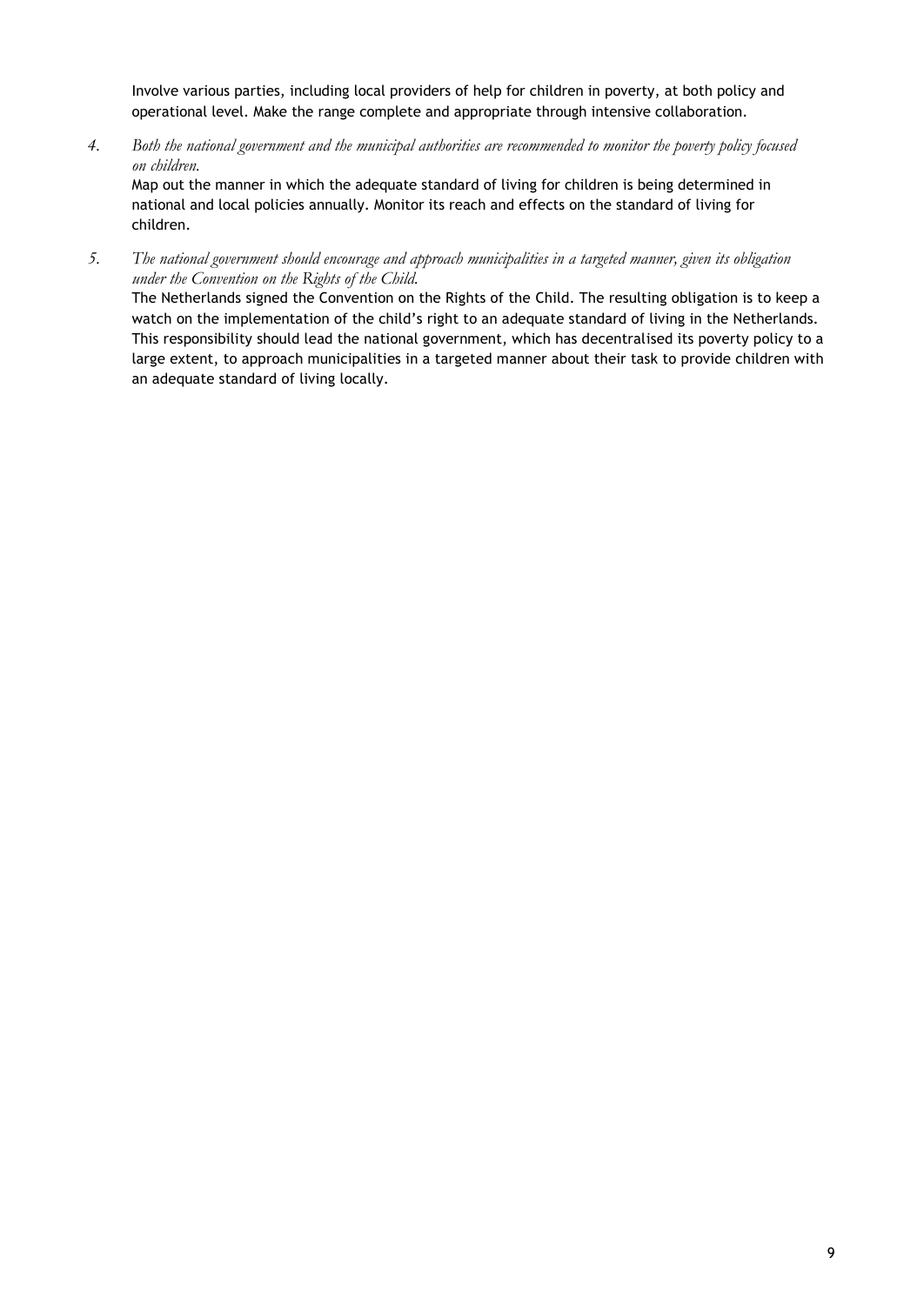# *Part 1*

# **Children on Poverty**

*Results from the Reporting Centre for Children in Poverty*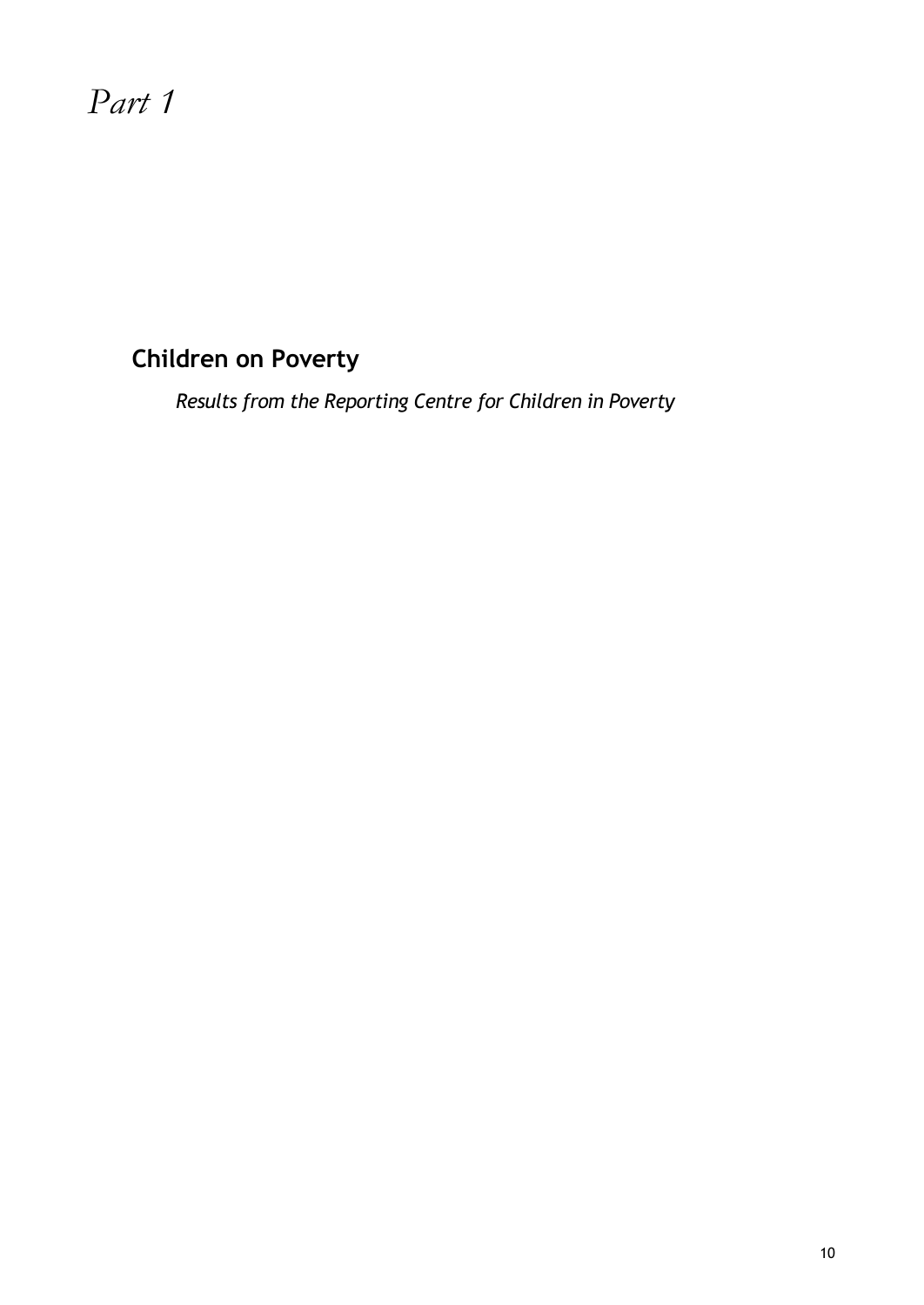# *1 Introduction*

On February 12, 2013, the Ombudsman for children opened the Reporting Centre for Children in Poverty. Here, children could report their experiences with poverty in the domestic situation as well as their view of a solution. Additionally, parents, professionals, officials, or people who are otherwise involved in poverty could pass on their experiences as well as issues with poverty policies, but they could also provide good examples of projects related to poverty. This section of the report describes the perspective of children between the ages of 6 and 18: what kind of situation do they find themselves in? How do they experience this? And do they see solutions to improve the situation for themselves, but also for other children who find themselves in this situation? The reporting centre closed on March  $5<sup>th</sup>$ . Children<sup>1</sup> between the ages of 11 and 18 could also register for an interview through the reporting centre; for privacy reasons, this could not be done in the questionnaire, but via a link that was shown to them in the end.

It seems that improper use of the reporting centre is hardly at issue – or at least, not to a great extent. In the single case of an IP address that was used seven times, several children indicated they were living in a refugee centre. It therefore concerned different children who answered the questions from the same location. However, it is important to note that this concerns a reporting centre. There is a chance that such a reporting centre attracts a select group. The group of children who responded is therefore not representative of the total group of children in the Netherlands who live in poverty. For that reason, the results are indicative and cannot be generalised to all children who live in families with limited financial resources. It is also important to stress that children living in the Caribbean Netherlands have not been included in this research. We refer to the recently published Unice $f<sup>2</sup>$  report (2013) for the living conditions of these children.

#### *1.1 Children at the Reporting Centre for Children in Poverty*

Of the 681 children between the ages of 6 and 17 who approached the reporting centre, seven children indicated, of their own accord, they were not poor. A total of 541 children completed all of the questions in full. <sup>3</sup> Two fifths of this group fall within the age group of 6 to 10 years old (41%). Ten-year-old children completed the questionnaire most frequently (16%), and six- to seventeen-year-olds did so least often (4% and 5%, respectively). Girls are in the majority, nearly three in five (59%). In answer to the question regarding family composition, <sup>4</sup> close on half of these children responded they lived in a single parent family (46%). Little over two in five children live in a two-parent family (42%), and 7% of them live in a reconstituted family. In this report, whenever we refer to the children, we mean: the children who approached the reporting centre.

#### *1.2 Interviews with youngsters***<sup>5</sup>**

Nearly one in five youngsters between the ages of 11 and 18 indicated they wanted to take part in an interview (n=62). Youngsters who left behind a phone number received an email saying that they would be called. This happened a week later. Youngsters who only left an email address received an email with the request to respond and indicate how and when they wanted to do the interview. Eventually, researchers managed to conduct an interview with 26 youngsters, either by phone or in the homes of the youngsters.

<sup>1</sup> In this report, we refer to children in the entire age group of 6- to 18-year-olds. Wherever we refer to juveniles or youngsters, it concerns the answers of youngsters in the age group of 10- to 18-year-olds.

<sup>2</sup> [http://www.unicef.nl/media/1402135/samenvatting\\_kind\\_op\\_bes.pdf](http://www.unicef.nl/media/1402135/samenvatting_kind_op_bes.pdf)

<sup>3</sup> We considered the questionnaire to be fully completed whenever children arrived at the question regarding cut-offs of electricity and/or water.

This was followed by a question regarding family composition and the reason for poverty. Twelve children did not answer these final two questions.

<sup>4</sup> A juvenile living in two houses was presented with the question to describe the family composition of the home where he or she lives most of the time.

<sup>5</sup> The names we use in this report are not the actual names of these youngsters.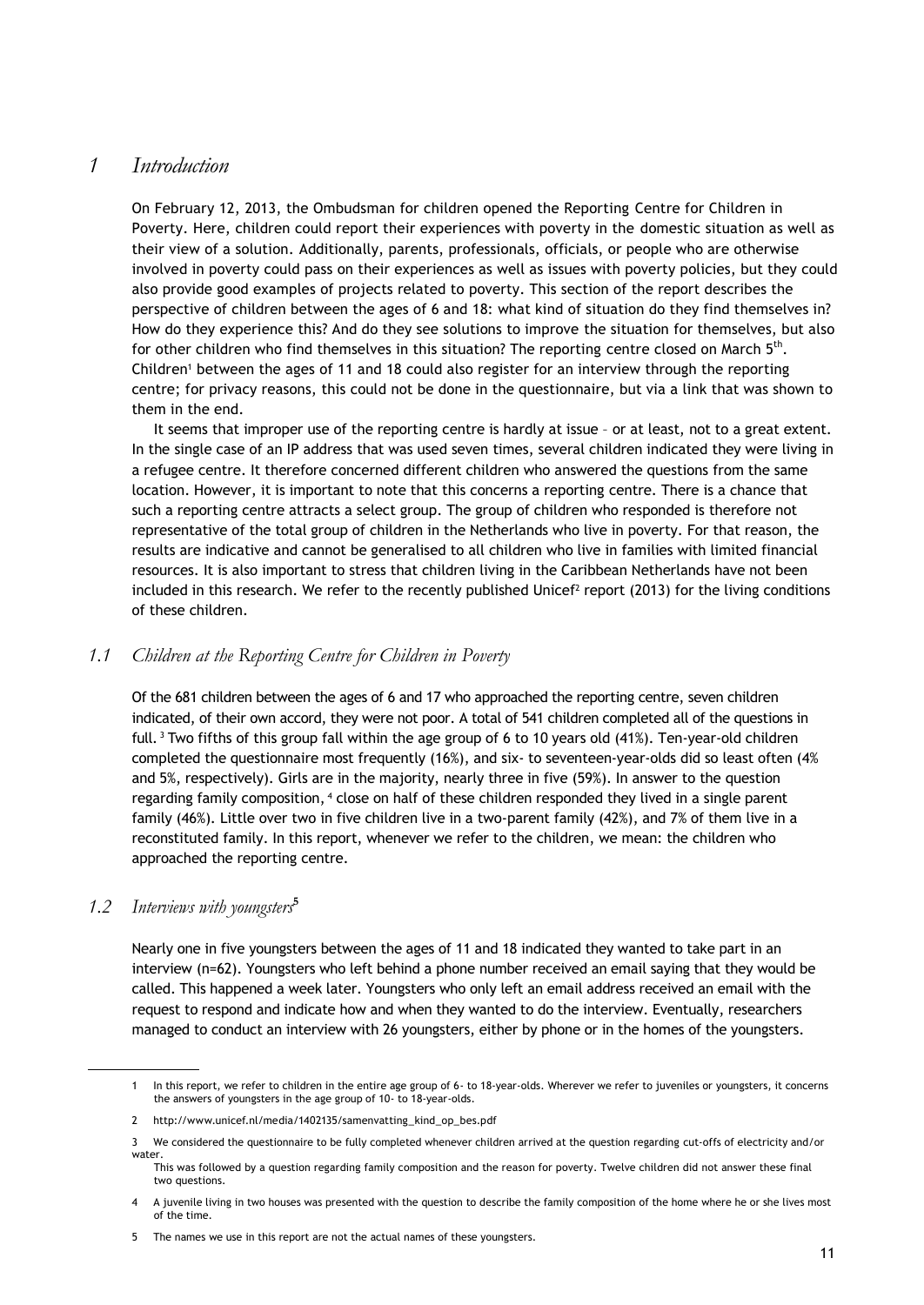One of these 26 youngsters turned out to be autistic, because of which the information obtained through the interview was insufficient for inclusion. Eventually, 25 youngsters were interviewed. Participation by gender of the interviewed youngsters can be compared with the reporting centre: fifteen girls (60%) and ten boys. The 11- and 12-year-olds are in the majority in the interviews. One girl is almost 11 and really wants to participate. Seven others are 11 years old (28%), six youngsters are 12 years old (24%). Three youngsters are 16 years old, and three youngsters are 17 years old. In addition, there are two 15-year-old youngsters. Ages 13, 14, and 18 are the least represented; all by one youngster of that age. Four of these youngsters have a non-Western foreign background, one youngster has a Western foreign background, and the rest of the youngsters have parents who were both born in the Netherlands. Thirteen of the interviewed children are still in primary school, and one of the youngsters is in special education. Eight youngsters are in secondary school: two are in the seventh grade, four are in the vmbo (lower secondary professional education), one is in the havo (higher general secondary education), and one is in the vwo (pre-university education). Moreover, three youngsters are already in continuing education, two in the mbo (intermediate vocational education), and one youngster is in the hbo (higher professional education).

The majority – nineteen of the youngsters (76%) – have had to deal with a divorce. Sixteen of these youngsters come from a single-parent family; in all cases, they live with their mother. All of the youngsters from these families – except one youngster – have one or more brothers and/or sisters: seven families have two children (among the interviewees are two sisters from the same family), five families have three children, and two families even have four children. By own account, one of the youngsters splits its time living with both parents and is an only child. Two youngsters live with their mother and stepfather. One of these youngsters is the only child in the house and the other one comes from a family with two children. Additionally, there are six two-parent families with both of the biological parents, one with one child, four families with two children, and one family with three children. In this report, whenever we refer to youngsters or juveniles, it concerns the youngsters who were interviewed.

# *2 Poverty situation of the children*

In this chapter, we will first examine what the domestic situation of the children is like. Subsequently, we will consider what this means for them. We will conclude the chapter with a paragraph on the children's expectations for the future.

#### *2.1 Domestic situation of the children*

The Reporting Centre for Children in Poverty was aimed at children living in families with little money. Therefore, it revolved around poverty experienced from the perspective of the juvenile. To get a picture of the actual poverty situation in the family, children responded to a number of statements. Several of these statements are not directly related to either being poor or not (such as getting an allowance, buying second-hand clothes, or celebrating a birthday), others are (using the food bank or the clothing bank). Together, however, the statements draw a picture of the domestic situation of these children, which looks as follows (see figure 1.1):



Figure 1.1 Domestic situation of children (n=541)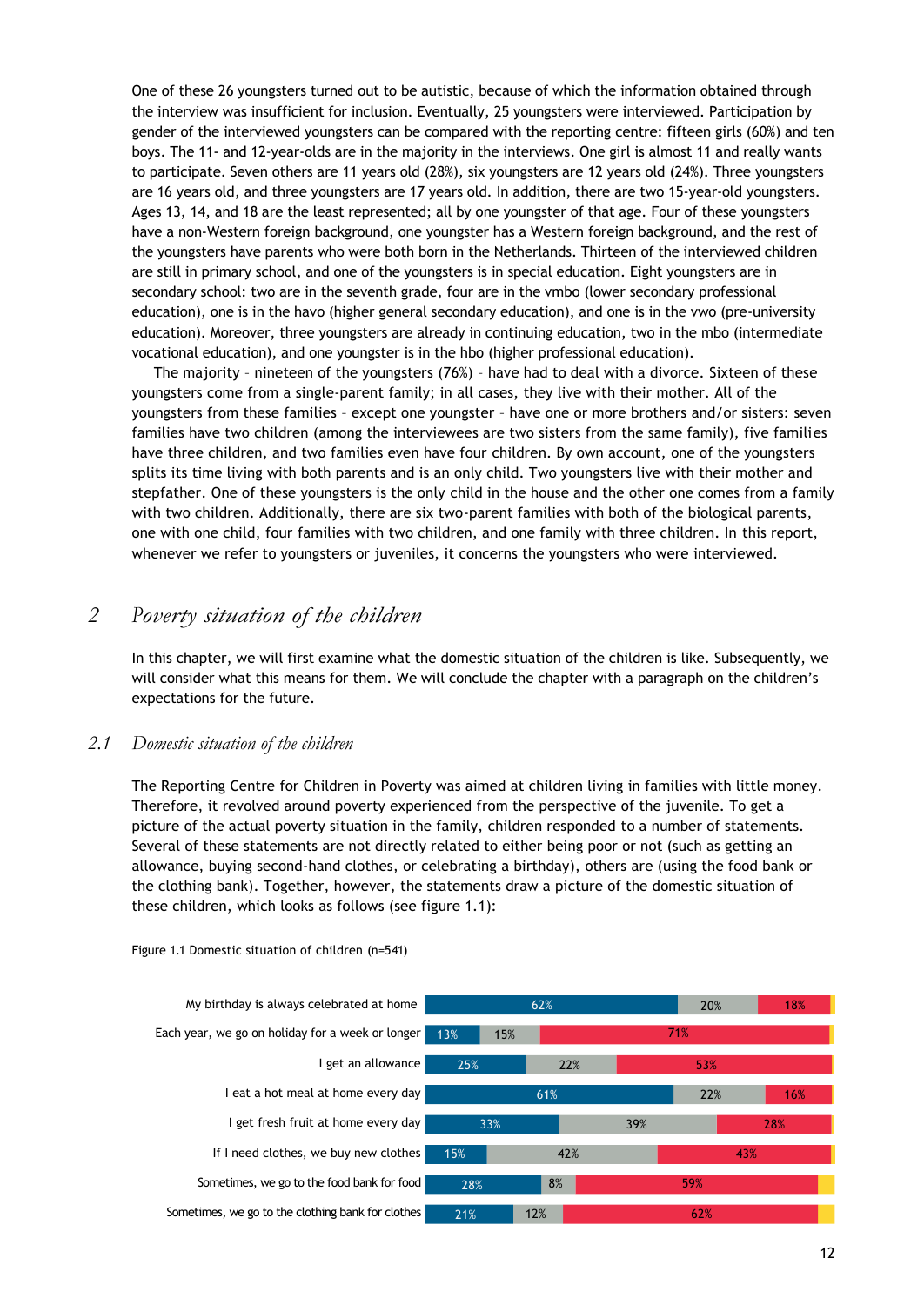Figure 1.1 shows that most of the children eat a hot meal every day (61%) and celebrate their birthday every year (62%), but this does not apply to nearly 40% of the children. Families primarily save on holidays. Seven in ten children indicate they do not go on holiday (71%). Of the 23 interviewed juveniles, only two go on holiday each year. New clothing is not a matter of course. Over two fifths of the juveniles do not get new clothing when they need it (43%) and – again - over two fifths get it sometimes (42%). The interviews reveal that children often get their clothes from others: almost half of the interviewed juveniles indicated this.

#### *2.2 Poverty situation of the children*

It is not possible to exactly determine how poor the children at the reporting centre are, but the use of the food and/or clothing bank(s) by these families does provide an indication. Families must meet strict conditions to be able to use these banks. Consequently, families that are eligible for these are dealing with poverty. At the same time, this does not mean that families that are ineligible are not poor. Possession of unsalable owner-occupied houses or bankruptcy can cause these families to be ineligible for all sorts of arrangements, while they are living in poverty.

More than one in three children go to the food or clothing bank with their families, either occasionally or regularly. One in five indicate that occasionally, water or lighting was cut off in their homes because the bill was not paid (21%; not in figure 1.2). The children who go to the food bank are possibly other children than those who go to the clothing bank. Therefore, we look at an overlap between the use of the food and/or clothing bank and being cut off from water and lighting here (see figure 1.2):



Figure 1.2 Use of the food and clothing bank combined with a cut-off of water and electricity (n=273)

More than half of the children use one of these banks either occasionally or regularly and/or faced a cut-off of electricity and/or water: 273 of the 541 respondents (50%). However, it is important to note that some children who completed the questions come from the same family, which puts this into perspective. Therefore, within this group, the number of individual families in this situation will be lower than the number of children (n=273). Nearly one in five children from this group use the food and/or clothing bank either occasionally or regularly and, by their own account, faced a cut-off of electricity or water (18%). Little over one in three go to the food bank and the clothing bank, but did not face a cut-off of electricity (34%).

Compared to the group of the reporting centre, the food bank is used less by the interviewed youngsters: less than half of these families (three boys and five girls) go to the food bank on a regular basis. Damien (11 years old) is happy with the food bank: *"I am very grateful, and sometimes, I assist with handing out packages for an afternoon."* He also explains that the food bank has other advantages:

*"I hardly ever get invited to a birthday party, but if it does happen, I get a present from my mother to bring along. We occasionally get these with the food packages."* To one of the families, the food bank is also a source of social support as well as a social network consisting of other families who find themselves in the same situation. Others are ashamed of the fact that their families are going to the food bank, such as Bas (13): *"I hope no one in school will ever find out that we go to the food bank."*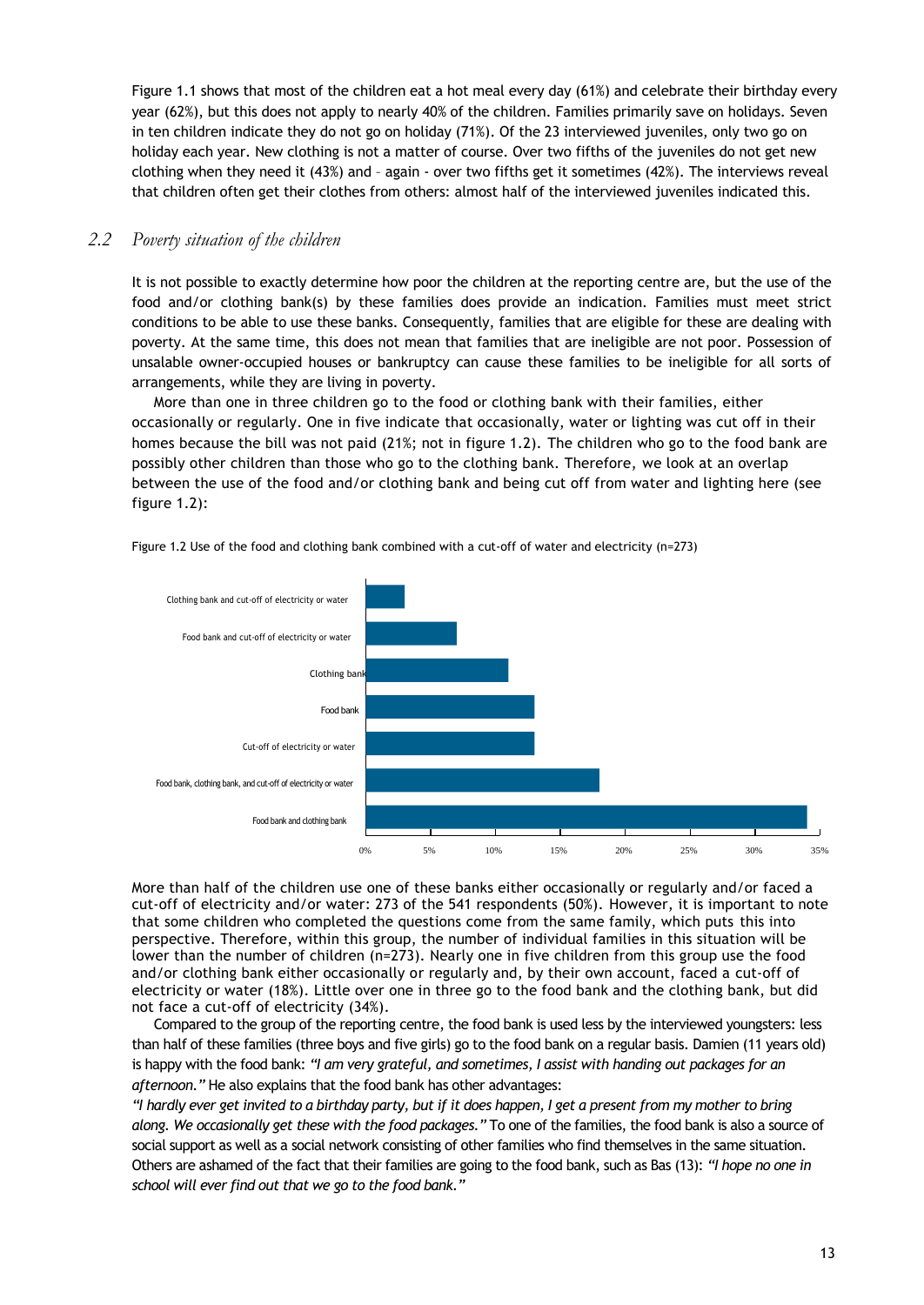Some of the interviewed youngsters do not use the food bank while they could. In the case of Abdul (11), the location of the food bank is the main reason: *"My mother does not go to the food bank because we live too far away."* And Fabiano's (17) father does not want to use it out of shame.

Some youngsters also faced a cut-off of electricity or water. Dylan's (11) mother switches energy companies each month now to prevent this from happening again. Lola (16) experienced this, too. When asked about the last cut-off they faced, she indicates that this is quite a long time ago – namely, two months earlier.

#### *2.3 Reasons for poverty according to children*

The children were asked why there is little money at home (see figure 1.3):



Figure 1.3 What is causing the family to have little money? (n=529)

Multiple answers were possible. Unemployment of one or both parents appears to occur less than expected. In a quarter of the situations, the father does not have a job, and in nearly half of the families, the mother does not have a paid job (48%). Combined with the family situation - either single- or twoparent families – the job situation provides a more balanced picture (figure 1.4):

Figure 1.4 Unemployment of parents within different families



Half of the children from single-parent families cite the fact that the parent who is at the head of the family – usually the mother – does not have a job as the reason for poverty. In a number of these families (4%), the parent who does not (or no longer) live in the family does not have a job, either. One in four children from a two-parent family indicate that both parents do not have a job, and in two out of five cases, one of both parents does not have a job.

The number of children who say that their parents have debts is remarkably high (44%). Additionally, a quarter cites illness within the family as a reason for the lack of money, and over a quarter (28%) cite the divorce of their parents as a reason. Other matters that were mentioned as a possible cause are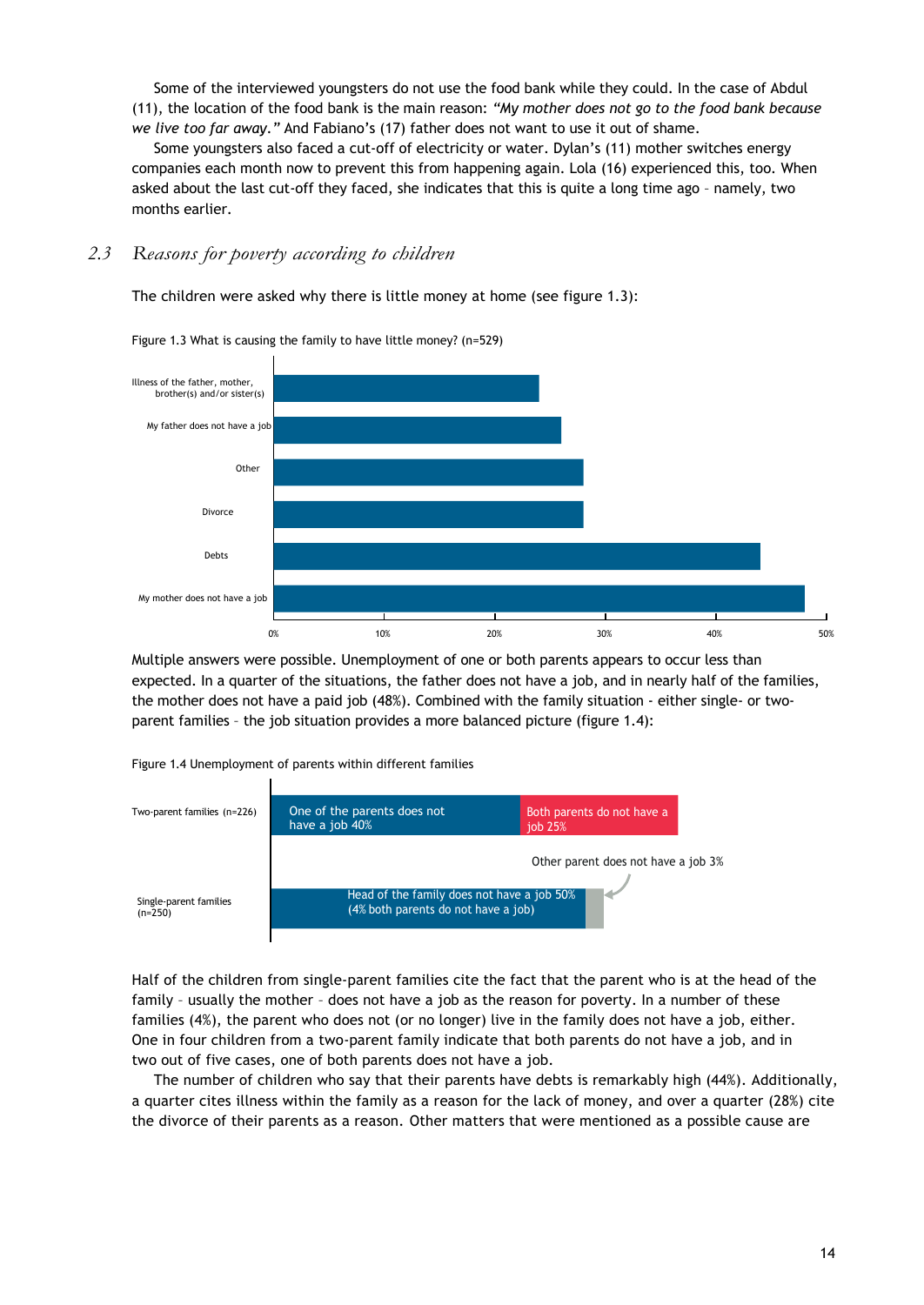bankruptcy and failing to pay alimony. During the interviews with the youngsters, the fact that there are debts often comes up. In many cases, parents are in debt restructuring. Additionally, the economic crisis also appears to have consequences: in the interviews, many youngsters cite bankruptcy of the company of (one of) their parents as a reason for the poverty situation.

# *2.4 Meaning of poverty for children*

A lot of children think it is awful that they find themselves in a poverty situation and are worried. They especially miss excursions and pursuing hobbies, but also basic necessities such as clothing and food. They look at others and see things can be different. In this paragraph, we will further discuss this. We asked the children how they feel about not having much to spend at home (figure 1.5):

Figure 1.5 How do you feel about not having a lot of money at home?



More than three in five children indicate that they think it is awful to have little money at home (61%; see figure 1.5). One in six appears to have no problems, and nearly a quarter is neutral about the domestic situation that involves little money. When asked whether a child would be equally happy or happier with more money, the division remains roughly the same as in the figures above. Nearly two thirds of the children (64%) think they would be happier, more than one in six believe to be just as happy as they are now (17%), and one in five are in the middle, staying neutral (19%).

Additionally, by answering two open questions, these children

explained how they notice that there is little money available at home and what is different in comparison to other children's homes. Children between the ages of 6 and 10 were only asked the first open question. The open questions were not mandatory and were therefore not answered by all of these 541 children. Children mainly notice that there is little money available in that they can do less fun things or no fun things at all, such as participating in sports or pursuing a hobby they would like to indulge in or going on a nice outing (36%; figure 1.6). In addition, nearly one third of the youngsters mention the fact that they are always wearing second-hand clothes and shoes and are never able to buy new clothes (32%; see figure 1.6). Children look at others and see that they have the latest clothing and devices (51%; figure 1.7). They also mention food: there is little food in the house or little choice and cheap products (31%; figure 1.6). When they look at friends, however, they see that this is different: there is more variety in food, they do have enough food in the house, and there is a wider choice (23%; figure 1.7). Nearly one in ten juveniles see that parents are stressed, argue, or are sad because of the situation (9%; figure 1.6).Yet, there are also juveniles who do not notice it (3%; figure 1.6) or who know because their parents talk to them about it (3%). The same applies to the situations of others: 3% sees no difference with the situation in their friends' houses and 2% does not know what is different in comparison to others.



Figure 1.6 How do children notice that there is little money? (n=443)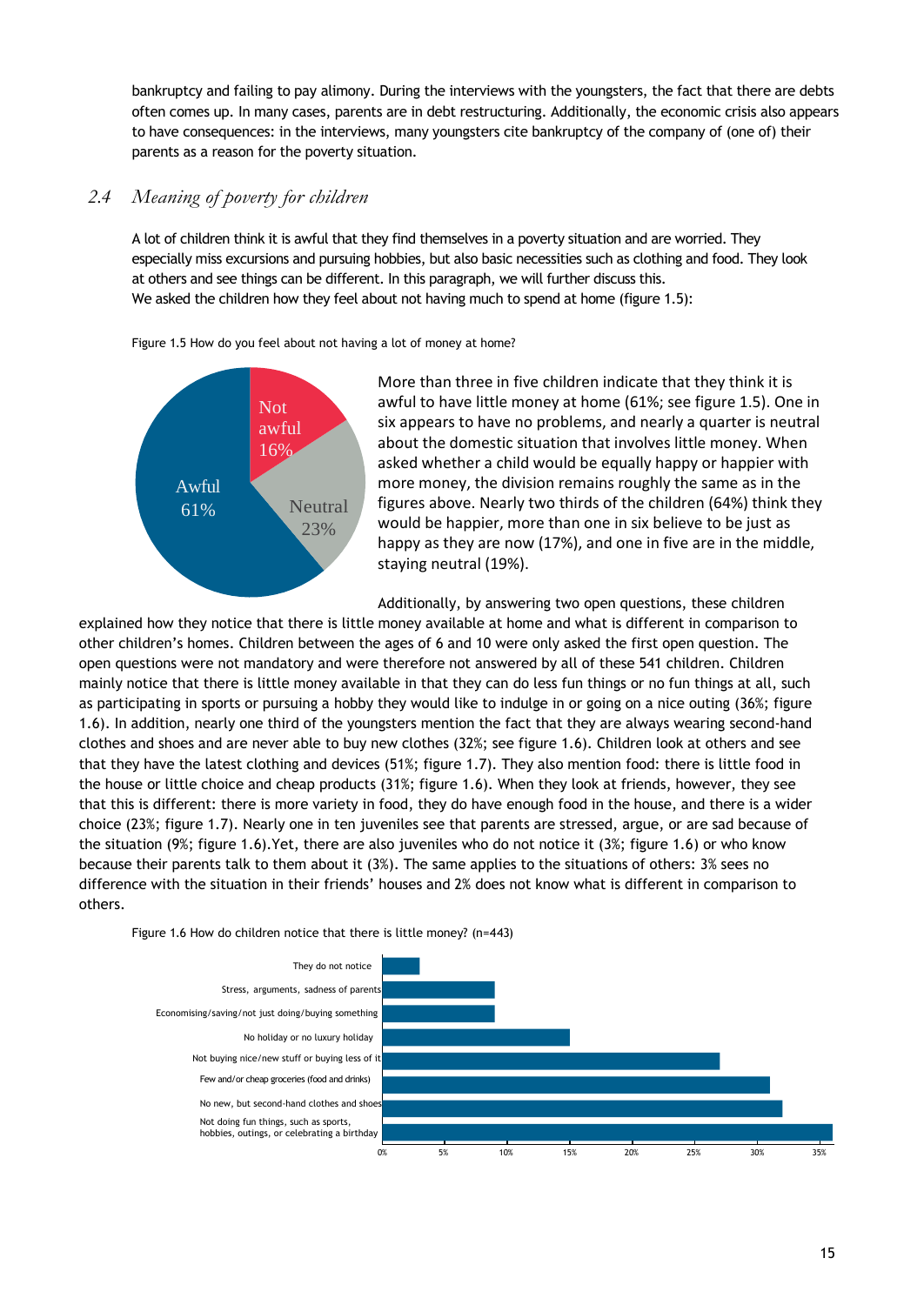Figure 1.7 How do the homes of other children differ from yours? (n=246; only answered by 11-to 18-year-olds)



In the interviews, youngsters dilated upon the question as to how they notice that they have little money at home. The answers vary, but are consistent with the factual data from the reporting centre. The majority of the juveniles indicate that they notice it in that they miss things in their lives. Here, a distinction between basic needs and others issues is observed. For example, one third of the respondents indicate that they notice it when eating:

*Sophie (12): "The servings are small. If, by the end of the month, the family is short of money, we'll be eating bread."*

*Bas (13): "Cooking is done on a strict budget, which results in the same dishes being on the menu often."*

#### *Soraya (11): "The breakfast bowl used to be filled all the time; now, I have less and less choice in the morning."*

A lot of youngsters also notice it in their clothing. They often get clothes from friends and family instead of new clothes. Moreover, buying new shoes is often not an option, either. Daan (14): *"I'm wearing ragged clothes and worn-out shoes, and it's been three years since I've gotten new shoes."* Moreover, youngsters often lack elementary things, such as school supplies.

Besides these basic things, more than half of the interviewed respondents indicate that because of their poverty, they cannot go anywhere anymore, and as a consequence, they are at home quite often. They miss doing fun things, such as going to an amusement park and being able to shop and buy new (designer) clothes. They mention the latter issue remarkably often. In addition, the interviewed youngsters cite the following issues: not going on holiday, not having a birthday party celebration, being unable to go to the swimming pool with friends, being unable to go along on a school trip or camp, and being unable to visit relatives. Camilla (12) describes the latter as follows: *"My cousin is very generous, and whenever he comes to visit us, he always brings treats and presents. In our culture, it is customary to bring all sorts of things if you pay someone a visit. Since there wasn't enough money for treats and presents, my father decided to cancel inviting his cousin for Easter."*

What is also striking is that the large majority of the interviewed youngsters compare themselves to others. As they observe that others are better off, they also notice that they are poor. The youngsters find it difficult to hear stories from children who can do all the fun things and to see that they own much more expensive things.

*Merel (10): "My classmates have expensive clothes and brag about it, too. They also have the latest stuff, and most of them have a smartphone."*

*Sasha (15): "My friends ask their parents for money to go to the movies, buy clothes they want, and are involved in multiple sports."*

*Bowie (12): "It is not nice to sit at home when you know others are doing something fun that you can't afford."*

Finally, it brings up negative feelings for the youngsters, because they experience tensions in the family and miss a sense of freedom: *"In general, making ends meet with little money requires a lot of planning. From time to time, this can be quite tiresome,"* said Bibi (18). And if they buy something nice once, they sometimes feel guilty towards the other family members. In some cases, youngsters even sold their own possessions to support their families, and they lent money to their parents. Only a few youngsters see the positive aspects of their situation, too, such as Sasha (15): *"Sometimes, it is difficult to have little money, but maybe, it's useful later. Then you'll know how to manage on less money."*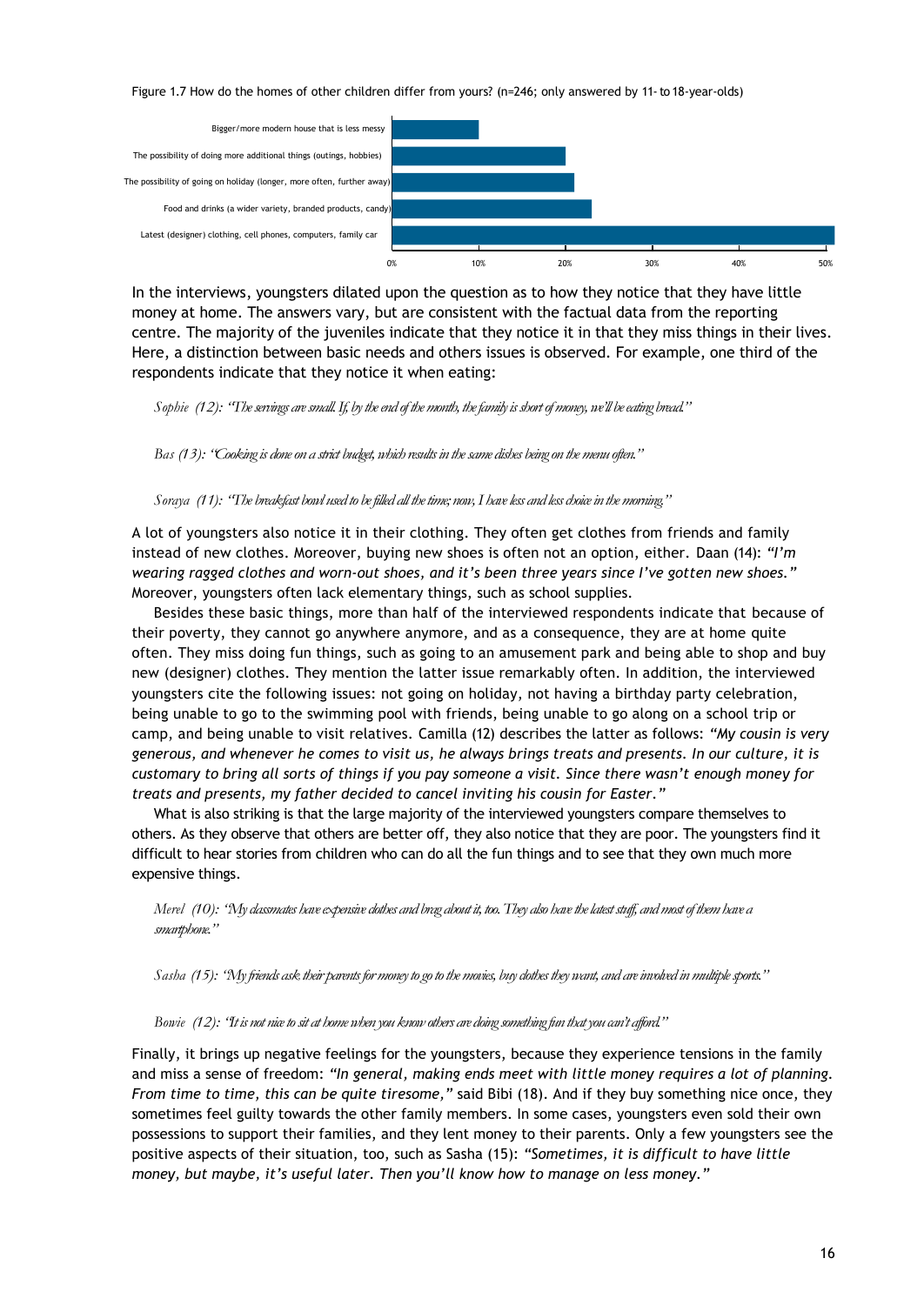The interviewed youngsters also said what they would change if they had money. The answers vary greatly. Most of them would buy clothes, followed by outings to, for example, an amusement park, zoo, movie theatre, or concert, as well as sports, including horseback riding, soccer, and dancing. In addition, there are youngsters who would spend it on the family instead of themselves in order to solve problems.

Fabiano (10: 'If there is one thing that I would change, it would definitely be that the tension and uncertainty would disappear from the *family."*

*Camilla (12): "The first thing I would want to change is that my brother would find a job. Then, he can move out and get married to his girlfriend. Everyone is welcoming the marriage, but as long as he doesn't have a steady income, it can't take place."*

A minority would spend it on a holiday, a family visit abroad, or celebrating a birthday. A few mention issues that do not necessarily have to do with the financial side of poverty, such as Damien (11): *"I would want the bullying to stop, and I would like to make more friends."*

#### *2.5 Expectations regarding change in the poverty situation*

The longer a family lives in poverty, the more feelings of anxiety, dependence, and unhappiness will increase for a number of poor children (Vanhee, 2007). Young children from single-parent families, families of non-Western origin, and low-income families are most likely to experience poverty's negative consequences for their wellbeing (Stevens et al., 2009). A frequently mentioned problem with poverty is the feeling that the situation will not change in the future. This is also reflected in the children who used the reporting centre. Some of them assume that the lack of money will not change any time soon, as figure 1.8 shows:

Figure 1.8 When do children expect there to be enough money at home again? (n=541)



Only one in 25 expect the situation to improve between now and a month or next year (both 4%). Nearly one third of the children expect this to be a long-term situation (that it will last longer than a year or that it will never improve). The large majority - 62% - indicate that it is unclear when the situation will change. Of the interviewees, a minority believe that the situation is going to change in the coming years, for example, because mothers would like to find a job when children go to secondary school or because it is known that parents will be done with debt restructuring within a few years. Sanne (12) does have hope for the future: *"Once the debt restructuring process is completed, there will be immediately much more to spend, as the family can keep twice the income. There's two more years to get through, and then, everything will probably look rosier."* The majority, however, indicate they do not know or that they believe it is still going to take a long time: *"I see two pathways for the future; one on which we are doing well and can buy nice things, and another one on which we can only eat peanut butter sandwiches, because we don't have any money for other things. The problem is, I don't know which path it's going to be. It is not up to me,"* said Soraya (11).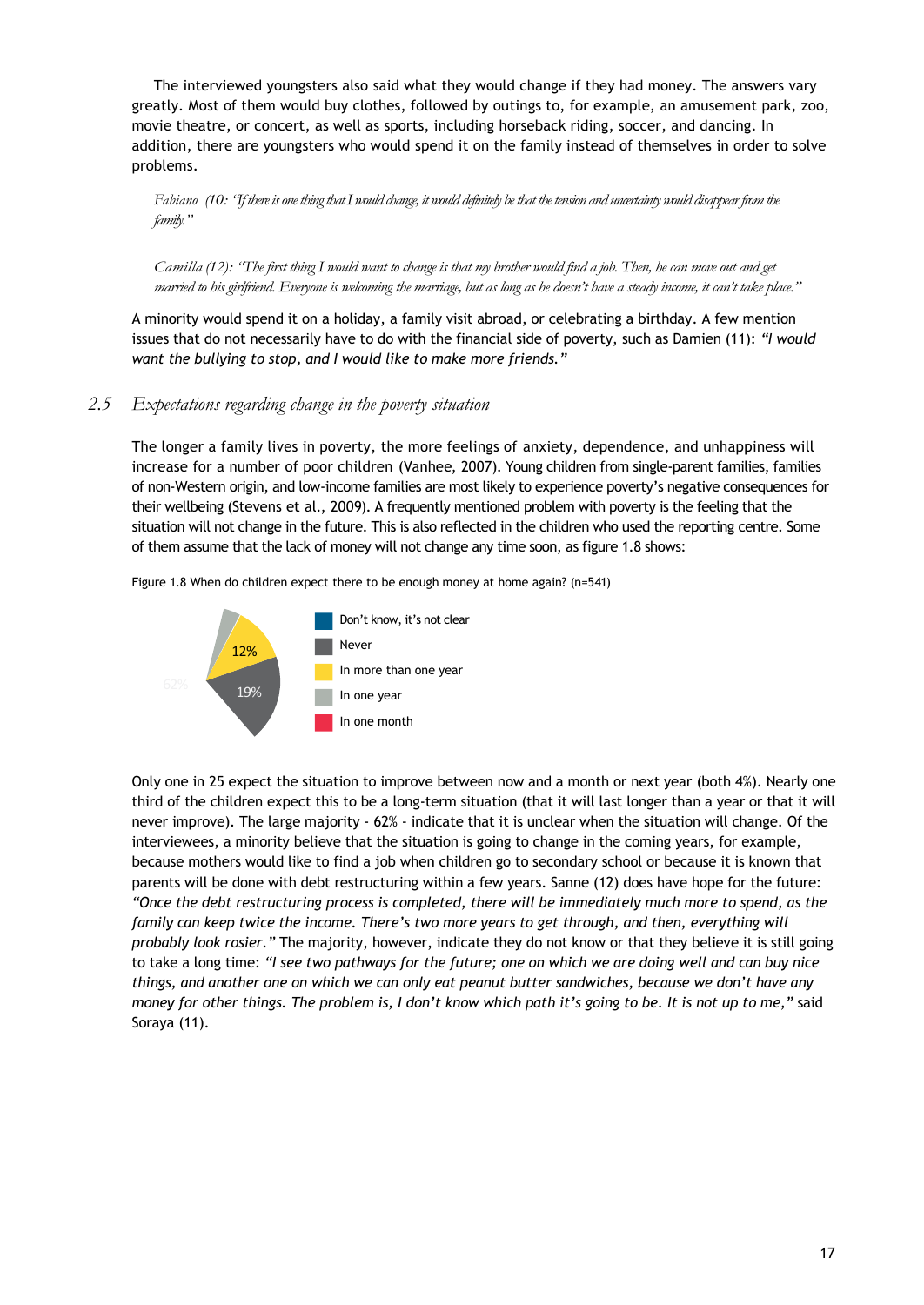# *3 Consequences of poverty for children*

Poverty in the domestic situation can have a considerable impact on the lives of children. In this chapter, we will look at the consequences children experience on a personal level, in the family situation, in contact with friends and when dealing with their environment, and for the future.

#### *3.1 Personal consequences for children*

The reporting centre and the interviews provide insight into the personal consequences for children in a domestic situation that involves little money. For some, concerns about making ends meet or even fear to be evicted from their homes cause physical or psychological symptoms.

● Concerns about the situation: abdominal pain, anxiety, powerlessness

Children could indicate whether they were concerned, and if so, how often (figure 1.9):

Figure 1.9 I am concerned about the fact that we have little money at home (n=541)



A lot of children are regularly concerned: 30% worries every day and 32% every week (see figure 1.6). The interviews with children confirm this impression and provide more insight into what 'worrying' means to children. The majority of the interviewed children regularly worry about the domestic situation. These worries mostly centre around money problems. In half of the cases, however, they are also connected to the fear of being evicted from home, having no food or belongings, or running up even more debts. For example, Quincy (11) says she is especially concerned about her five-month-old little brother. *"Diapers and baby products are expensive; what if one day, we'll no longer have money to buy these products?"* Elze (17) mainly misses being carefree: *"With everything I do, I have to think. Consider whether I can just grab some food or if that means I'm already having dinner, for example. When I come from school and I'm hungry, I can't just take something. Being poor keeps you busy all day."* As a result of these concerns, a number of children experience physical and/or psychological symptoms. Approximately one quarter of the interviewed youngsters indicate they occasionally suffer from a headache, abdominal pain, or signs of fatigue because they are worried about the situation. Anger and frustration are also mentioned one time; a few visit a psychologist or attend training because of the domestic situation. Additionally, youngsters mention a number of other personal consequences: they are ashamed of the situation and they are feeling powerless or guilty.

● Other consequences

A few experience far-reaching consequences of poverty that stretch out into the future. As a result of his domestic situation. Daan (14) cannot go to the orthodontist, while this is necessary for him: *"I just had my braces for a couple of weeks, but then, my mother couldn't afford it any longer. I had to go back to the orthodontist to have my braces removed again. Here, at home, we're making jokes about me not having to wear braces now – at least – but actually, this is not really great."*

● Positive consequences: strengthened family ties, creativity

Nevertheless, the majority of the youngsters also cite positive consequences of the situation; only one in four of the interviewed youngsters do not see positive consequences. Approximately half of the interviewees say that they have become closer as a family and that they have grown towards one another. The youngsters also frequently mention a stronger connection with their parents and brothers and sisters. Moreover, half of the youngsters find that they learn to cope with money, which is also useful for the future. The domestic situation also motivates to do well in school in order to obtain a diploma and actually be able to earn money later.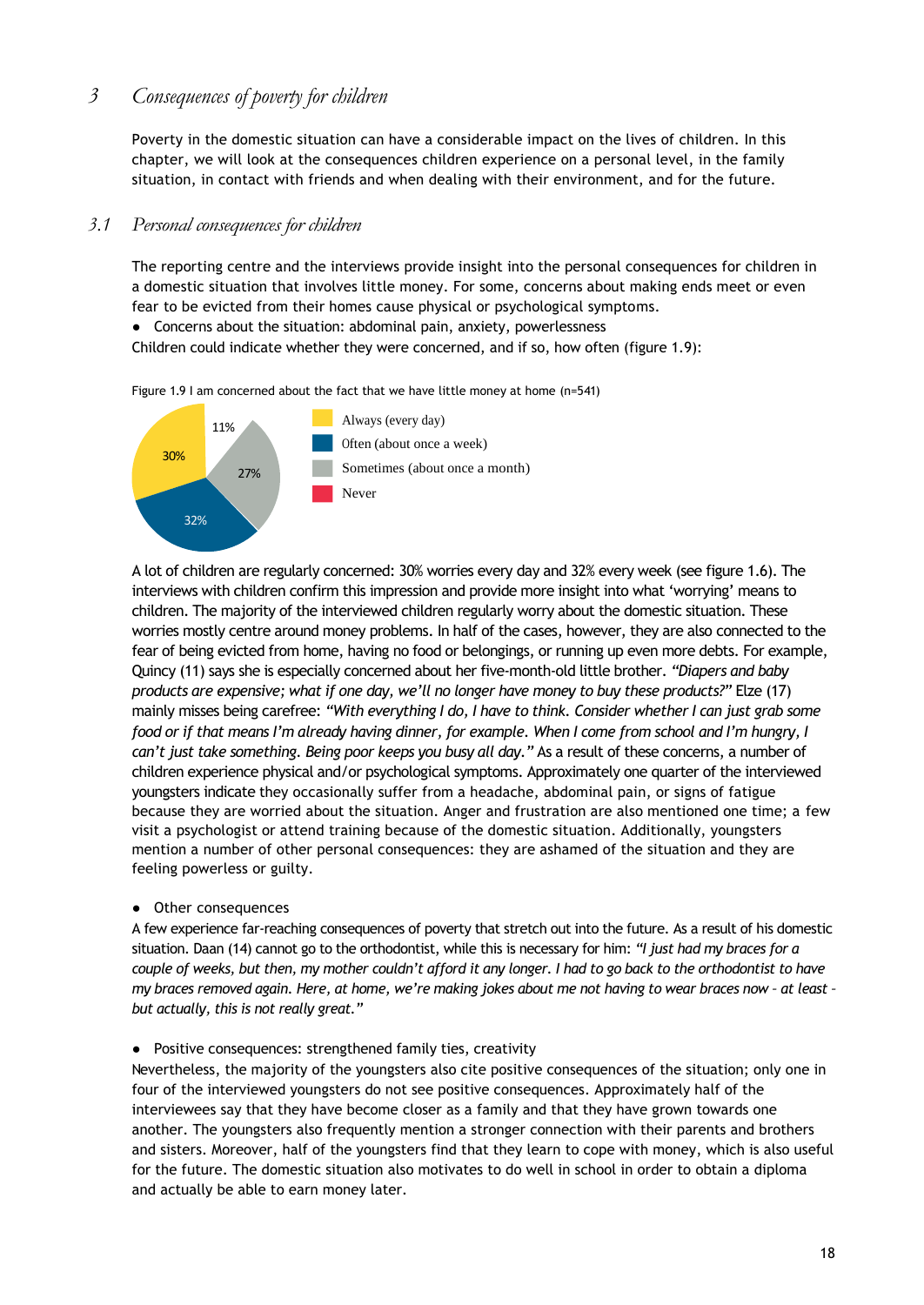Additionally, youngsters notice that they appreciate little things more – including things that are normal for other children. For example, going on outings, making it cosy at home, or occasionally eating food that is a bit more luxurious. Sasha (15) believes that the situation is making her more creative, for example, when handling situations in a different manner: *"If I ever go to the movies with friends, I bring my own drinks and popcorn. If my bag is checked, I will say that it's gluten-free popcorn; they always believe that. This way, I'll save money, but I can still do nice things."*

## *3.2 Domestic situation / family*

Poverty in the domestic situation can cause tension within the family; in the relationship between parents or in the relationship between parent(s) and youngster, for example. The results from the reporting centre point out that some youngsters hardly talk about the situation with their parents or do not talk about it at all. Moreover, if youngsters would like to have or do something that costs money, they do not show it to their parents (see figure 1.10):



Figure 1.10 Contact between parents and children (n=322)\*

\* Only youngsters between the ages of 11 and 18 were asked this question.

One third of the youngsters can talk about the situation at home. Almost half of the youngsters talk about with their parents occasionally (45%). Consequently, the domestic situation is discussible within these families, but it is not often a topic of conversation. For more than one in six youngsters, the subject of 'money' is never a topic of conversation at home. Most youngsters do have the courage to ask their parents for something they would really like to have (83%). Nevertheless, having little money causes tension in the homes of many youngsters. In the cases of two fifths of the youngsters, the lack of money or the debts lead to arguments between parents. A similar proportion of the youngsters occasionally argue with their parents about money. However, almost half of them indicate they do not argue about this.

These data correspond to the results from the interviews. The majority of the interviewed youngsters do not talk about the situation at home, but do believe they can call on their parents should it be necessary. In the homes of approximately half of the interviewed youngsters, there appear to be arguments about money occasionally. Some youngsters indicate that these arguments have to do with jealousy and pent-up tension. Approximately half of the interviewees who indicated they occasionally argue about money at home claim that these arguments are mainly focused on things they would like to have, but that cannot be bought: *"One day, I want to have clothes or stuff that other children have, too. My parents can't afford this, which occasionally makes me angry. Then, my parents point out that there are children in the world who have even less, which can make me even angrier,"* said Camilla (12). Furthermore, some parents promise things they cannot keep later. Fabiano (17) says that sometimes, his parents get angry when he needlessly leaves on the light. This causes some little arguments, but they usually talk these out.

The other half of the interviewed youngsters indicate that they do not argue about the situation at home, such as Joey (16): *"You can't argue about something that isn't there."* These youngsters indicate surprisingly often that they have accepted the situation and that, as a consequence, they do not argue about it. They know when they can or cannot buy something and have learned to live with the situation: *"I've really learned to save and I know how to make ends meet with little money. In the future, if I have job, it can only get better,"* said Maarten (16). Many of the interviewed youngsters actually find emotional support with other family members, such as their father, mother, brothers or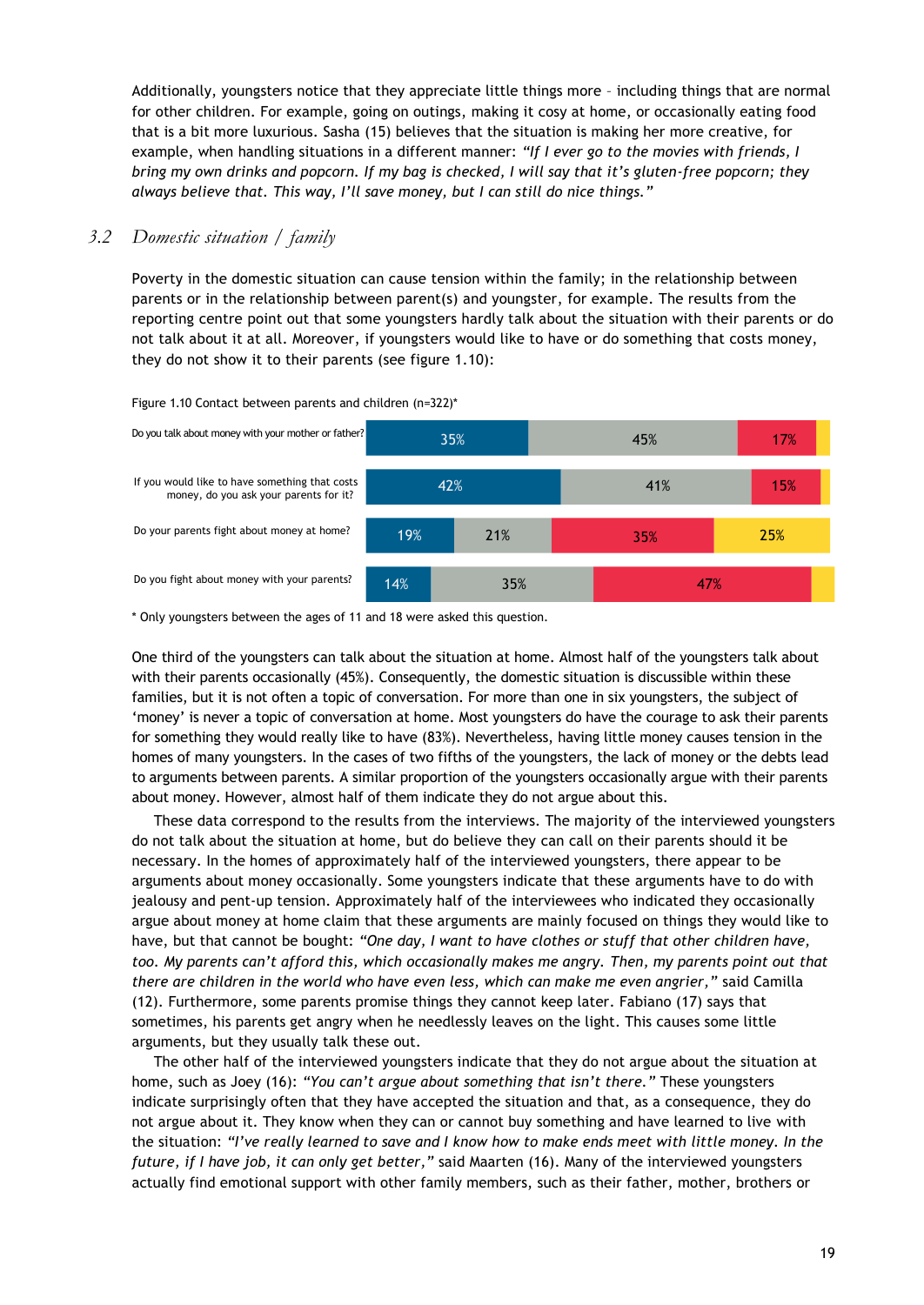sisters. Additionally, youngsters find added value in the presence of pets: *"They can feel it when I'm sad or when I have abdominal pain, they always come lie against me in those instances, or they try to cheer me up. They are a real support for me,"* said Sasha (15).

#### ● The environment

For many interviewed youngsters, the involvement of the environment appears to play a positive role in coping with poverty, both emotionally and in a practical sense. Grandparents – mainly grandmothers, but also aunts and uncles – treat the youngsters to outings, slip them some money - for example, for a good school report – or pay for sports or a driver's license. Many of these youngsters also eat at these family members' homes once or several times a week. Neighbours can also be important – to Valery (12), for example: *"Fortunately, there are people in the neighbourhood who care for our family. Our neighbours have their own vegetable garden and occasionally bring some vegetables."* Sometimes, embarrassment can get in the way of these forms of support – for example, in the case of Camilla (12):

*"Our family receives little support, probably because many family members do not know of our situation. I think my father and mother find it difficult to discuss it with the rest of the family and that they find it hard to accept help."*

#### *3.3 Education/future*

Living in a situation with little money can affect the school situation youngsters find themselves in. Examples include bullying, being unable to come along on a school trip, or, more positively: being motivated to do extra well in school. Naturally, it may also affect plans for the future. Do youngsters still dare to dream or do they believe it is financially impossible?

#### ● Youngsters and school

Many youngsters do not like it when classmates know they have little money to spend at home. The majority of the interviewed youngsters consciously avoid this topic of conversation at school: *"No, they don't have to know about that, do they? And definitely not at school!"* said Charissa (11). And Soraya (11) does occasionally talk about it with friends, but also considers school to be a nice distraction: *"School is about fun things, isn't it? If I talk about it, I am confronted with the situation all the time."* Only a few talk openly about the poverty they experience at home. Two youngsters observe that poverty is rarely discussed at school and that they have no idea whether other children in their class find themselves in a similar situation. Only one of the youngsters says she gets a lot of support from an assigned confidential advisor at school.

Bullying is an important reason for concealing the domestic situation at school. Poverty is often visible through clothes they are wearing, and most of the bullying is focused on this. In the case of Damien (11), the bullying has gotten quite out of hand: *"The children in my class know I come from a poor family and call me a hobo, a pig, and a stinker. Children hold their noses when they walk past me and say I smell. When I've touched a book or notebook, they wipe it with their sleeves when they want to use it. They exclude me and bully me through the internet as well. My classmates refuse my friend requests on Facebook and send me horrible emails."*

The contrast between youngsters who have little money at home and their classmates is often strong. The interviewed youngsters find it difficult to see others with the latest designer clothing, phones, and tablets at school. Only a few of them cannot go along on school trips and school camps (sometimes) because of the costs. This may also place youngsters in an unpleasant situation at school – Camilla (12), for example:

*"There was an option for parents to pay the €120 in two instalments, and my parents used this opportunity. The first half was paid at the start of the school year, and actually, the second half should already have been paid. My*  teacher asked me about it recently. This is a difficult situation for me; I wish my parents would pay the second *instalment as soon as possible, before the rest of the class finds out that this bill hasn't been settled yet."* Fabiano (17) talks about a laptop he had to buy for the school he is currently in: *"For the school I'm currently in, I was absolutely required to get a laptop. On top of that, the laptop had to be of a particular brand. The costs amounted to as much as €1500. My parents had to use their last savings for this. I feel guilty about it."*

#### ● Future plans

The future plans of the interviewed children vary widely. The domestic situation motivates some of them to do their utmost best in school. Like Sanne (12): *"I know that in life, things are not thrown at you,*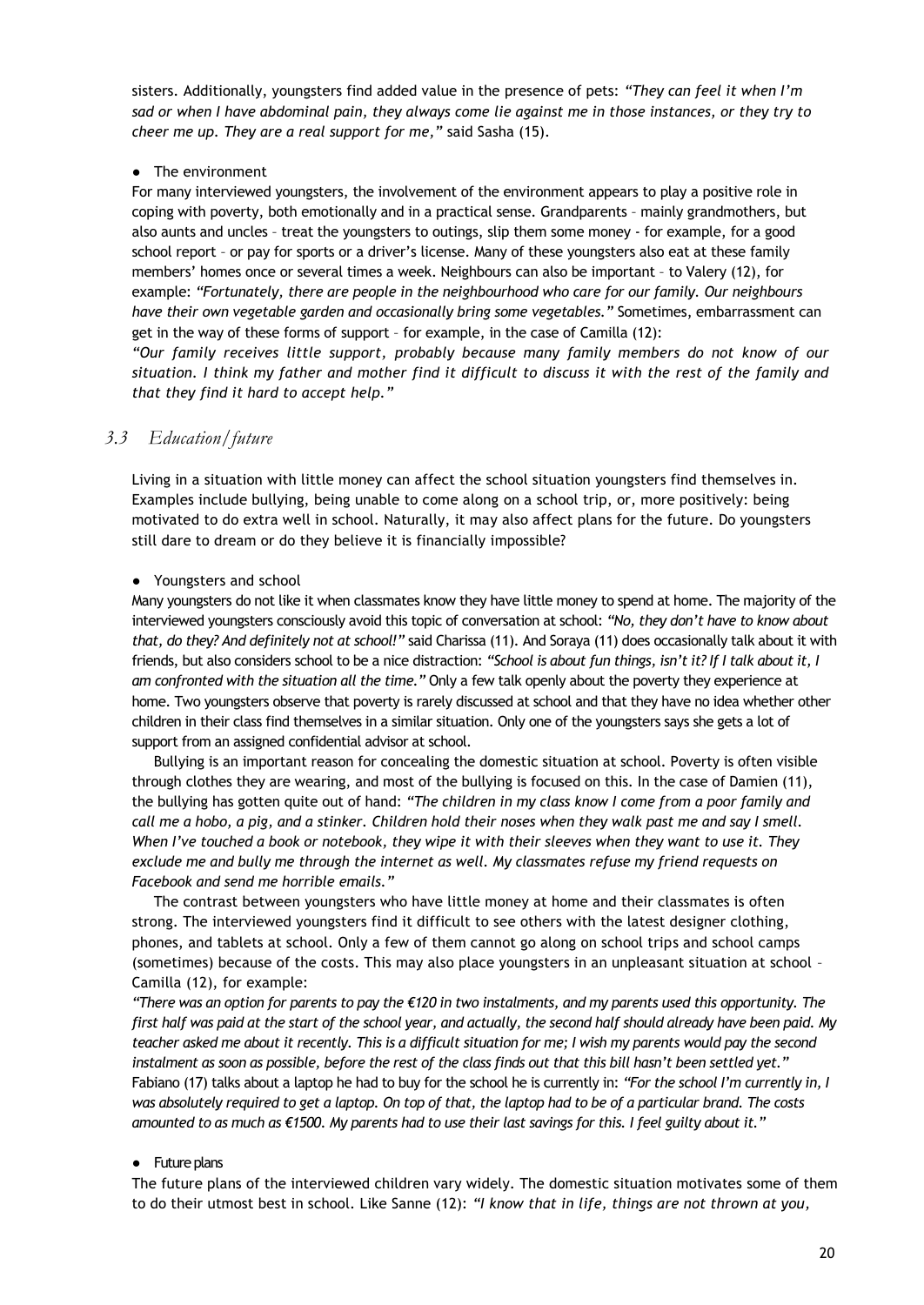*and you need to work hard for them. That is why I'm very motivated to show what I'm capable of in seventh grade."* Thus, most youngsters dare to dream about their future. Only a few believe that the financial situation is standing in the way of their future plans. Certainly half of them, however, do worry regularly about the financing of their future education. These concerns mainly relate to the payment of tuition fees, textbooks, laptops, and moving out. For Maarten (16), it is even a reason to go to college in Belgium: *"I want to be a veterinarian. For this purpose, I'll go to Belgium to study veterinary medicine after my graduation. In Belgium, one pays significantly less tuition fees, and it's also cheaper to rent a room."*

#### *3.4 Contact with friends*

● Poverty and friends: discussible, yet largely undiscussed

A domestic situation with little money can affect the contact youngsters have with their friends or even result in social isolation. For example, because they want to conceal from friends that they have little money or cannot participate in activities that cost too much money. Therefore, we asked children to what extent the statements below are applicable to them (figure 1.11):

Figure 1.11 Friends and social intercourse (n=541)

I talk about the fact that we have

I don't bring my friends home, because then,

Sometimes, I don't go to a friend's party, because we don't have money to buy a present.

Sometimes, I don't go along on a school trip,



Having little money at home is not a subject that children discuss openly with friends. Slightly over one in eight discuss it with friends (13%). Over 60% - more than three in five – does not do this. To one in four children, having little money at home is even a reason to not bring their friends home (27%). Approximately half of the children do not have a problem doing this (46%). The interviews reveal that the majority have at least two good friends. Often, these friends do not go to the same school. Most of them are part of a group of friends. They are, however, selective when talking about poverty. If they share what is going on at home at all, they will often only do so with one or two good friends. Additionally, three girls found support with their boyfriends. Sometimes, these friends find themselves in a similar situation, but this is not always the case.

Thus, youngsters discuss it with their friends, but that does not mean they talk about it often. It remains a fraught topic of conversation, even with best friends. If this subject is discussible, it does appear to provide support and care, and it leads friends to take greater account of them, which is the case with Sanne (12), for example: *"My friends understand the situation I'm in very well and try to help me as much as possible; sometimes, they pay for my movie ticket, so I can come along and join them."* Moreover, these youngsters are regularly invited for dinner at their friends' homes or go along on holiday, for example: *"There is no money available to go on holiday, but fortunately, I can go along on holiday to Belgium with one of my good friends this year,"* said Bas (13).

#### ● Social activities often cost money

In practice, children who are short of money at home cannot participate in all the activities their friends are able to participate in. For some children, the social impact of poverty is big (see figure 1.11). A little over one third of the children do not go to parties sometimes, because they do not have any money to buy a present, and for nearly one third, the same is true for school trips. This comes to the fore in the interviews, too. Of the interviewed girls, for example, the majority indicate that they regularly turn down an afternoon of shopping, because there is no money available for that. Quincy (11) explains: *"when I'm playing with my*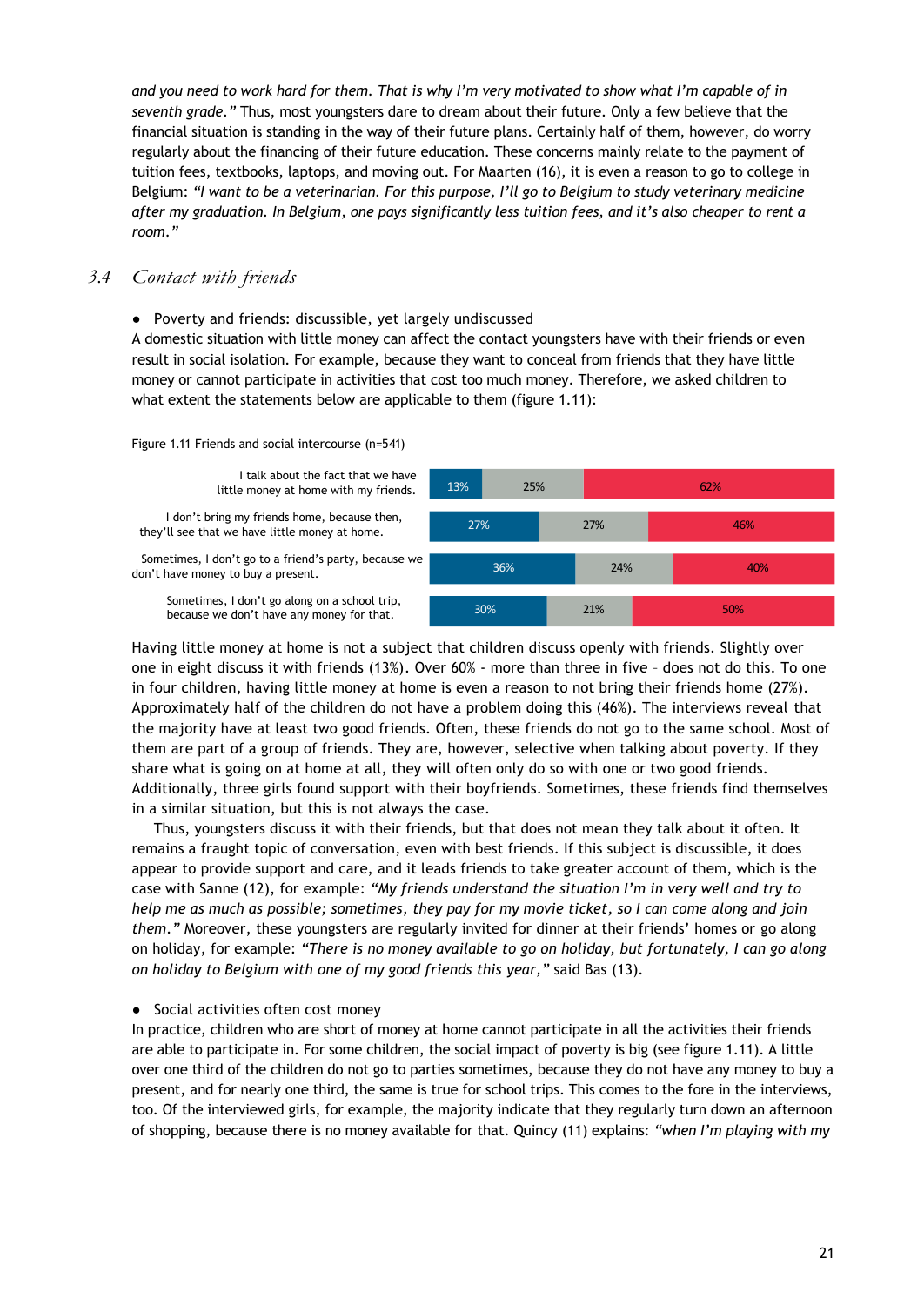*friends, they sometimes get the idea to go into town to go shopping. Then, my friends will go into town, and I'll stay behind, alone, because I don't like coming along but being unable to buy anything."* Sophie (12) has the same problem, but she does occasionally go along: *"My friends frequently go shopping. I go along sometimes, but it's not really fun if you can't buy anything yourself while your friends can."* The majority of these youngsters regularly miss an outing, such as going to the movies, an amusement park, a swimming pool, or a festival with friends. This may lead to lacking a sense of belonging, or, as Fabiano (17) puts it: *"What I do find very difficult is when friends discuss things I can't participate in in my presence. For example, they regularly go to parties and festivals. The tickets are often prohibitive for me. However, I constantly hear the stories about the anticipation and post-enjoyment of such parties. Also, all of my friends go on holiday abroad together. I would love to go along, but that is not possible, either."*

#### ● Other children in the environment in the same situation

Children are confronted with their poverty within and outside the family. Every child copes with that in a different manner. Various studies reveal that children feel shame or jealousy or experience exclusion because their peers have a lot more and are able to do much more. They also might feel sadness or anger when their parents keep denying them things, which will be stronger if a youngster feels like he or she is the only person dealing with this problem. If a lot of children in the environment are also dealing with poverty, this might result in feeling less lonely, in fewer large material differences, or in lower requirements to be able to participate on a social level.

Figure 1.12 Are there friends or children around you (e.g. at school or in the neighbourhood) who also have little money at home? (n=541)



Over half of the children know a few of multiple friends around them who find themselves in the same situation (10% know a lot, 42% a few). Yet one in ten indicate they do not know of anyone at school or in the neighbourhood who is in the same situation (10%), and slightly less than two fifths of the children do not know whether others in their environment are in the same situation (38%).

#### *3.5 Participation and activities*

Poverty may affect children's participation in activities that can improve health or be socially, but also culturally educational. Examples include music lessons, dance, or sports. Children cannot participate, because these activities are too expensive in themselves or because the additional costs (such as clothing and materials) are too high. Over three in five children – 61% - indicate they participate in one or multiple of the aforementioned activities. One third of this group of 6- to 18 year-olds is involved in sports (34%), approximately one in eight take swimming lessons (12%), and a small group do dance (8%), have another hobby (7%), or take music lessons (6%). Moreover, slightly less than one in five children cite participation in another, non-listed activity (no hobby).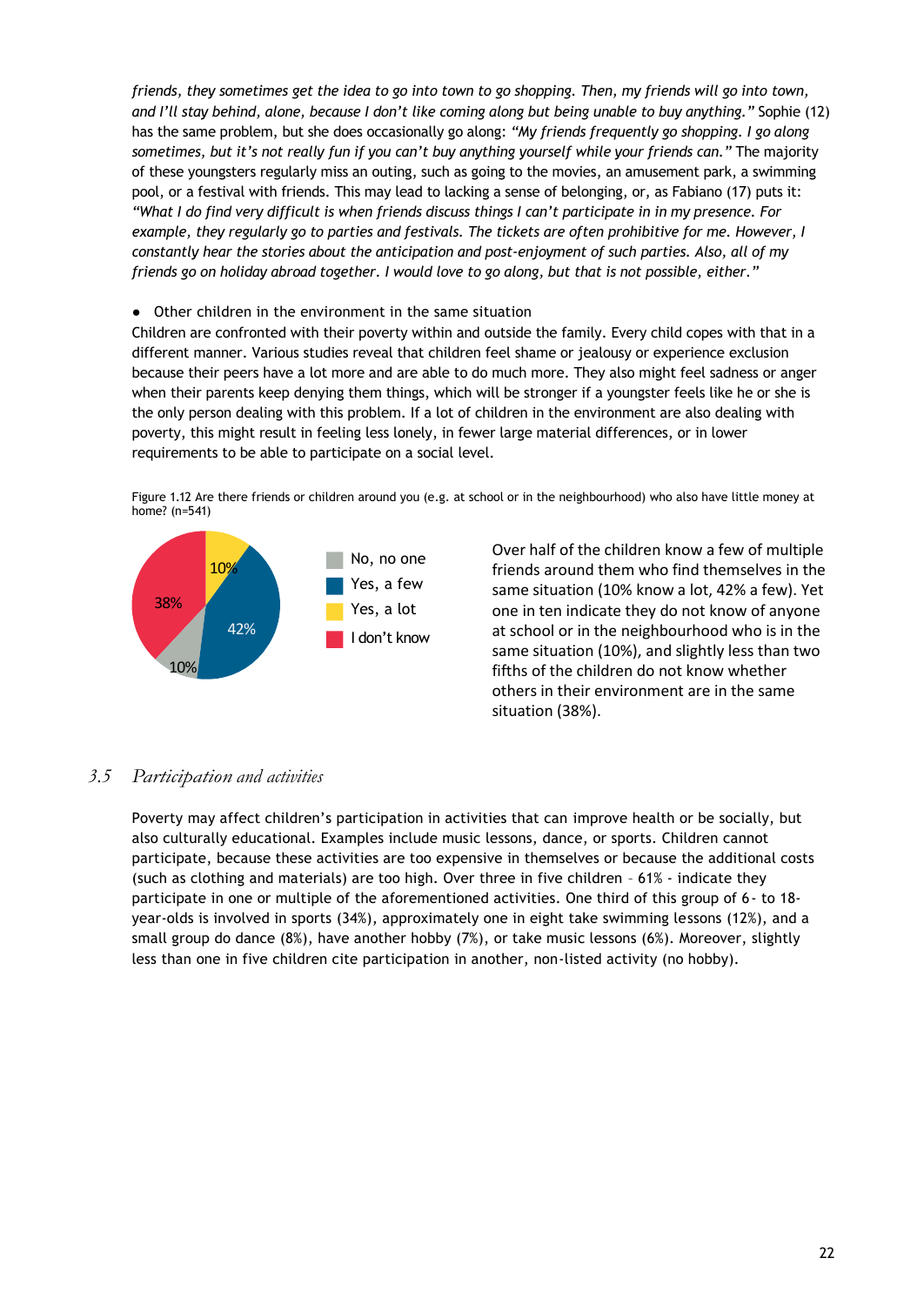Additionally, nearly one in three children indicated they occasionally go to a movie, a concert, or to the theatre (31%; 6- to 10-year-olds were not asked this question), and on in five occasionally visited an amusement park (21%; 6- to 10-year-olds were not asked this question).

Per said activity, youngsters were asked who paid for this activity – the youngster or its parents – and how it was paid for – without a discount, with a discount card, or was the activity free of charge. The summarised results are presented in figure 1.13:

Figure 1.13 Who pays for the activities? (n=206)



Usually, parents pay the costs of these activities (59%), but approximately one in six youngsters (also) pay for these themselves (16%). Comparatively, a visit to the movies, a concert, or the theatre is often paid by the youngsters themselves: 32% of the youngsters who undertake these activities pay for these themselves, with or without a discount. For nearly one in five

activities, parents or youngsters use a discount card, and one in ten activities are free of charge. The majority of the interviewed juveniles (9 girls and 7 boys) use various arrangements and bodies. Many youngsters can get involved in sports through the Jeugdsportfonds (Youth Sports Fund). Sophie (12), for example, can attend her twirling lessons every week, Bas (13) practices jiujitsu, and Joey (16) plays soccer with his friends three times a week. The interviewed youngsters also frequently mention Stichting Leergeld (foundation for tuition). With the help of this body, Charissa (11) can, for example, go along on school trips. For one of the families, the municipality had arranged a computer and a bicycle for the family. Other arrangements that were mentioned are the Ooievaarspas, the Rotterdampas, and the Jeugdcultuurfonds. In addition, some take the course 'Stevig in je schoenen' (Standing firm), which turns out to have provided a good solution for Valerie (12), who had become a bit withdrawn and timid because of her situation and everything she has been through.

Besides children who participate in social, cultural, and sports activities, there is a group that do not do so. Nearly two in five children do not participate in any of the aforementioned activities - thus, not in sports, music, dance, a hobby club, a visit to a concert, to the movies, or to the theatre, swimming lessons (younger group), a visit to an amusement park, or the other activities mentioned (39% of 541). 91% of these youngsters would want to participate in activities, but cite the costs as the main barrier. As does interviewee Valerie (12): *"I have a beautiful singing voice and dream of being a singer one day. Unfortunately, my mother cannot afford singing lessons. I would also love to play an instrument, but there's no money for that, either."* Others do not participate in these activities for another reason (3%) or do not feel the need to participate in these kinds of activities (3%).

#### ● Job on the side

Approximately one in six youngsters have a job on the side (17%). Half of these youngsters keep the money they earn from these jobs (50%). About two fifths give a portion of the money to their parent(s) (38%), and approximately one in eight youngsters give the full amount to their parents (12%).

# *4 Possible solutions*

Children all have their own ways of dealing with poverty. Some children have a job on the side and/or save money. Furthermore, children often try to conceal their circumstances by not talking about these with their friends. Other children think of creative solutions to cope with poverty – they start their own dance club, for example. According to Van der Hoek (2005), literature points out that the more passive and avoiding forms of coping with poverty prove to be the least effective and may sooner lead to psychological problems in children. At the reporting centre and in the interviews, we asked children how they cope with the situation and which solutions they see – provided by themselves, the environment and/or the municipality.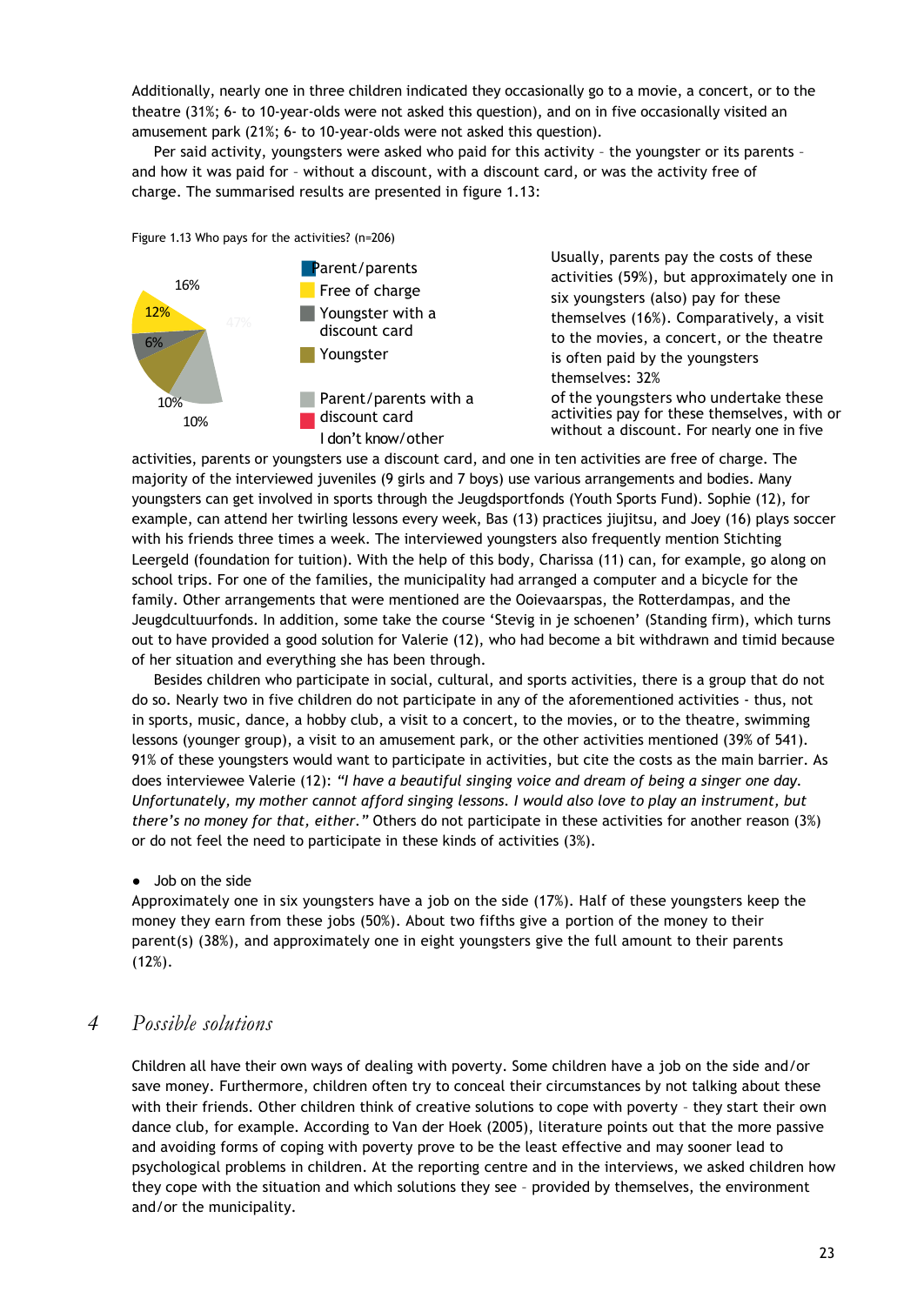Children also gave tips on how others who are in the same situation can cope with this (n=452). A number of these tips are action-oriented; other tips centre around accepting the situation, keeping the faith, or being happy with what you have. In addition, there are children who do not have tips or who would like to get tips themselves (14%). There are also a number of children who are too young or too busy with school to work (7%), who do nothing (7%), or who do not know how to make the situation more pleasant for themselves (2%). A few children cite stealing as an option (1%). Below, we will connect the results from the reporting centre to the results from the interviews with children.

#### *4.1 Action-oriented tips from and for children*

#### • Job on the side, chores, saving

A lot of children come up with tips that allow children to take matters into their own hands. Nearly one in five mention finding a job on the side (18%), and approximately one in eight talk about saving money and cutting back on expenses (12%). Often, children manage to find ways to improve the situation for themselves (n=285), such as a job on the side or a bob a job. There are also children who sell or exchange belongings (4%), and a few look for or collect deposit bottles and save the money they retrieve with these (1%). In addition, many children indicate they save money (24%). They obtain these savings - for example - through their allowance (5%), as a reward for their school report or for their birthday (5%), or, occasionally, from relatives, such as grandfathers and grandmothers (14%). Most of the interviewed children are too young for a job on the side. Nevertheless, a few children go into the subject. Maarten (16) finds it important to work hard: *"Have a part-time job and diligently save up, so that you'll have some money left if there are unexpected costs."* Damien (11), who is too young to have a job on the side, made a binder with chores he can do, such as sweeping the driveway or washing the car. With the money he receives, he buys an extra can of Coke or a bag of chips.

#### ● Using creativity

Through the reporting centre, approximately one in eight children provide the tip to be creative and come up with fun activities that cost little or no money (12%), or to do fun things with family and friends (1%). During the interviews, youngsters come up with various creative ideas to do fun things that do not cost a lot of money: doing creative things such as drawing, painting, or writing, doing something simple like playing outside, decorating the bedroom by gluing CDs to the wall and getting stuff at the thrift shop to furnish it cosily, organising a treasure hunt at birthday parties, and learning how to combine pieces of clothing to make it seem like you have more.

Food is also an important subject of creativity. One of the youngsters tries to prepare a meal that is as tasty as possible with as little money as possible and keeps a top 10 of these dishes up to date. Sasha (15) indicates that her cooking is more creative because of the packages provided by the food bank: "The positive aspects of the situation are that you learn to cope with little money and that you *learn to be a more creative cook. For example, I occasionally prepare weird food combinations which then turn out to be very tasty, such as pasta with fried rice herbs."*

Some of the interviewed youngsters also eat at grandma's, grandpa's, or other family members' homes on a regular basis – for the sake of company, but also because this saves them another meal.

● Benefiting from promotions and being aware of prices and items: borrowing or buying second-hand The interviewed youngsters are consciously concerned with what things cost. They buy new things on sale at cheaper stores or at second-hand shops. Soraya (11) cites the example of her mother, who buys items at a certain web shop where customers are allowed to defer or spread payment. This means that if there is no money in a certain week, but the items are absolutely necessary, they can pay for these later. Elze (17) points out that there are promotions that allow you to hand in old clothes in exchange for coupons which you can use to buy new clothes. There are also children, especially girls, who get or borrow clothes from friends, so that they will still look neat. Soraya (11), however, only wears the clothes she has gotten from a friend on weekends, because otherwise, her classmates will notice she is wearing her friend's clothing.

Bibi (18) believes that children who come from families with little money should consider what the absolute necessities are and what is primarily luxury: *"Do you absolutely need to drink soft drinks and have the latest phone? Or is it also possible for you to drink water and have a more dated device?"*

● Interacting with other children in the same situation of talking about the situation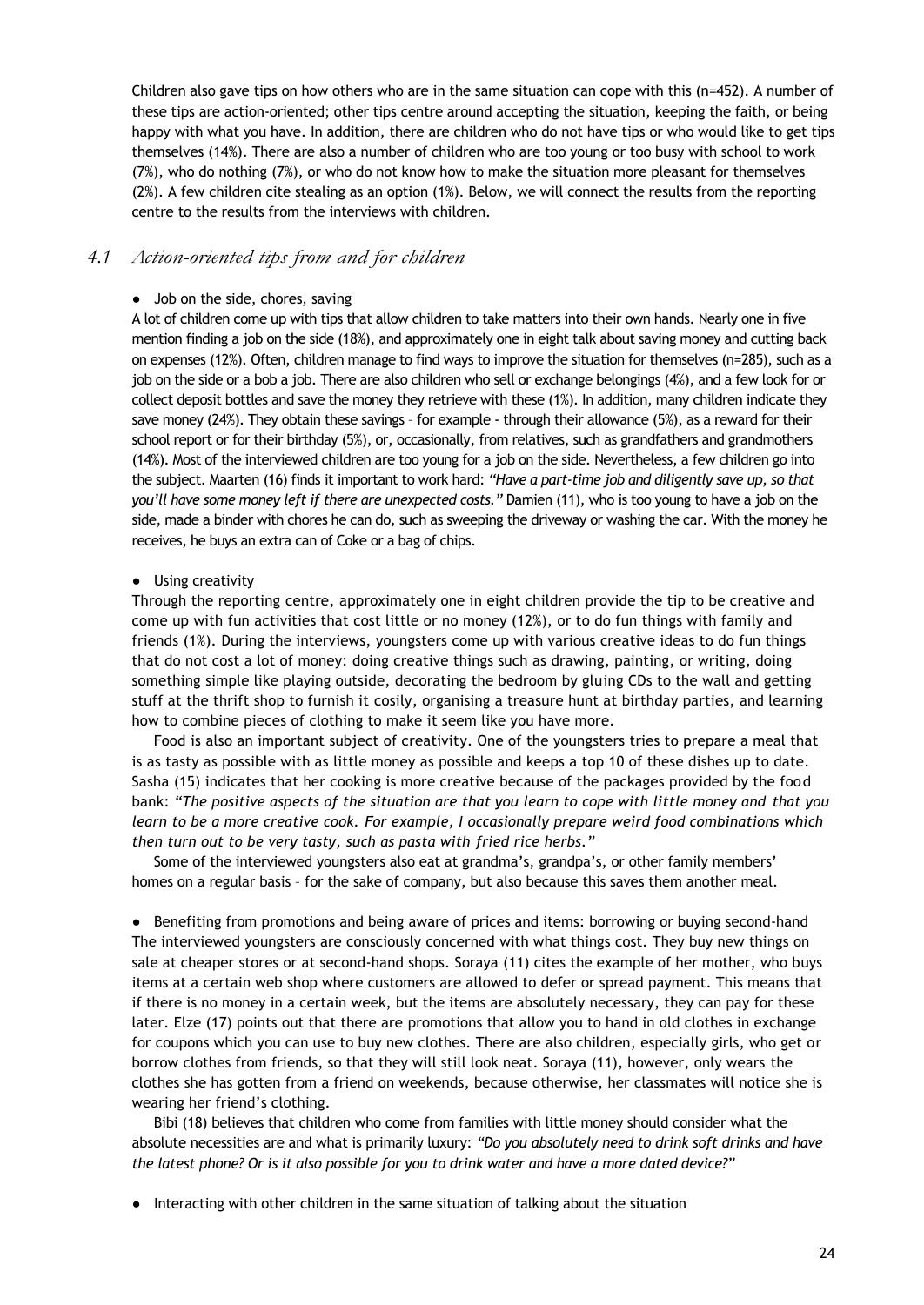A tip that is not frequently cited by children through the reporting centre, but that is brought up when talking to some of the interviewed youngsters, is interacting with others about the situation. One of the youngsters indicates that juveniles can, for example, talk to a friend or a confidant from the immediate environment or at school. Just talking about really helped the youngster concerned to cope with the situation. Sasha (15) and Lola (16) indicate that it would be good for youngsters to be able to talk to each other and, thereby, provide each other with support. One of them sees a Facebook page for youngsters who find themselves in a situation involving little money as an option. Youngsters will then be able to share their experiences there. Merel (10) and Valerie's (12) mother found other parents in a similar situation through the website [www.ouderalleen.nl.](http://www.ouderalleen.nl/) Through this website, single mothers come into contact with each other, organise various activities, and exchange tips as well as belongings. The girls got to know other children in the same situation through the activities their mother undertook with these parents. Consequently, this kind of contact can also be initiated through parents.

#### ● Tips for school

Merel (10) and Valerie (10) also provide a good solution for school. They both have a 'notebook for emotions' in which they can write how they are doing. It has been agreed that only the teacher can read this notebook. This way, the girls' teacher can talk to them about what they wrote down – if necessary – and the other children do not need to know about it.

#### *4.2 Accepting, but keeping the faith*

A number of youngsters advise other children who are in the same position to accept the situation, for example, by being happy with who you are and what you do have (10%), by learning to live with it and making the best of it (4%), by remaining hopeful (4%), by not being bothered about it (2%), and by not comparing yourself to others (1%). These tips are also cited by the interviewed youngsters. Four of them believe that children should not feel ashamed and should not be bothered by the things others are saying: *"I, myself, can't help it, so why would I lie about it?"* said Quincy (11).

Four others advise to keep the faith, stay positive, and ensure that they will not end up in a similar situation later by doing their best in school: *"Just wait, even if it takes a year, 2 years, or 5 years; eventually, it will always get better,"* said Fabiano (17).

#### *4.3 Youngsters' tips for the municipality*

Tips for the municipality are mainly provided in the interviews and are mostly on participation of youngsters in society. Youngsters are happy with activities they can take part in through arrangements made by the municipality and through funds. Nevertheless, Daan (14) would like to have a free subscription to the gym or the swimming pool. Now, he will be at home for six weeks in the summer while other children are doing fun things and are going on holiday. Sasha (15) is happy with the 'Meedoen regeling' (Joining in arrangement) and the cultural pass she can use in her city, and she believes that all municipalities should provide juveniles with this arrangement and these passes. However, it is important to note that municipalities (and other parties) should also take other preconditions into account that play a role in their use. Abdul, for example, previously already mentioned the fact that his mother does not use the food bank because it is too far away and the trip would be too expensive. Consequently, travel distance, public transport expenses, and similar matters play a role when using these provisions. Daan (14) says a school trip had been arranged, but he could not go along because this school trip was to Belgium, and he did not have an ID card because of the expenses. A number of youngsters emphasise the significance of contact with others who are in the same situation. The municipality could facilitate this in order to break the isolation surrounding poverty. Julien (15) believes it would be good if municipalities would organise free activities for poor families or children, such as a sports day, a neighbourhood party, or a barbecue. He believes that volunteers could also play a role. For example, by refurbishing poorly maintained houses of families who have no money along with volunteers (which, nowadays, is already done in a number of television programs).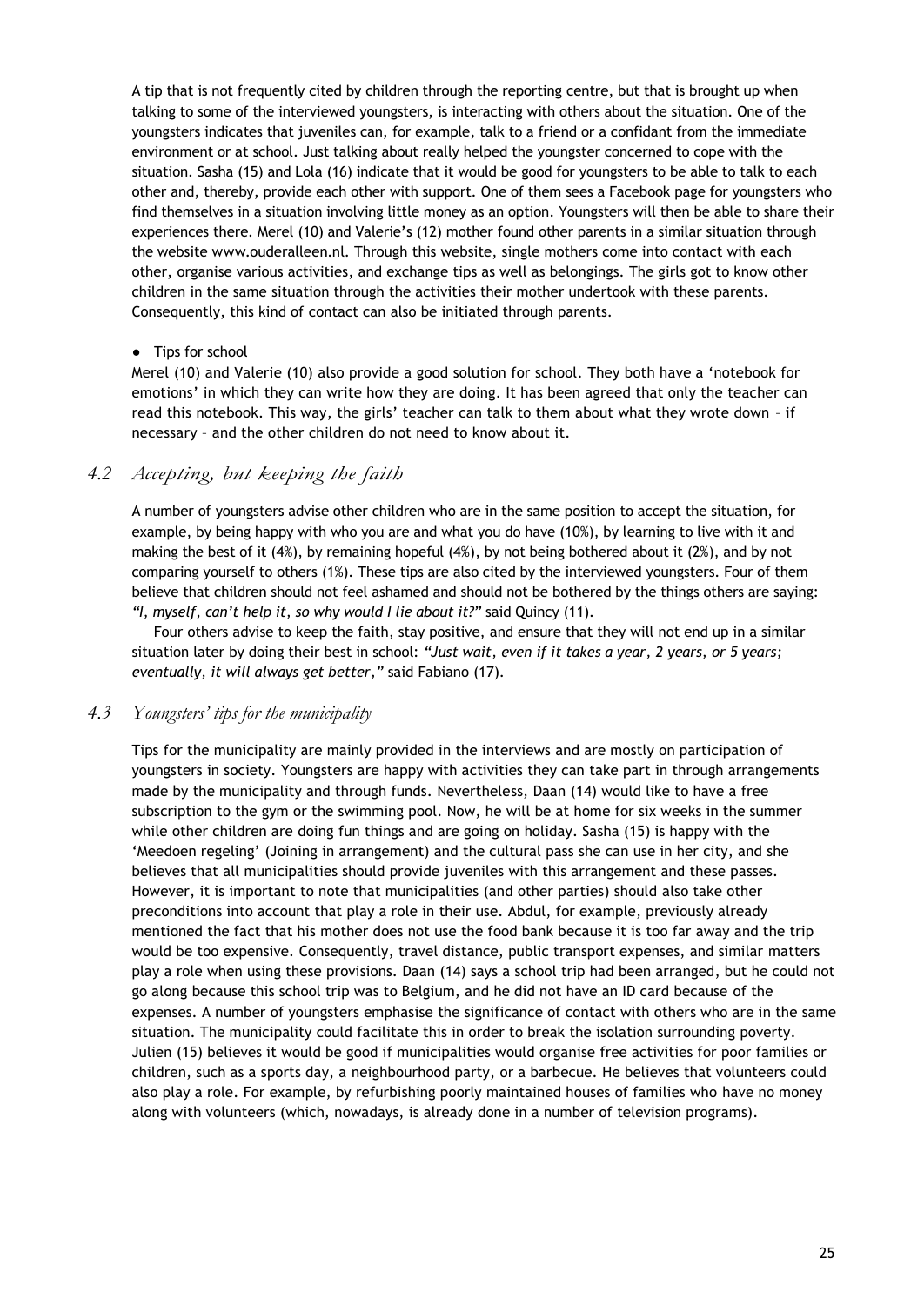# *5 Summary*

# *5.1 The poverty situation of children*

Of the 681 children between the ages of 6 and 17 who approached the reporting centre, 541 completed the questionnaire in full. They indicated that they were growing up in a poverty situation. Forty percent of them do not eat a hot meal every day. Over half of the children use the food and/or clothing bank, either occasionally or regularly, and/or faced a cut-off of electricity and/or water. Holidays, a membership of a sports club, celebrating a birthday, or participating in school field trips are not a matter of course to the children, either. Strikingly often, the reasons for poverty have nothing to do with (one of) the parents being unemployed, but with the fact that the family has debts. Unemployment of one or both of the parents appears to occur less often than expected, but combined with the family situation, the impact of unemployment on families becomes clear. In half of the single-parent families, the parent at the head of the family does not have a job, and in almost a quarter of the two-parent families, both parents are unemployed.

The majority of the children indicate that they notice the fact that they have little money at home because they miss certain things in their lives. While having this feeling they lack something, they distinguish between primary basic needs, such as food, clothing, and school supplies, and things like outings, shopping, holidays, and celebrating birthdays. Most children find it awful that they have little money at home. Nearly two thirds of the respondents believe they would be happier if there would be more money. A frequently mentioned problem with poverty is the feeling that the situation will not change in the future. This is reflected in the children who approached the reporting centre. The large majority – 81% - do not expect the situation to ever change or indicate that it is not clear when this will happen. The children do receive support. Usually, it comes from friends and family, as well as various arrangements and bodies, such as the Jeugdsportfonds and the food bank. Children enjoy little support at school. Additionally, some seek support and strength in their own thinking and convictions about life.

#### *5.2 The consequences for children*

What are the consequences of the lack of money for the children? On a personal level, children worry about the poverty at home. One in three children even worry every day. In the cases of the interviewed children, these concerns are mainly focused on the money problems, but in half of the cases, a fear of being evicted from their homes, having no more food or belongings, or running up even more debts is also experienced. And with regard to the future, at least half of the children regularly worry about the financing of their future education. For a number of children, the concerns lead to physical and/or psychological symptoms. Approximately a quarter of the interviewed children indicate they occasionally suffer from a headache, abdominal pain, or signs of fatigue because they are concerned about the situation. However, there are also respondents who have a positive perception of the situation. Approximately half of the interviewees say that they have become closer as a family and that they have grown towards one another because of the situation. Moreover, half of the interviewed children believe that they are learning to cope with money because of the current domestic situation. The domestic situation also motivates them to do well in school in order to obtain a diploma and actually be able to earn money later. Additionally, children notice that they appreciate little things more – including things that are normal for other children.

At home, however, the lack of money often leads to tension and stress, too, which sometimes result in arguments. In the cases of two fifths of the children, the lack of money or the debts lead to arguments between parents. A similar proportion occasionally argue with their parents about money. However, almost half of the children indicate they do not argue about this. What is striking is that nearly half of the children only occasionally talk about the situation with their parents.

Not only does the poverty situation affect the children and their home environment; it also has consequences at school. It is hardly discussed there, too. At school, only a few talk openly about the poverty they experience at home. Bullying is an important reason for concealing the domestic situation at school. Approximately half of the interviewed children indicate that at some point, they were bullied at school because of poverty. Poverty is often visible through the clothes children are wearing, and most of the bullying is focused on this.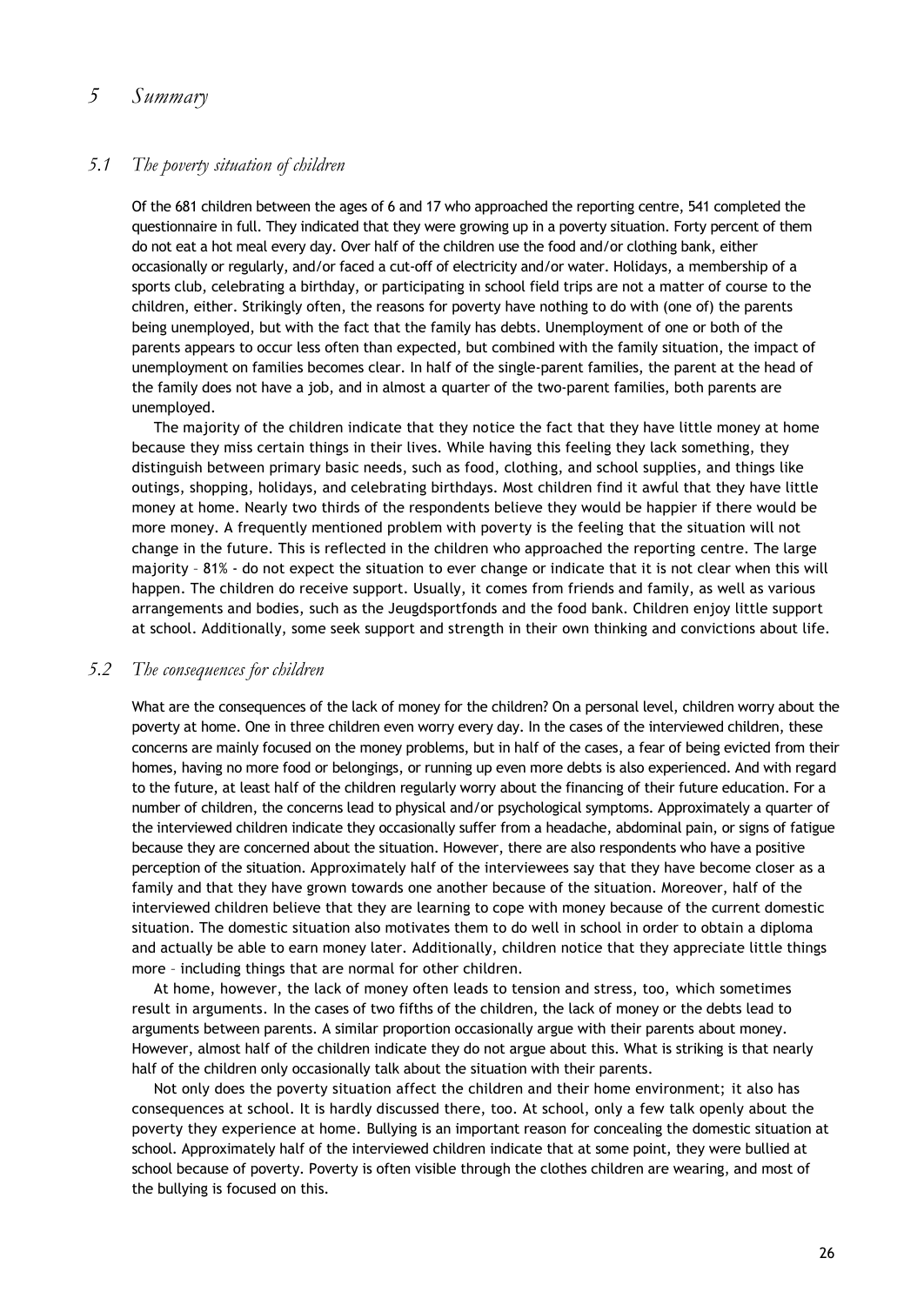Finally, the lack of money hinders the social and societal participation of children. Having little money at home is not a subject that children who are in such a situation will discuss openly with friends. Over 60% do not do so. Most of the interviewed children appear to have at least two good friends with whom they can discuss this, but in general, they do not discuss this subject frequently. Even among best friends, this remains a taboo subject – which is also the case at home and at school. In addition, one third of the children who responded say they do not go on school trips or attend a party of a friend because they do not have the money for it. Half of them bring no friends home or just do so occasionally, because otherwise, these friends might notice that they are poor. Moreover, two in five children do not participate in outdoor activities, such as sports or cultural activities, because of the shortage of money.

# *5.3 Solutions according to children*

Children also gave tips on how others who are in the same situation can cope with it. A number of these tips are action-oriented, such as taking a job on the side, using your creativity, and benefiting from promotions. Other tips centre around accepting the situation, keeping the faith, or being happy with what you have. Although children indicate that they themselves do not often discuss this subject with others, several children do stress the importance of having contact with children who are in the same situation. According to these children, the municipality can play a facilitating role in this process, thereby breaking the isolation. On the one hand, children find it important that the subject also becomes discussible at school, but at the same time, they prefer not to talk about their own situation. However, it is important to note that the children themselves are not held to account if their parents have not paid the bill (like Camilla explains in paragraph 3.2). It is also helpful for the children if there is someone in their environment whom they can talk with. Examples include good friends, grandmothers or other family members, but it may also be a confidant at school (see Merel and Valerie's notebook for emotions in 4.1: tips for school, or a confidant).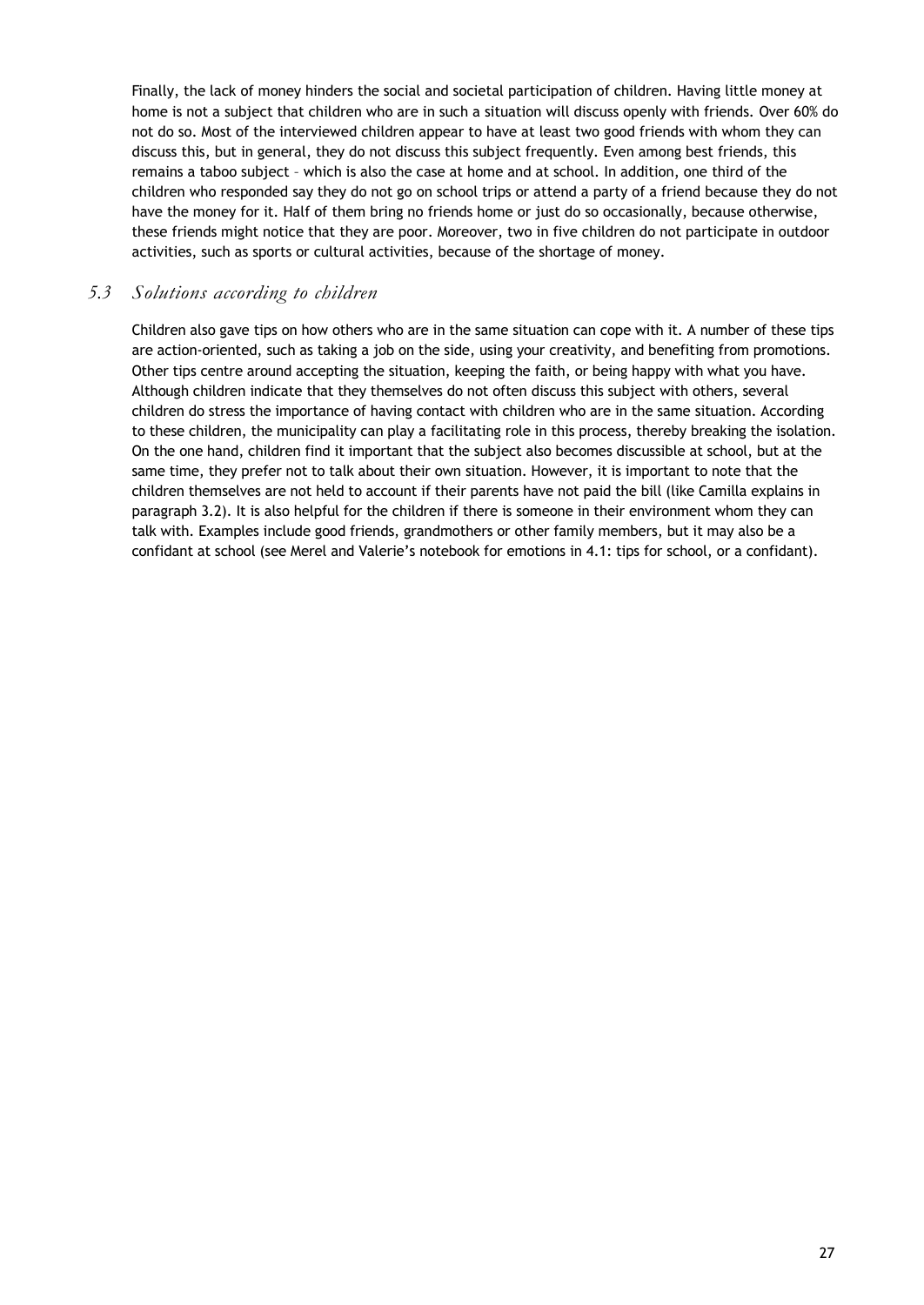*Part 2*

**Adults and professionals on Poverty**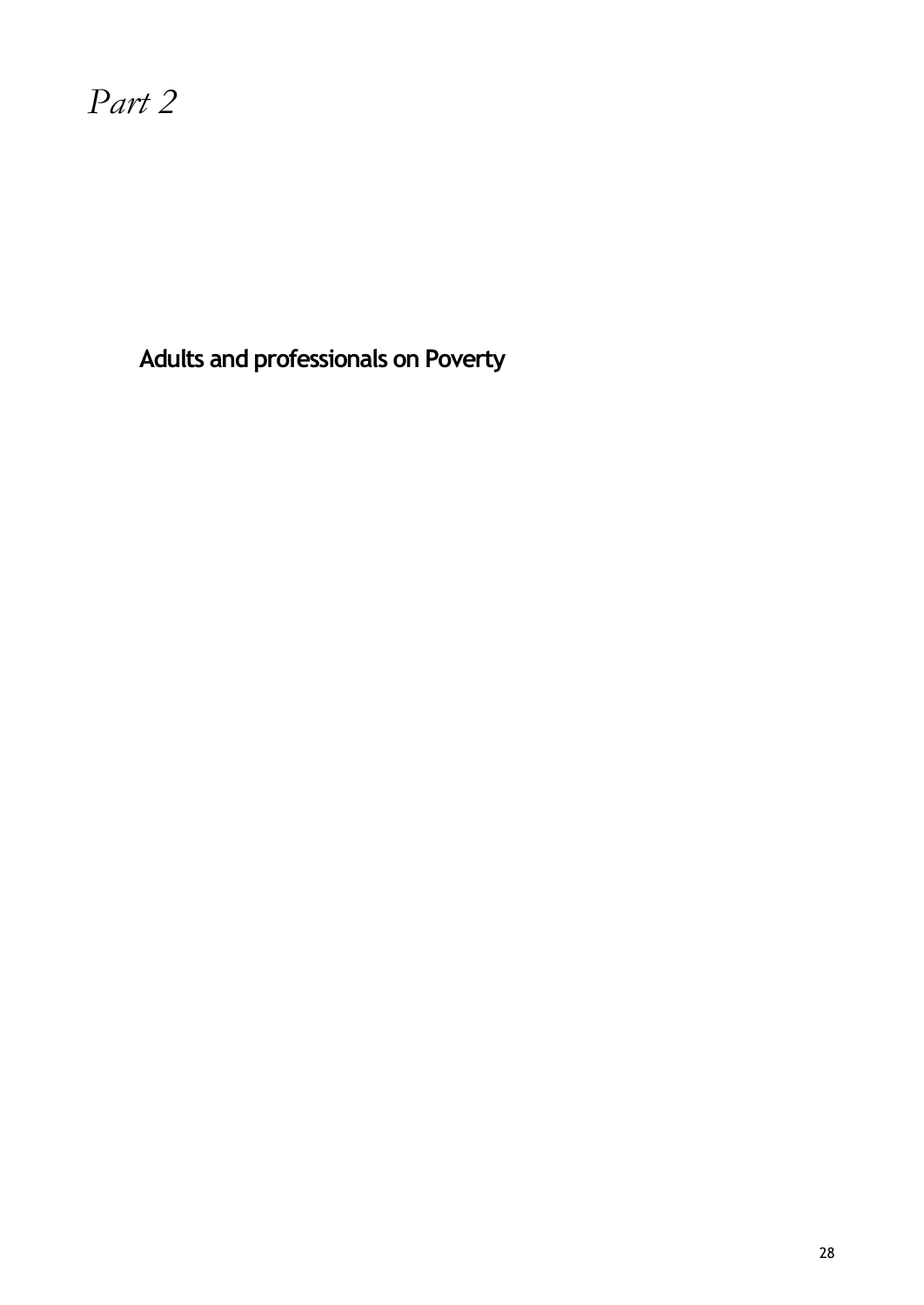# *1 Adults and professionals on Poverty*

#### *1.1 Introduction*

Although the reporting centre for Children and Poverty was aimed at children under 18 years, it was decided to provide adults with the opportunity to respond as well. And, as it appears, rightly so: 421 adults responded to the reporting centre. The reporting centre for children presented children with a number of questions regarding the way they experienced poverty as well as their actual situation. The main purpose of the reporting centre for adults was to give them a chance to share their opinions on children and poverty, too; the reporting centre only asked a few questions about this. The adults were asked in what way they are dealing with poverty, what their opinions are on the current poverty policy, and which possibilities they see to ensure that less children will grow up in poverty. Finally, the adults were asked whether they know of good initiatives or projects that might improve the situation of children in poverty.

#### *1.2 Who responded?*

421 people responded to the reporting centre for people over 18 years. Of them, 392 people indicated from which position they participated (see figure 2.1). The majority are educators or parents (46%); furthermore, a small group of people who have a family member that is poor responded (9%). A quarter of the respondents are involved in the aid or support of families in poverty, either from their profession or as a volunteer. They are, for example, volunteers at the food bank, social workers, welfare workers, or debt counsellors. Moreover, there were those reporting who are involved in this issue from a different profession, such as teachers (4%) or officials (4%). The 'other' category mainly concerns people who registered out of interest, because they heard about the subject through the media or because they work in the media.



Most of these people indicate that they find themselves in a poverty situation (43%) or that in the past, when they were children, they grew up in poverty (5%).

In addition, 29 people emailed the Ombudsman for children. Some of them wanted to provide information about the poverty issue or wished to bring a project to the attention. Others wanted to express their discontent with a television broadcast on this subject, for example, a broadcast during which a mother said she could not buy designer clothing. Others fear that the reporting centre will reinforce the stigma "that poor children are supposedly pitiable."

#### *1.3 Effectiveness of the poverty policy according to adults and professionals*

The people who responded to the reporting centre are clearly dissatisfied with the current poverty policy. Only a small percentage believes that the current policy is good (3%). Most of the respondents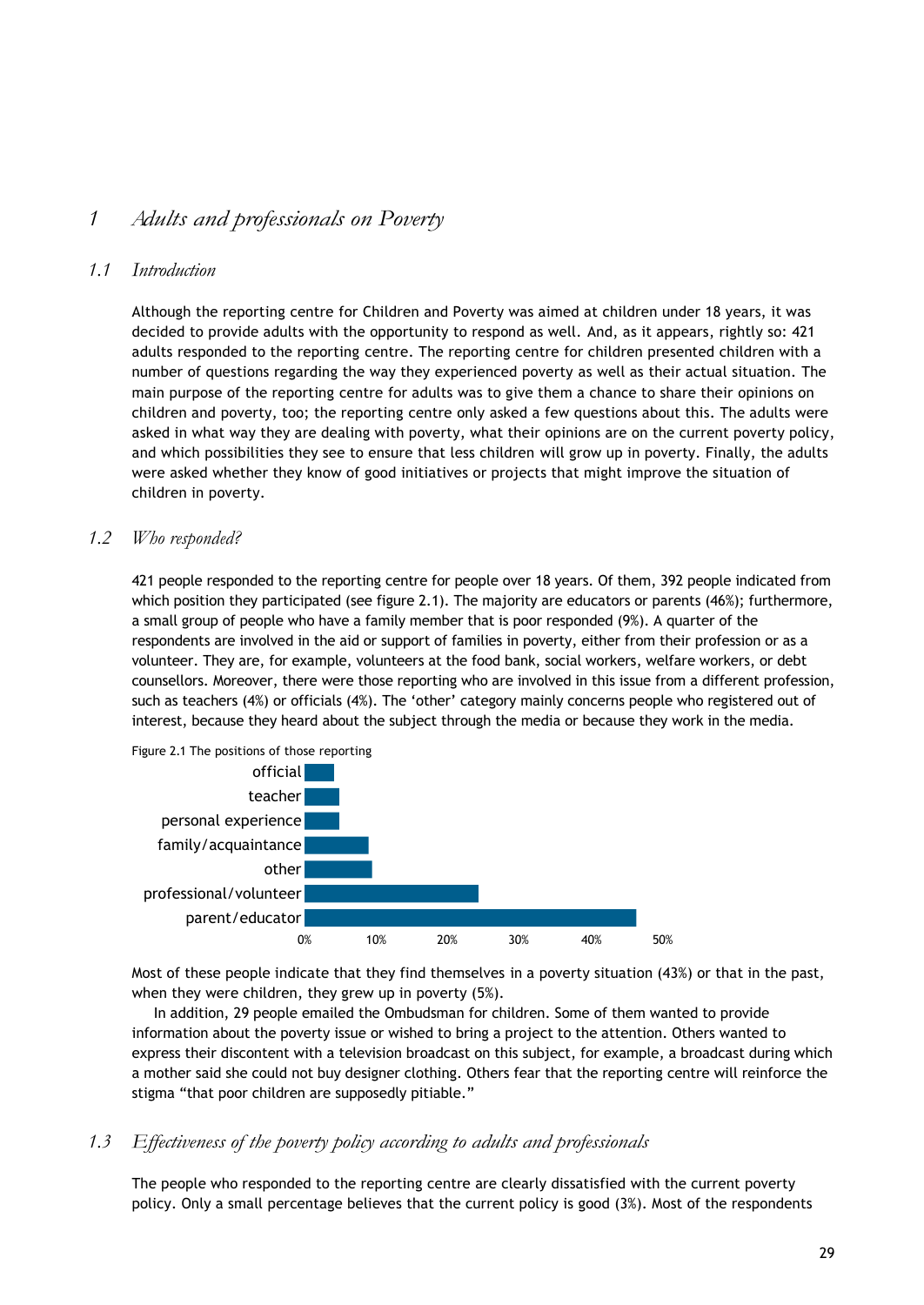who believe that the policy is poor (24%) are not informed of the contents of the current policy (6%) or, in any case, do not notice any effect (7%).

A lot of people believe that there is no specific poverty policy that is focused on children (15%). One in eight people who responded believe the current policy is too limited: more should be done for children (14%).

The main comment is that the municipal poverty policy varies considerably by municipality. There are major differences in supplementary arrangements and available provisions, such as the food bank, Stichting Leergeld, or sports or participation funds. In addition, the people who responded believe that there is not enough policy cohesiveness between the various institutions and provisions. Institutions should collaborate more.

A small number of people (n=8) believe that the policy is flawed because people are not encouraged enough to get to work again; improper use should also be combated more effectively.

#### *1.4 Solutions for children according to adults and professionals*

Those who reported to the Reporting Centre for Children and Poverty agree that the basic principle of a poverty policy should be that the hand that rocks the cradle rules the world, and that investments should be made accordingly. A total of 588 suggestions were made to improve the situation of children in poverty. Multiple people cite the same solutions. For example, a lot of people state that **there should be separate financial (support) provisions for children in poverty**, so that they can grow and develop and actively participate in society. Sports, culture, and such matters should be accessible to these children (see figure 2.2).

Furthermore, those who respond find it very important to **prevent these children from being stigmatised**. Poverty is not something children and parents find easy to admit openly; they are ashamed of it. Children in poverty often feel that they are different from other children. Applying for special provisions over and over again is not conducive to that. These families should be prevented from being marked negatively. Moreover, it should be avoided that the subject is denied, retorted (it is their own fault), or ignored with slight embarrassment. Not only by the wealthy citizen, but also by those who have to manage on a low income. Calling yourself 'poor' is quite a threshold to cross. Recognising that poverty is a problem in our society is an important step towards finding solutions. Parents constantly find themselves confronted with the fact that they cannot give their children what they need. In these cases, it is not about designer clothing, but about basic things, such as having no money for new glasses or an identity card for the children, while the latter is required to apply for a medical ID card or to be able to go along on a school trip.



Figure 2.2 Cited solutions for children in Poverty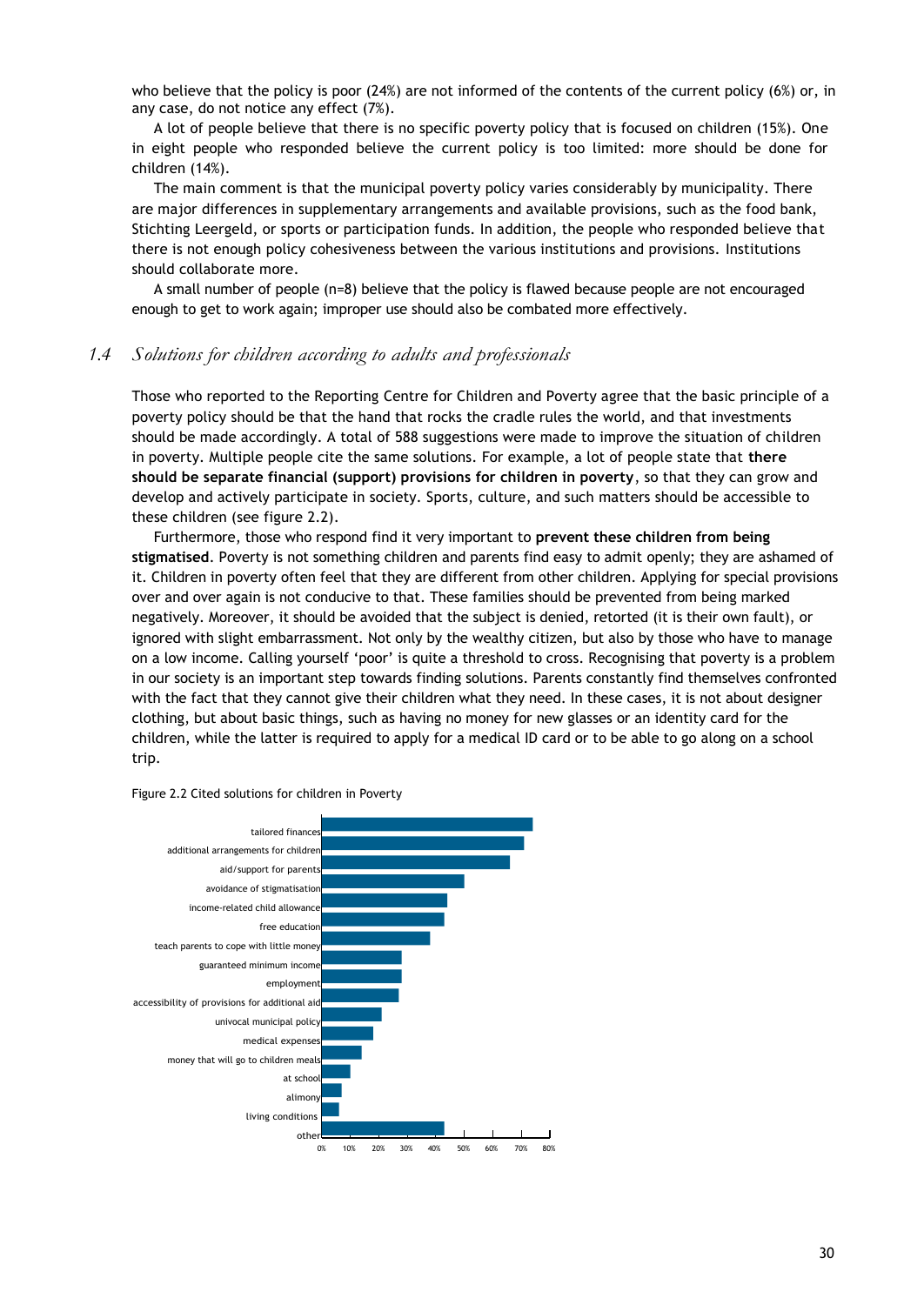**Aid and support for parents.** Parents should receive support in coping with the poverty situation,

especially towards children. But **parents should also learn to cope with money** and learn to prioritise; fresh vegetables are more important than smoking, for example. It is important that support and aid that match the family situation will become available. There is no such thing as the typical child in poverty. Each child lives in different (family) conditions. Projects or measures are more likely to succeed if they can respond flexibly to the various worrisome

*''In Almere, they've developed an intergral approach in the CJG (Centre for Youth and Family) that the CWI (Centre for Work and Income) as well as the reintegration activities of the UWV (employee insurance agency) are part of."*

situations the target group might be in, and provide them with proper guidance and support. The remark that professionals should have a better eye for poverty was striking. Particularly in the field of education, there should be a greater transfer of knowledge on the consequences for children who grow up in poverty (for a prolonged period of time). Social workers and teachers should be more aware of the role poverty can play in families. They should provide parents with supportive information in a structural manner.

The remark that education should remain affordable and that all sorts of additional costs for books, school trips, outings, or activities should not be passed on to parents is frequently made. Schools should develop a poverty policy.

A lot of people are proponents of **additional arrangements that are specifically aimed at children**, such as the 'stadspas' (pass that gives the less wealthy residents of a city discounts to cultural and social activities) or sufficient food. Those reporting find it important to meet the basic standard of living, such as food and proper clothing. Those reporting find it particularly important that children eat healthily. Several people suggest that the **school can offer free meals**, so that the children will at least get a healthy meal with fresh vegetables and fruit.

The most important thing, however, is that the **financial support matches the individual situations** of the families. According to the respondents, a lot of people indicate that they fall by the wayside because of existing regulations. The starting point should be the net amount received by a family. Currently, for example, an owner-occupied home is still taken into account. Or people have an income just above the subsistence level. Because of this, they cannot use a variety of provisions, which actually causes them to end up below the subsistence level. People regard it as very unfair that their income is currently lower than a welfare payment, and that they still cannot make an appeal to special arrangements that people on welfare are eligible for.

**Child allowance should be income-related.** Child allowance should be raised for families who find themselves in a poverty situation. Moreover, parents should not be asked to pay additional contributions for provisions associated with the everyday life of children, such as school fees, money for books, school trips, and extra activities within the field of education. A few of those reporting believe that child allowance should truly benefit the children, and that it should not be used for other things.

A **guaranteed minimum income** and a better distribution of income are also frequently mentioned by those reporting. The accumulation of austerity measures, in particular, causes parents to feel that they are no longer able to manage and to rob Peter to pay Paul. The health insurance deductible is an example of this. If two people have to pay a deductible, 700 euros is a huge amount, especially if the rent and the energy bill also continue to rise steadily, according to the respondents. Additionally, those reporting mention the fact that all sorts of matters that fall under the supplementary insurance are currently not or only partly reimbursed, such as new spectacle lenses for the children.

**Local social policies should not vary by municipality.** Several of those reporting explicitly mention the excessive differences between the arrangements and provisions that municipalities provide. Parents find it difficult to understand why there is no food bank, 'stadspas,' or computer project in their municipality.

**Low thresholds, less bureaucracy, and good guidance.** According to those reporting, one of the solutions is aid and support for parents. How do you ensure that poverty affects your children to the least possible extent, and, as a parent, how do you use (educational) opportunities? The impression exists that parents are not well informed of all sorts of arrangements to which they can make an appeal. Therefore, it is important that these provisions and arrangements are known to parents. The provision of information on the existing arrangements and institutions that might be able to help is very important.

One example is that a number of children at the reporting centre say that they will not go to college because their scholarship will be deducted from their parents' welfare payment. While this is not the case, in practice, this idea appears to be an obstacle to go to college for a number of children.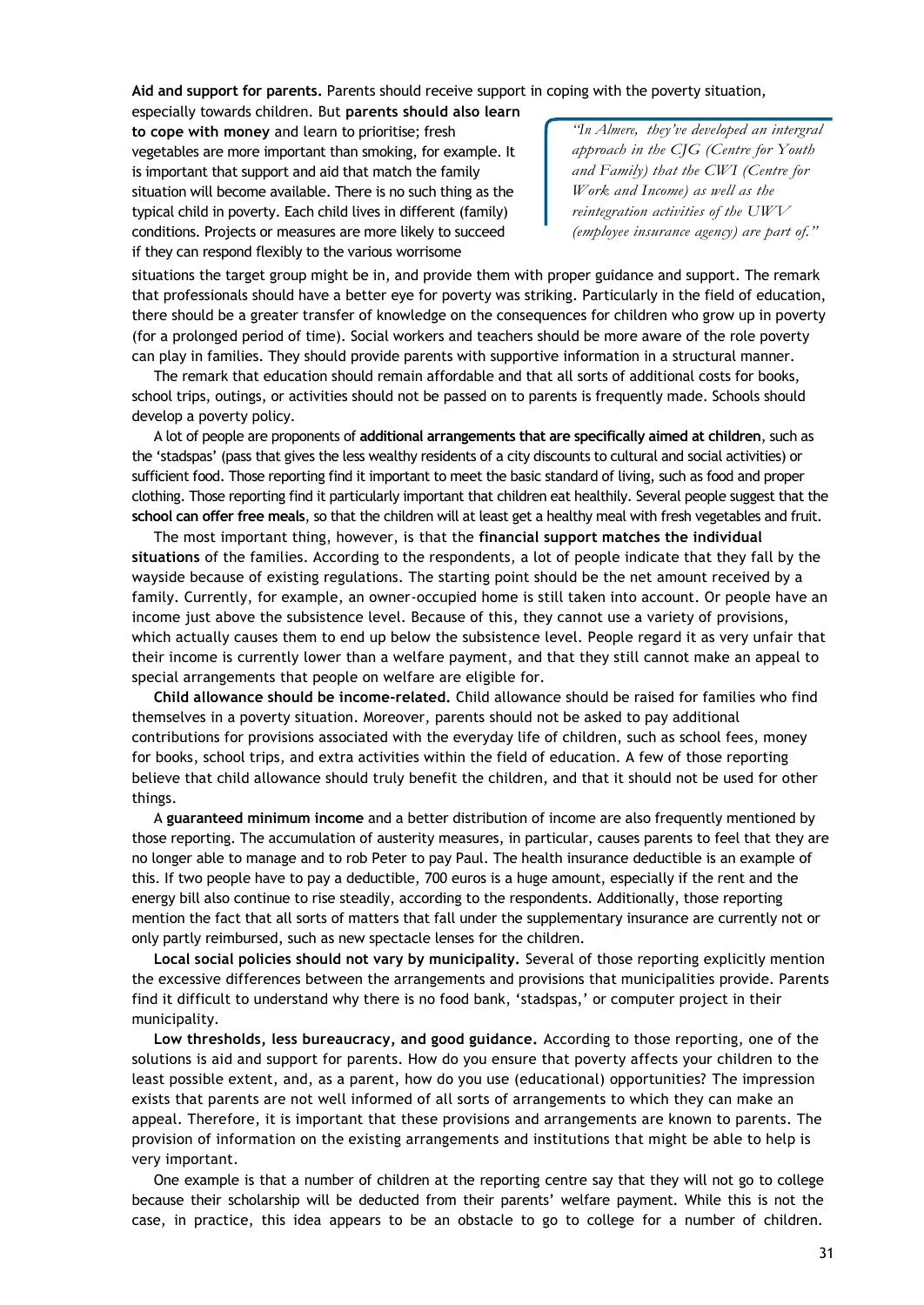Lastly, those reporting notice that naturally, families are best helped with a paid job, which enables them to come out of the poverty situation. Collaboration with various institutions is important in this regard. Because poverty is often associated with other problems in a family, coordination of care is important, which can be achieved by deploying the 'one-plan-one-family' method, in which the aid provided to all family members is tailored to the overall family situation, the existing problems, and the underlying causes. In particular, there should not be **long waiting periods** for debt counselling, for example. If there are debts, parents should be able to make an appeal to debt counselling immediately.

#### *1.5 Example projects and good initiatives for children in poverty*

A total of 190 example projects were cites as good initiatives for poverty policies for children (see figure 2.3). Stichting Leergeld (Foundation for Tuition) and the arrangements for youngsters' participation in sports and culture (Jeugdsportfonds (youth sports fund) / participation fund) emerge from the answers of the respondents. Stichting Leergeld is devoted to children of school age – between the ages of 4 and 18 – from families who have limited financial resources, who cannot join in with their peers because of a lack of financial resources. Stichting Leergeld is an intermediary that helps families use the existing provisions. If these are not available, the foundation can provide a financial compensation for a bicycle, computer, or school trip, or for a sports club or Scouting contribution. There are 68 branches of Stichting Leergeld, which means that this provision is not available in every municipality. On a municipal level, there are youth funds that provide families with an additional financial compensation for sports or culture in several municipalities. The Jeugdsportfonds creates sports opportunities for children who live in families that lack the financial resources required to join a sports club.

Furthermore, those reporting mention the food banks, but also clothing banks or stores where one can get free household goods. Every week, over fifty thousand people in the Netherlands (around 21,000 families) eat from the food package they get from the food bank for free. There are 137 food banks in the Netherlands; the municipalities only support 30 to 40% of these food banks. Some municipalities do not want to have a food bank within their municipal boundaries at all.

By now, there are 19 clothing banks that pass on reusable clothing to people who need clothing, but cannot afford it (anymore). In line with the food bank and the clothing bank, the first bank for household goods was established in Dordrecht. The foundation aims to collect used household goods and give these away to people who cannot afford to buy them for a variety of reasons. There are also 27 so-called giveaway shops in the Netherlands, which are not only focused on supporting people with a low income, but also on environmentally friendly reuse of furniture and belongings. In addition, there are shops specialised in recycled goods, which intend to provide people on a budget with the opportunity to buy clothing, furniture, and books at low prices.



Figure 2.3 Overview of the cited initiatives and projects for children in a poverty situation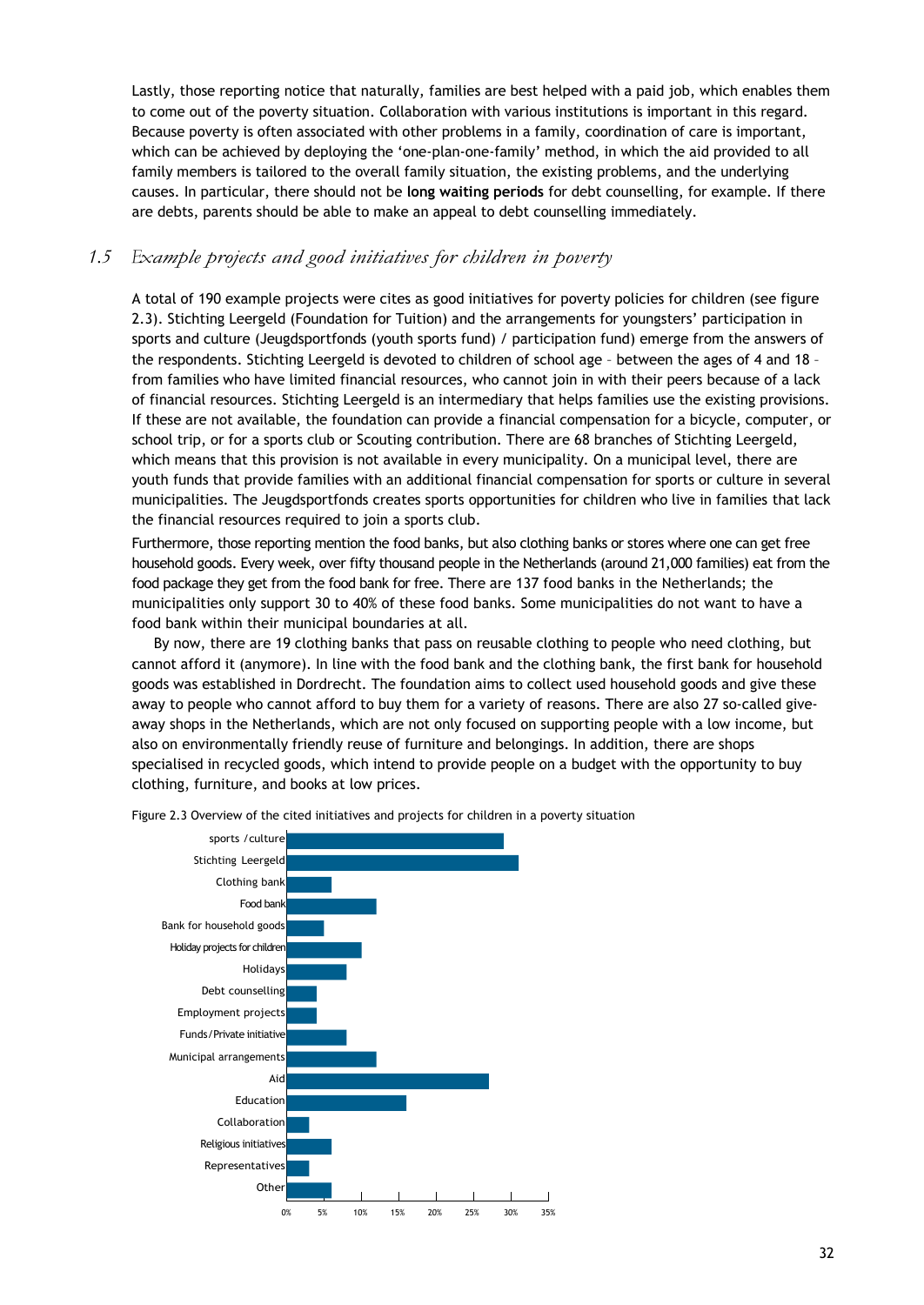A number of bodies organise something for children on special holidays. An example includes the Stichting Jarige Job (Foundation for the birthday boy/girl), which offers children a birthday box on their birthdays through the food banks. Another example is the holiday bank, which offers people free holidays. The target group consists of people who have not been away for quite some time while they really need it because of their long-term unemployment or occupational disability, or because of a lingering illness within the family.

The projects that take place at school are interesting. A few of those reporting mention the Harlem

Children Zone project (see text box). As it turns out, some schools are already offering a meal (breakfast or lunch). In addition, it usually revolves around offering free extracurricular activities, but opportunities to get tutoring are also provided. The Netwerk Tegen Armoede (Network Against Poverty) in Belgium developed a roadmap to a better poverty policy at schools, which includes tips and suggestions for a good school expenses policy.

*The Netwerk Tegen Armoede (Network Against Poverty) developed a brochure containing a roadmap to a better poverty policy at school, "'Maak je sterk tegen armoede op school'' (Make out a case for poverty at school):* 

*[www.netwerktegenarmoede.be/documents/](http://www.netwerktegenarmoede.be/documents/) Maak-je-sterk-tegen-armoede-op-school.pdf*

#### *'Harlem Children's Zone: a project in Rotterdam*

*In the seventies, the Harlem Children's Zone started as an after-school program aimed at reducing the educational disadvantage of children. Since 2004, a number of school in the district have been transformed into the 'promise academy.' The performances of the students in these schools are even better than those of the average New York student.*

*The school makes a seemingly unattainable promise to every student: "We'll get you to college." The project largely succeeds in doing so, thanks to a carefully considered learning curve between the ages of 0 and 18. This is combined with data-driven and results-oriented education, 40-hour teaching weeks, an ambitious after-school program in the district, and a proper support of families.*

*The Harlem Children's Zone has its own health clinic. The 'promise academy' is a public school for which the registratio ns of children considerably exceed the number of available places. The admission is lottery-based. Setting high expectations for students, parents, and professionals is the common thread of its success. The results are being examined by Harvard University. ' Source: [http://www.rotterdam.nl/harlem\\_children\\_s\\_zone](http://www.rotterdam.nl/harlem_children_s_zone)*

#### *1.6 Summary*

The main response from parents and professionals is that they feel that in the Netherlands, it matters where a child in a poverty situation lives and grows up. Much of the support and aid that families receive and consider to be valuable comes from private initiatives: Stichting Leergeld as well as the food and clothing banks. These provisions, however, are not available in every municipality, and there is no nationwide offer. In addition, all municipalities have their own poverty policy. The extent to which they actively provide eligible families with information on it varies.

Additionally, parents and professionals believe that parents should receive more support and aid. As is also apparent from the children's responses, poverty leads to stress and psychological issues in parents. In addition to aid focused on the financial situation (debt counselling, budgeting), these families should also receive support and guidance on the situation regarding raising their children as well as communication towards children.

Finally, an important comment on the current poverty policy made by those reporting is that it is not noticeable to them personally. Additionally, the general consensus is that there is too much bureaucracy to qualify for special arrangements.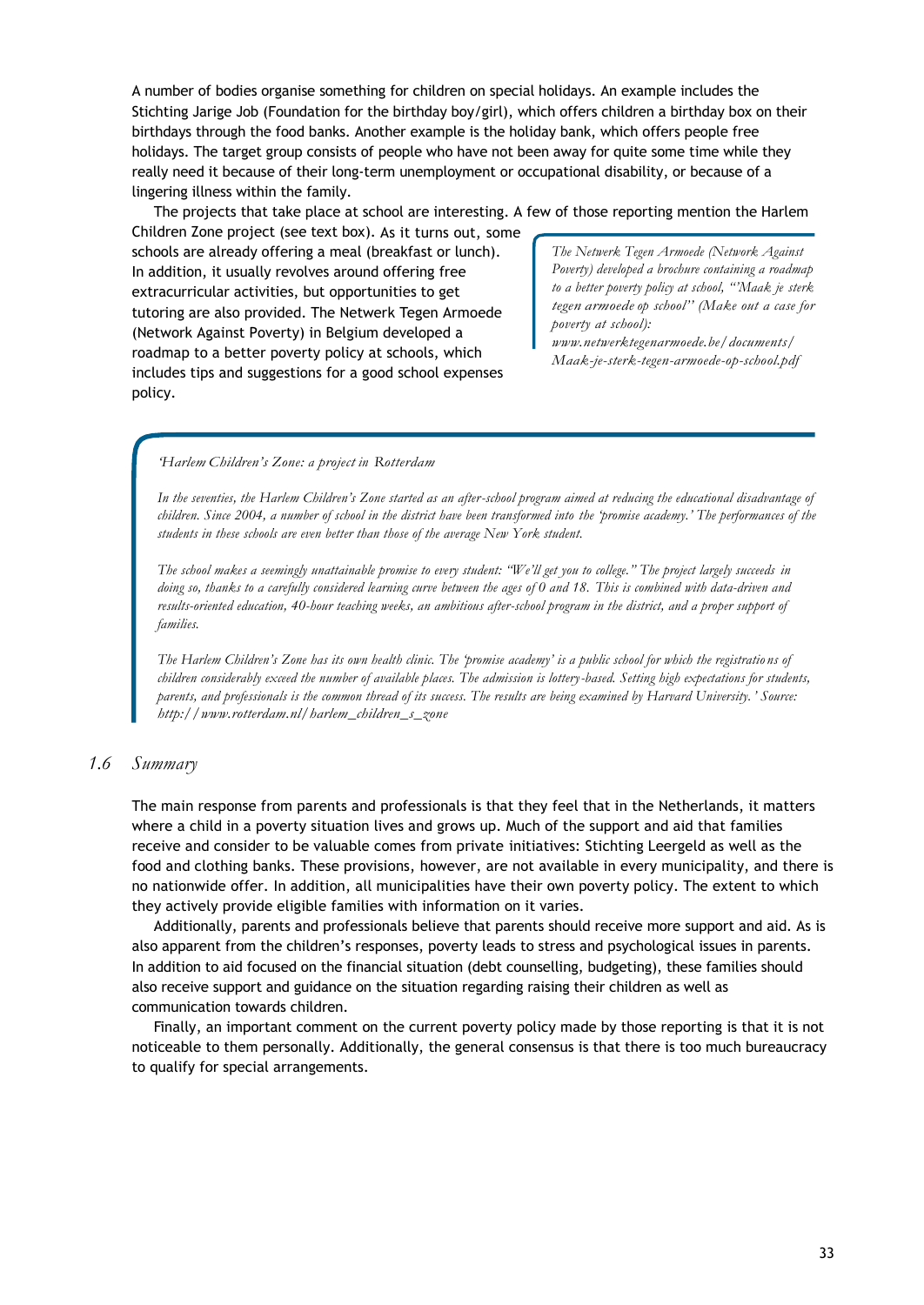*Part 3*

**Municipalities on poverty policy for children**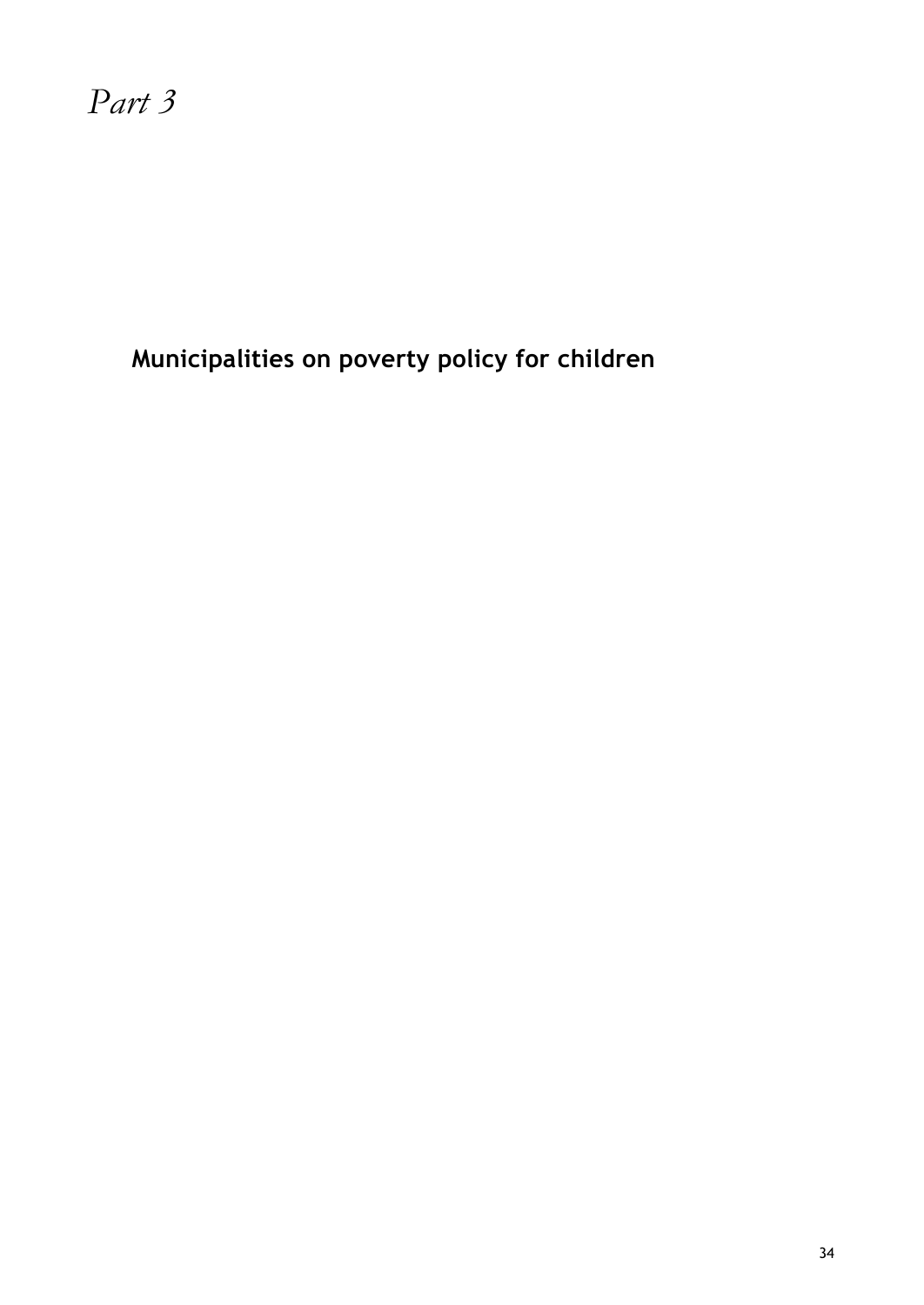# *1 An outline of the municipal policy*

#### *1.1 Introduction*

Every child has the right to love, protection, care, think along, share in decision-making, and participate. These rights are laid down in the UN Convention on the Rights of the Child of the United Nations. The governments of the 193 member countries are responsible for actually exercising these children's rights. The municipal poverty policy is an important tool for improving the living conditions of children in poverty and guaranteeing their rights.

The research into the municipal policy for children and poverty was conducted from March through June 2013 and included a quick scan among all municipalities (see annex containing the list of the 198 municipal respondents). Subsequently, the data were made more comprehensive by conducting conversations with thirty municipalities (see annex containing the account for the research method). The ensuing results regarding the state of affairs of municipal provisions for children in poverty were based on both data collections.

In this report, it will become clear that municipal policies in the Netherlands differ in their visions of provisions for children, the purpose of these provisions, the approach, and actual practice. These differences will be mapped out in this report. At the same time, it will become clear that Dutch municipalities work on supporting children who grow up in a poverty situation with much dedication and perseverance.

A summary of the results and conclusions of section 3 of the research can be found at the beginning of this report.

#### *1.2 Trends in the policy*

The next chapters describe that all municipalities devote attention to and have a policy for the financial support of families with children as well as single parents. In addition, many municipalities also have provisions for supporting the social participation of children. These concern sports and participation in culture, but also the enabling of school trips and the required facilities for education, such as a computer and an internet connection. The 'participation' of children is the most frequently cited objective of these provisions. Multiple municipalities also pay specific attention to the development of children and the psychological problems they face in daily life.

An important feature of the poverty policy is that the provisions are primarily focused on welfare recipients, whereas a significant increase in 'new' groups of people with financial problems, such as selfemployed professionals, unemployed people, people with debts, and so on, occurs at the current juncture. Many municipalities have not caught sight of these groups of citisens and their children yet. With regard to this, an official said: *"Debt problems are not only found among people with low incomes. And small businessmen and –women, people with a WIA benefit, or the elderly are also among the minimum wage earners. The idea that minimum wage earners are merely welfare recipients is quite superseded."*

Another important development is the financial position of the municipalities. Under pressure of the national government decentralisations and cutbacks, municipalities prioritise and make choices with regard to the social domain. In this respect, it is remarkable how those surveyed assess the poverty policy of their own municipality. They were asked to give three grades: one for the 2009 policy for children, one for the current policy, and one for the future policy. On average, the municipalities give the 2009 policy a 6.7, the current policy a 7.3, and the future policy a 7.8.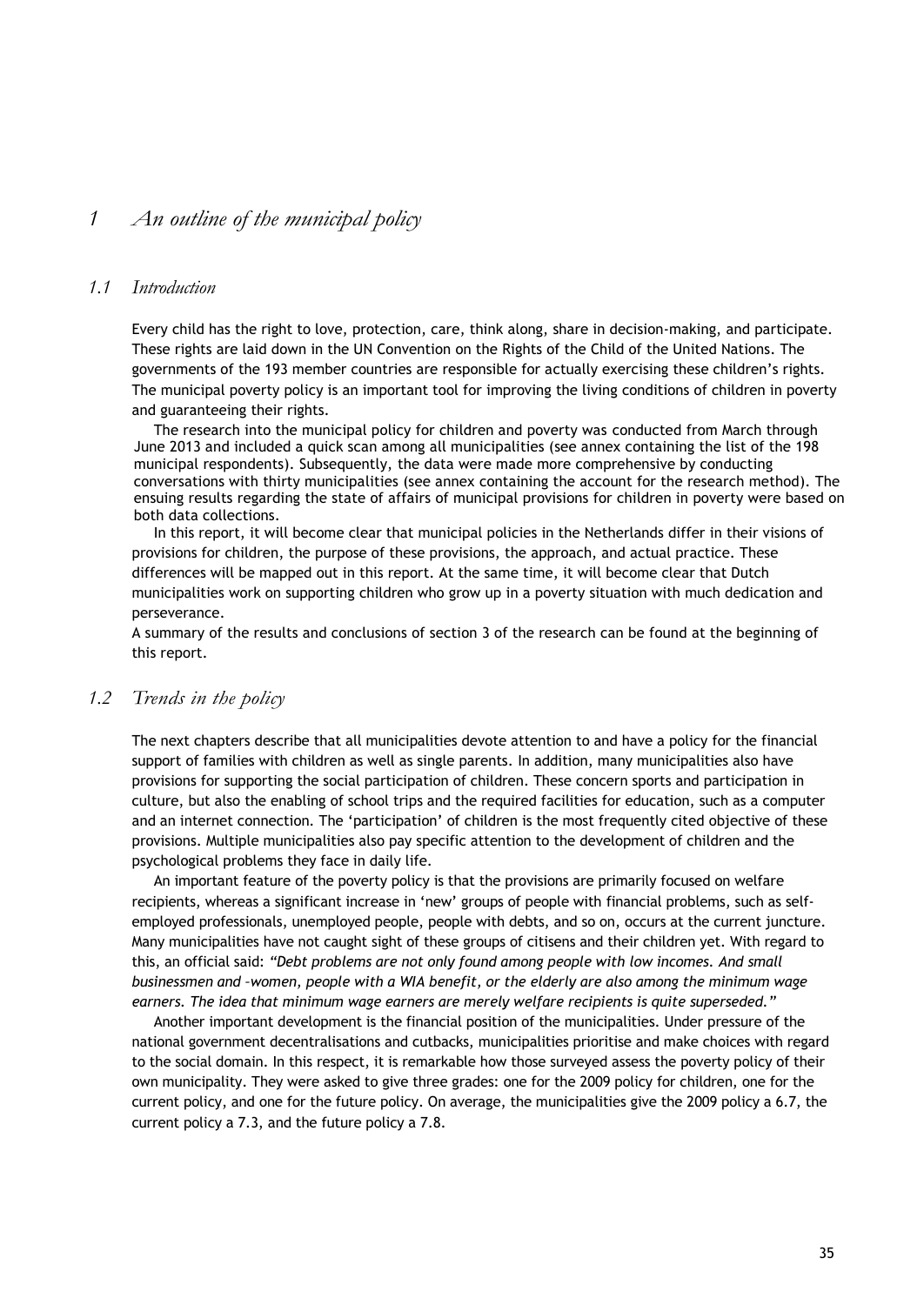There is an upward trend; most of the municipalities find their current policy better than the 2009 policy and believe that the future poverty policy will only be better.

In the explanations of those grades, however, there are some differentiations a well as an uncertainty about financial developments: *"In 2012, the provisions for children were specifically extended, but given the increasing demand for supplementary benefit, it is questionable whether the finances will be adequate for the future."* And: *"At this time, we have a functioning policy for children in poverty, but given the financial situation of the municipality, I don't expect this policy to be expanded."*

Consequently, in the above assessment of the provisions for children, it does not merely revolve around the available finances. The assessment grades for the future would be lower than those for the current policy. Then what else is this assessment about? This will become clear if we have another look at the visions municipalities have for the future when explaining the grades.

#### *1.3 Visions for the future*

Municipalities approach their visions for the future from the following perspectives. They also provide a solution to the dwindling finances:

1. A better customisation of the policy;

- 2. Collaborating with local parties;
- 3. Further decentralisation (which will lead to a more integral approach);

4. Ensuring that the minimum wage earners become more active in supporting each other. A number of municipalities are working on a revision of the poverty policy and wish to coordinate on the most important needs: *"For families with children at the level of minimum wage earners, it is an increasingly difficult time, and it would be good for us to make additional investments - especially now."* Besides the attention for the families, it specifically revolves around children: *"We are working on an evaluation of the policy for minimum wage earners with the goal of refocusing the social vision for poverty. Children will get a prominent place in it."*

Furthermore, many municipalities point out the opportunities to collaborate with external partners: *"We try to involve increasingly more citizens and organisations in the combat against poverty and exlusion, and in doing so, we especially draw attention to the position of children."* Another municipality says the following in this regard: *"In the new poverty policy which we're currently designing, attention will be mainly focused on improving the collaboration with social stakeholders as well as improving the preventive policy."*

Moreover, some municipalities are in the process of anticipating the continuing decentralisations: *"Because of the new integral youth policy to be established, we expect an improvement compared to the current policy."*

Finally, we see that the manner in which the citizen is centralised in the WMO (Social Support Act) – also known as The Toppling – is implemented in the poverty policy: *"Here, we assume that the income support will be maintained, but first, we are also going to look whether people can manage without a certain provision. Subsequently, we look at what is happening in the environment, and only then, the level of provisions is discussed. It's going to be the WMO policy's little sister."*

The next chapter describes how the existing general poverty policy takes the living conditions of children into account.

# *2 Specific or general poverty policy*

Poverty is a relative concept. The researchers of the Sociaal Cultureel Planbureau (The Netherlands Institute for Social Research) and the Centraal Bureau voor de Statistiek (Statistics Netherlands), for example, agree on that. They develop the main criterion by looking at the definition of a low income, but an unambiguous definition is not available (Van der Klein, 2011). In this report, poverty is interpreted as the living conditions of people with a low income; poverty means living on or below the verge of the social minimum established by the national government.

A lot of research points out that the living conditions of people with a low income is often associated with big and small problems in different areas of life. Examples of risk factors are poor health, a depression, loss of control because of a shocking experience of life, a hopeless debt situation, social isolation, and a lack of perspective (see, for example, Nederland et al., 2010, 2012).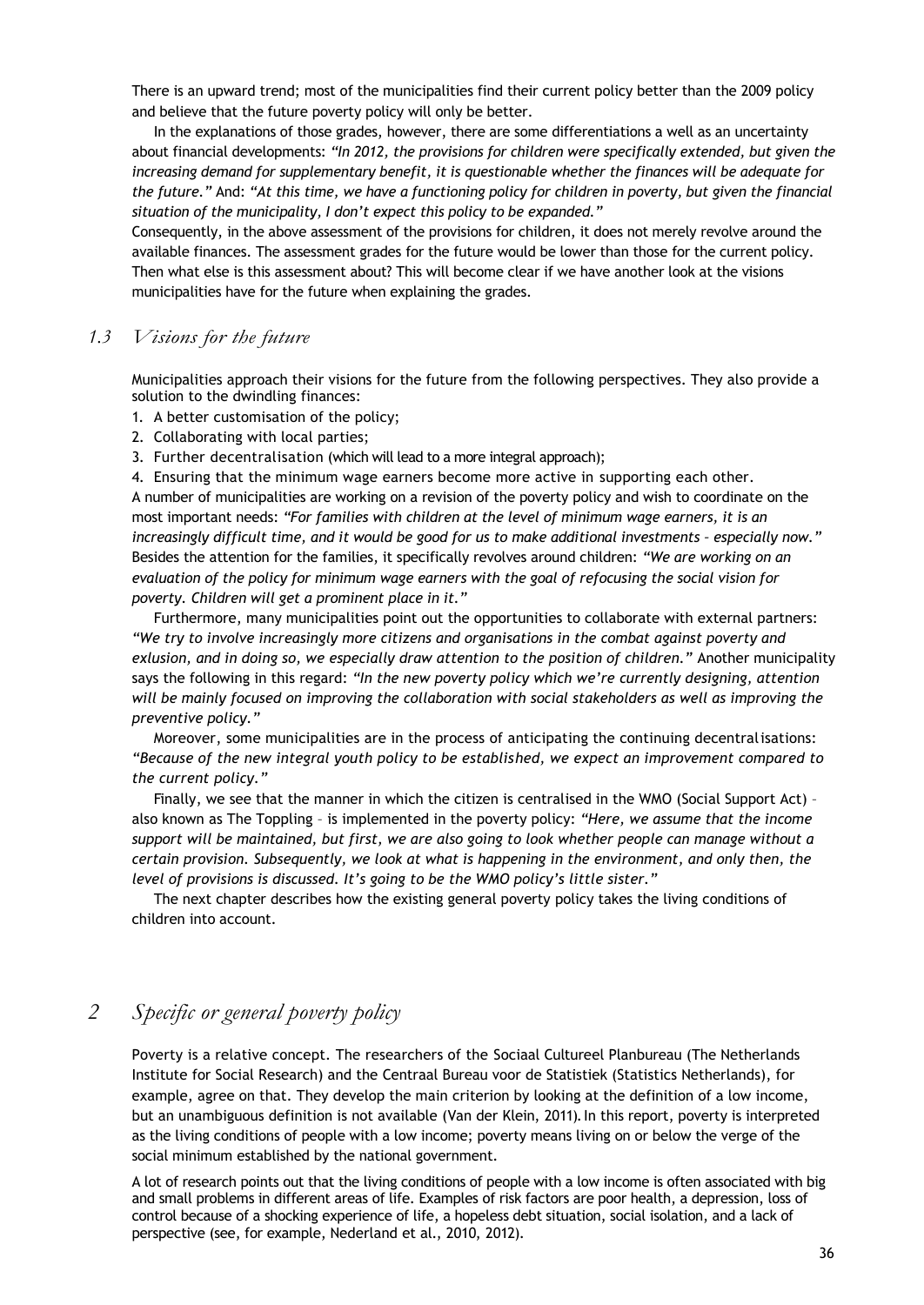In our quick scan, several municipalities indicated that they do not have specific provisions for children, but only a general poverty policy. This chapter provides an overview of the manner in which Dutch municipalities give meaning to the support of minimum wage earners – and, through these families, of children in poverty - through their general poverty policies. Subsequently, interviews were held with thirty municipalities, and this information has been incorporated in this chapter as well. These municipalities vary in national decentralisation, degree of unemployment, social structure, illiteracy, the appeal to arrangements for minimum wage earners, priority neighbourhoods, the appeal to mental healthcare, generation accumulation, composition of the population, etcetera. How do municipalities see the relationship between the general policy and the attention for the living conditions of children in poverty? What is their vision of poverty, and how has that vision been translated into objectives and measures?

# *2.1 Vision of poverty*

The interviewed municipalities have jointly drawn up a long list of problems that minimum wage earners are facing in their municipalities. The problems detected, however, vary in different local contexts. A short impression will be given.

Most of the municipalities mention the debt issue that is rising among multiple groups of citizens, such as self-employed professionals and people who had a high income as well as an owner-occupied house. However, there are also several municipalities that frankly admit they have no insight into the 'new' groups of poor people: *"We only catch sight of the people who use the provisions and do not know of anyone beyond that. We have no recent picture of the people living in poverty."* Some of the larger municipalities make a poverty monitor every year, which provides insight into 'hidden' poverty as well.

Many of the interviewees cite the multiple problems as a big issue. These problems involve poor health, old age, many debts, social isolation, low participation, and unemployment.

Other municipalities couple place emphasis in connection with the local context, for example, the lack of employment, or the loss of employment in a given sector because of the crisis, or many residents with disabilities who are distanced from the labour market.

The presence of different groups related to the size of a municipality also plays a role in the vision. For example, many small municipalities have to cope with an ageing population and a large group of lower educated people. One of the bigger cities designates the group of immigrant minimum wage earners as a major group of poor people within the municipality. Most of the municipalities see families with children, single-parent families, and single people as the most vulnerable groups among the minimum wage earners.

#### *2.2 Objectives*

The common feature of the objectives of the poverty policy is the promotion of social participation and the prevention of social exclusion. The WWB's (Work and Social Assistance Act) primary objective of financial support is connected to participation in almost all municipalities: *"We mainly focus on social participation and the prevention of social exclusion; we provide children with financial support in kind, such as a notebook."* A few municipalities call participation a basic necessity: *"You can't eat participation. That is also our vision. The guaranteed minimum income should be adequate, as should the basic necessities such as housing and healthcare. Only then, you can proceed with 'participation.' If, then, you are excluded – that is sheer poverty, too. Consequently, social participation also belongs to the basic needs."*

Municipalities differ in the purpose they assign to participation. Some municipalities, for example, direct their focus towards the guidance on paid work. This is based on the basic assumption that people are initially responsible for providing for their own basic necessities, but if they fail, there are provisions for people who have insufficient resources.

Provisions for families usually revolve around social participation; municipalities almost always give extra money for children's participation in sports, culture, and social life at school: *"We have a close look at the family situation. A large part of the policy is aimed at activation and self-reliance."*

Promoting self-reliance of the minimum wage earners is brought up as the main objective for the general poverty policy a number of times: *"We are proponents of having minimum wage earners do a lot of things independently. The municipality should serve as a safety net and should facilitate. They can do a lot of things independently, but sometimes, they need space, for example, and in that case, we make it available. Or they need the addresses of all the social organisations."* Another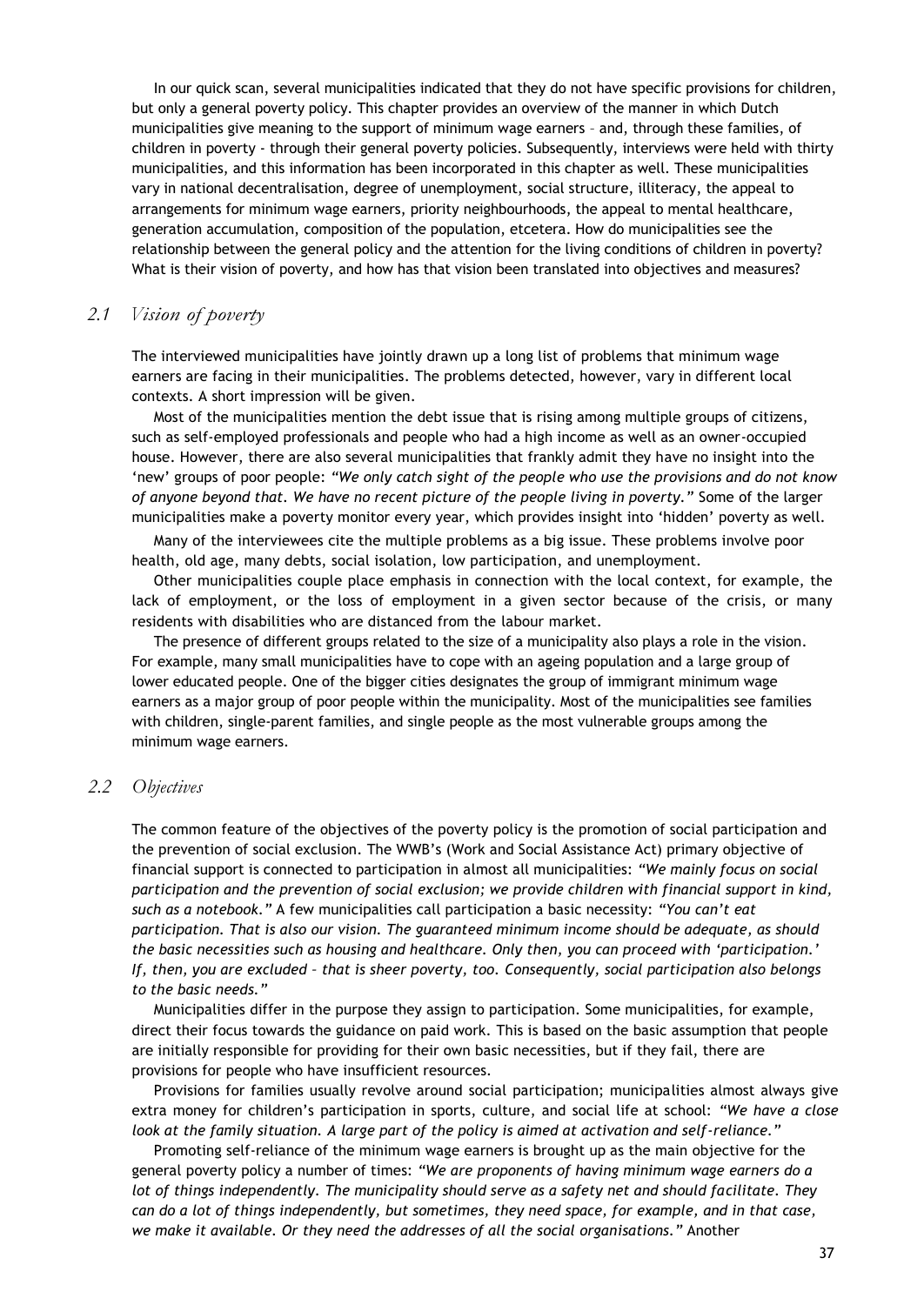municipality gives concrete impetus to this new perspective: *"We have Inspiration Groups here. In those cases, minimum wage earners receive a 20-week training course to become a coach. After wards, they start providing guidance to other minimum wage earners. We also have the Minimamarkt (Minimum Market). Here, minimum wage earners can present their initiatives. Now, it's been turned into the Maximamarkt (Maximum Market), because it is accessible to everyone, but it is still organised by minimum wage earners. For example, a bicycle mender teaches courses (2 evenings a week for 5 euros). Moreover, some minimum wage earners teach job application courses; in the past, they had good jobs and a lot of work experience which they can, in turn, share with others."*

#### *2.3 Measures*

Using the responses of 198 municipalities to the survey, the provisions municipalities have for lowincome residents have been mapped out. It has also become known whether municipalities are aware of the number of minimum wage earners they know of are using these provisions.

In table 3.1 below, an overview of the availability of provisions, as well as the extent to which minimum wage earners are aware of these or using these according to the municipalities, is provided first. The provisions have been divided into five groups: general financial support, educational support, support of the target group, provisions which promote participation of minimum wage earners, and preventive provisions.

The overview provides a good picture of the wide variety between municipalities. According to the respondents, only one provision is available in all municipalities – namely, supplementary benefit. 9.1% of the municipalities have additional provisions for minimum wage earners. These primarily concern additional provisions that promote the participation of children of school age.

| Provision                                                                                                          | Available (% of the<br>municipalities) | regarding<br>Awareness<br>(%<br>οf<br>the<br>use<br>municipalities<br>where<br>the<br>provision<br>is<br>available) |
|--------------------------------------------------------------------------------------------------------------------|----------------------------------------|---------------------------------------------------------------------------------------------------------------------|
| General financial support                                                                                          |                                        |                                                                                                                     |
| Supplementary benefit                                                                                              | 100                                    | 60.6                                                                                                                |
| Long-term allowance                                                                                                | 99.0                                   | 64.3                                                                                                                |
| Remission of municipal levies                                                                                      | 98.0                                   | 54.1                                                                                                                |
| A collective health insurance                                                                                      | 96.0                                   | 68.0                                                                                                                |
| Remission of land draining rates                                                                                   | 79.8                                   | 36.7                                                                                                                |
| Arrangement for consumer durables                                                                                  | 59.1                                   | 53.9                                                                                                                |
| Additional long-term allowance                                                                                     | 18.7                                   | 40.5                                                                                                                |
| <b>Educational support</b>                                                                                         |                                        |                                                                                                                     |
| Costs of childcare                                                                                                 | 91.9                                   | 43.9                                                                                                                |
| Costs of the playgroup                                                                                             | 77.3                                   | 46.7                                                                                                                |
| Arrangement for educational facilities (computer, internet connection, book, etc.)                                 | 75.8                                   | 41.8                                                                                                                |
| Costs of secondary school                                                                                          | 70.2                                   | 42.5                                                                                                                |
| Costs of primary school                                                                                            | 66.2                                   | 41.9                                                                                                                |
| Support of the target group                                                                                        |                                        |                                                                                                                     |
| An extra single-parent allowance                                                                                   | 64.1                                   | 44.9                                                                                                                |
| An allowance for the chronically ill and disabled                                                                  | 57.1                                   | 48.7                                                                                                                |
| An allowance for the elderly                                                                                       | 47.5                                   | 47.9                                                                                                                |
| Promotion of participation                                                                                         |                                        |                                                                                                                     |
| An arrangement for sports                                                                                          | 78.8                                   | 49.4                                                                                                                |
| A declaration arrangement for participation                                                                        | 55.1                                   | 58.7                                                                                                                |
| A fixed annual amount for participation purposes                                                                   | 46.0                                   | 57.1                                                                                                                |
| A 'stadspas' (pass that gives the less wealthy residents of a city discounts to<br>cultural and social activities) | 19.2                                   | 60.5                                                                                                                |
| Prevention                                                                                                         |                                        |                                                                                                                     |
| Debt prevention                                                                                                    | 90.9                                   | 37.2                                                                                                                |
| A meal provision                                                                                                   | 63.6                                   | 35.7                                                                                                                |
| Formulierenbrigade (form brigade) / home administration                                                            | 59.6                                   | 27.9                                                                                                                |
| Providing information specific to the target group                                                                 | 52.0                                   | 33.0                                                                                                                |
| Other, namely                                                                                                      | 9.1                                    | 50.0                                                                                                                |

Table 3.1 Availability of provisions and awareness regarding their use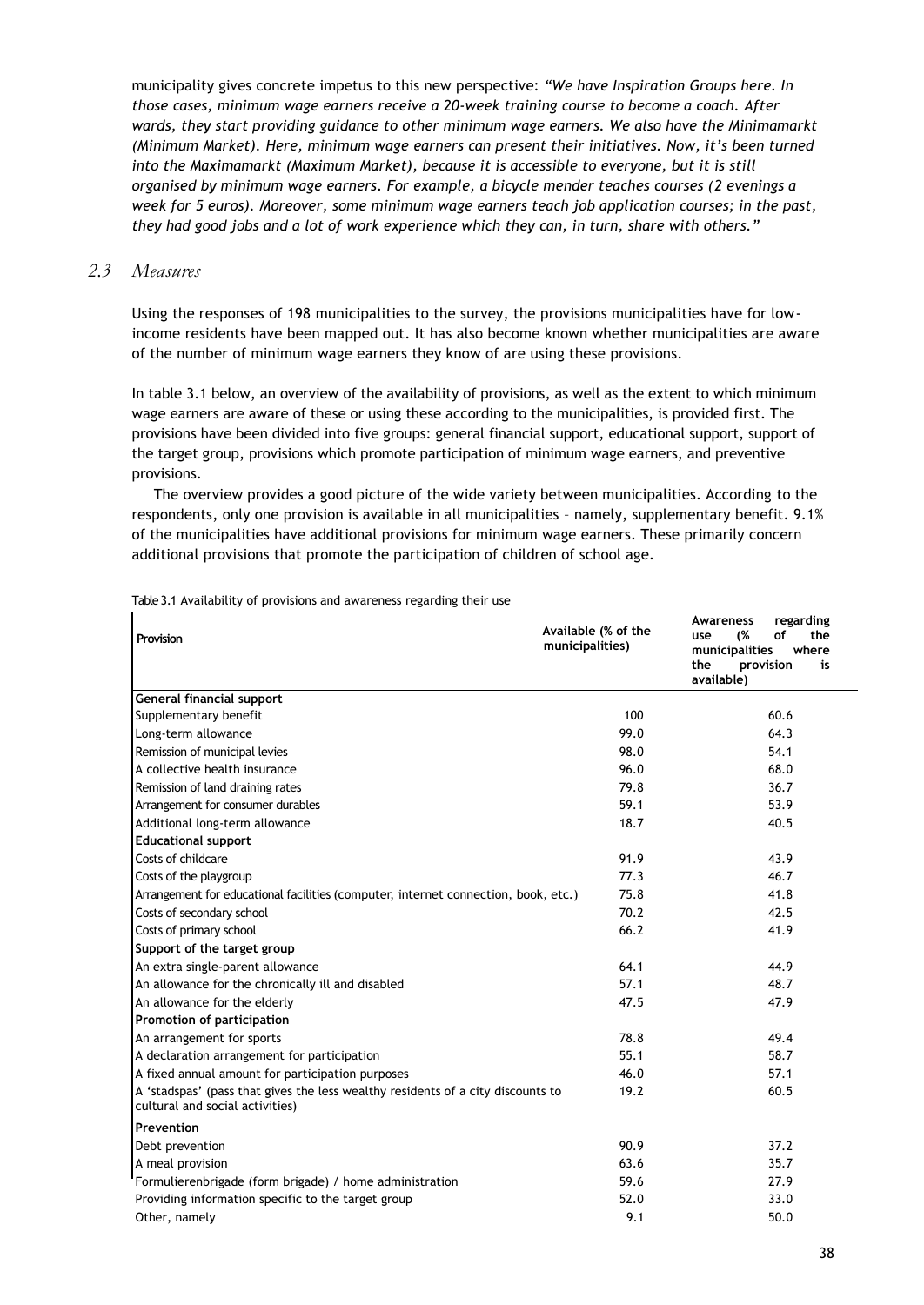If we compare the categories, it becomes evident that municipalities primarily dedicate themselves to general financial support. This is closely followed by educational support, which primarily entails the compensation of the costs of childcare of minimum wage earners. The interviews point out that municipalities often link financial support directly to the support of participation. Finally, the preventive provisions seem to focus mainly on the prevention of debts. In any case, Dutch municipalities appear to consider people with debts to be an important target group: 85.9% has a policy for the growing group of debtors and their children.

The third column in the above table 3.1 shows that municipal respondents are mainly aware of the use of those provisions that are aimed at providing general financial support. The picture of the use of a collective health insurance is the most clear – for 68% of the municipalities in which this provision available. Municipalities have the least insight in the use of the formulierenbrigade (form brigade) or other forms of home administration. A mere 27.9% of the municipalities in which these provisions are available claim to know which percentage of minimum wage earners they know of are using these.

The municipalities were also asked to indicate what they know about the use of the various general provisions and whether their use is higher than 80%, or between 40 and 80%, or lower than 40%. In table 3.2 a picture of the use per provision is drawn. We can see that the use of most of the provisions lies between 40 and 80%.

| Provision                                                                       | Awareness regarding use<br>(number of municipalities) | 80%            | 40-80% | < 40%          |  |
|---------------------------------------------------------------------------------|-------------------------------------------------------|----------------|--------|----------------|--|
| General financial support                                                       |                                                       |                |        |                |  |
| Supplementary benefit                                                           | 132                                                   | 31             | 73     | 28             |  |
| Long-term allowance                                                             | 126                                                   | 45             | 69     | 12             |  |
| Remission of municipal levies                                                   | 120                                                   | 30             | 72     | 18             |  |
| A collective health insurance                                                   | 105                                                   | 48             | 49     | 8              |  |
| Remission of land draining rates                                                | 63                                                    | 12             | 32     | 19             |  |
| Arrangement for consumer durables                                               | 58                                                    | 28             | 26     | 4              |  |
| Additional long-term allowance                                                  | 15                                                    | 5              | 8      | $\overline{2}$ |  |
| <b>Educational support</b>                                                      |                                                       |                |        |                |  |
| Costs of childcare                                                              | 80                                                    | 16             | 29     | 35             |  |
| Costs of the playgroup                                                          | 70                                                    | 15             | 39     | 16             |  |
| Arrangement for educational facilities (computer, internet connection, book,    | 64                                                    | 13             | 24     | 27             |  |
| Costs of secondary school                                                       | 59                                                    | 13             | 38     | 8              |  |
| Costs of primary school                                                         | 55                                                    | 12             | 34     | 9              |  |
| Support of the target group                                                     |                                                       |                |        |                |  |
| An extra single-parent allowance                                                | 57                                                    | 29             | 21     | 7              |  |
| An allowance for the chronically ill and disabled                               | 55                                                    | 15             | 34     | 6              |  |
| An allowance for the elderly                                                    | 45                                                    | $\overline{7}$ | 29     | 9              |  |
| Promotion of participation                                                      |                                                       |                |        |                |  |
| An arrangement for sports                                                       | 77                                                    | 13             | 42     | 22             |  |
| A declaration arrangement for participation                                     | 64                                                    | 22             | 30     | 12             |  |
| A fixed annual amount for participation purposes                                | 52                                                    | 14             | 31     | 7              |  |
| A 'stadspas' (pass that gives the less wealthy residents of a city discounts to | 23                                                    | 8              | 11     | 4              |  |
| Prevention                                                                      |                                                       |                |        |                |  |
| Debt prevention                                                                 | 67                                                    | 10             | 36     | 21             |  |
| A meal provision                                                                | 45                                                    | 9              | 22     | 14             |  |
| Formulierenbrigade (form brigade) / home administration                         | 34                                                    | 11             | 17     | 6              |  |
| Providing information specific to the target group                              | 33                                                    | 6              | 17     | 10             |  |
| Other, namely                                                                   | 9                                                     | 3              | 5      | $\mathbf{1}$   |  |

Table 3.2 Use of general provisions (n=198)

#### *2.4 Indirect effects on the living conditions of children*

The overview in this chapter shows that the general poverty policy actually supports the living conditions of children, and that this is mainly due to the attention that is devoted to families with children as well as to single parents. However, it primarily occurs in an indirect manner, namely, by financially supporting the parents. The parents are the ones who need to apply for provisions: *"We frequently see the use of the compensation for indirect school expenses. Parents can apply for this."* In this municipality, the use of provisions by parents is encouraged: *"Tuition plays a role in it, too, because they approach schools and instruct parents to apply for financial support."*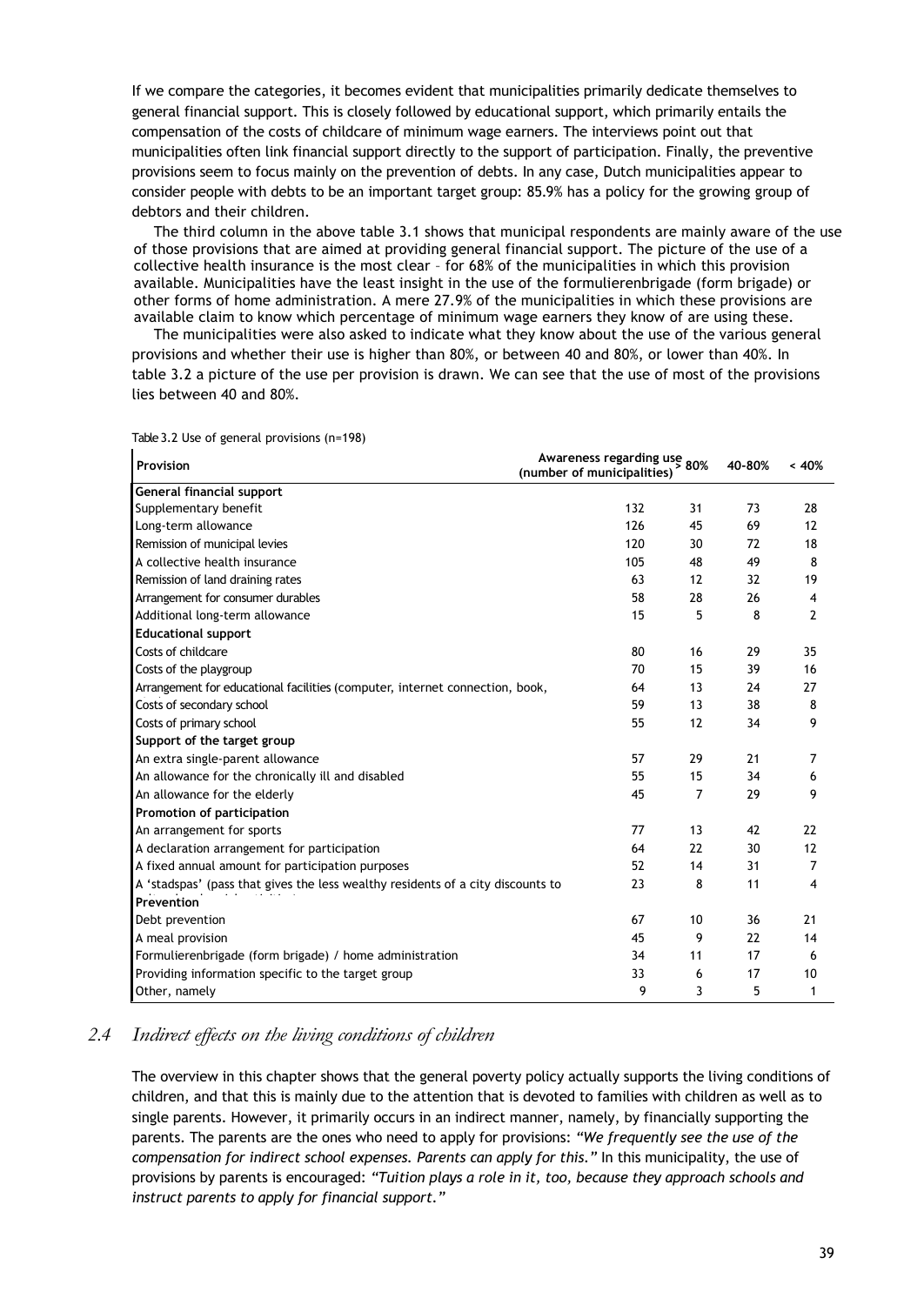We can conclude that the living conditions of children between the ages of 0 and 18 are only scantily discussed in the general poverty policy – especially when it concerns vision and objectives. The policy is carried out through parents, who need to apply for the arrangements in nearly all municipalities. In those municipalities that have not caught proper sight of children in poverty yet, it is high time to pay attention to the specific problems of children. How do other municipalities do this? We sat down to talk to municipalities that have specific provisions for children. The next chapter is devoted to this.

#### *3 Provisions for children*

#### *3.1 Vision and objective for supporting children*

The focus on children in poverty is hardly ever an explicit policy component. Interviews were held with two municipalities that drafted separate policy documents. In one municipality, this resulted from a research on children in poverty, which showed that the population of children living below the minimum wage level was very large: *"We score high on a national level. We approach it from different policy areas, as is indicated in the Action plan for children in poverty, which we drew up in collaboration with minimum wage earners."* In the other municipality, a separate chapter in the poverty memorandum has been devoted to provisions for children.

The remaining municipalities that have specific provisions for children integrate these provisions into their social policies. Policies in various areas are involved, and often, a municipality tries to interconnect the various areas such as education, poverty, security, housing, health, healthcare, and employment.

The attention paid to the participation of children has been incorporated into the general poverty policy: *"The emphasis lies on the participation of children. Through provisions and benefit funds, we try to ensure that children in poverty can lead a life as normal as possible and that they can participate in school as well as society."* In a few municipalities, it has been considered how parents can be involved in the participation of children: *"Do not put the money into the parents' hands, but give children things in kind - for example, clothing for sports – and involve its parents in it. So you encourage parents' participation through children's participation. I can see that at various levels within associations, but also, for example, within the Speeltuinstichting (Playground Foundation); when the municipality builds and maintains a playground in the neighbourhood, you can see people getting involved in it and feeling useful to society again."* In this municipality, a pact has been made in which approximately fifty social organisations have committed to combat poverty, including the housing foundation, schools, the FNV (Dutch Trades Union Congress), the churches, and a big health insurer. They discuss how they see participation and how they can increase awareness regarding provisions for minimum wage earners on a management level and on an operational level.

The youth policy is an important pillar for the provisions for children as well. One municipality believes that if there is a good youth policy, a specific poverty policy is no longer needed: *"What matters is that you formulate your youth policy in a proper manner. In the fields of education, healthcare, and leisure, you try to create a situation in which children can grow up safely. That is everyday fare which we work on."* In another municipality, the conscious decision was made to establish general provisions based on the youth policy: *"I am a proponent of general provisions for all children. This avoids stigmatisation."*

One municipality opts for integration into the educational policy and says in this regard: *"If you don't want poverty to be transferred from parents to children, devotion to education and school dropout is of the utmost importance."*

Doubts about the reach of the provisions among children in poverty also exist. One municipality that, like other municipalities, has stimulation funds for minimum wage earners and their children,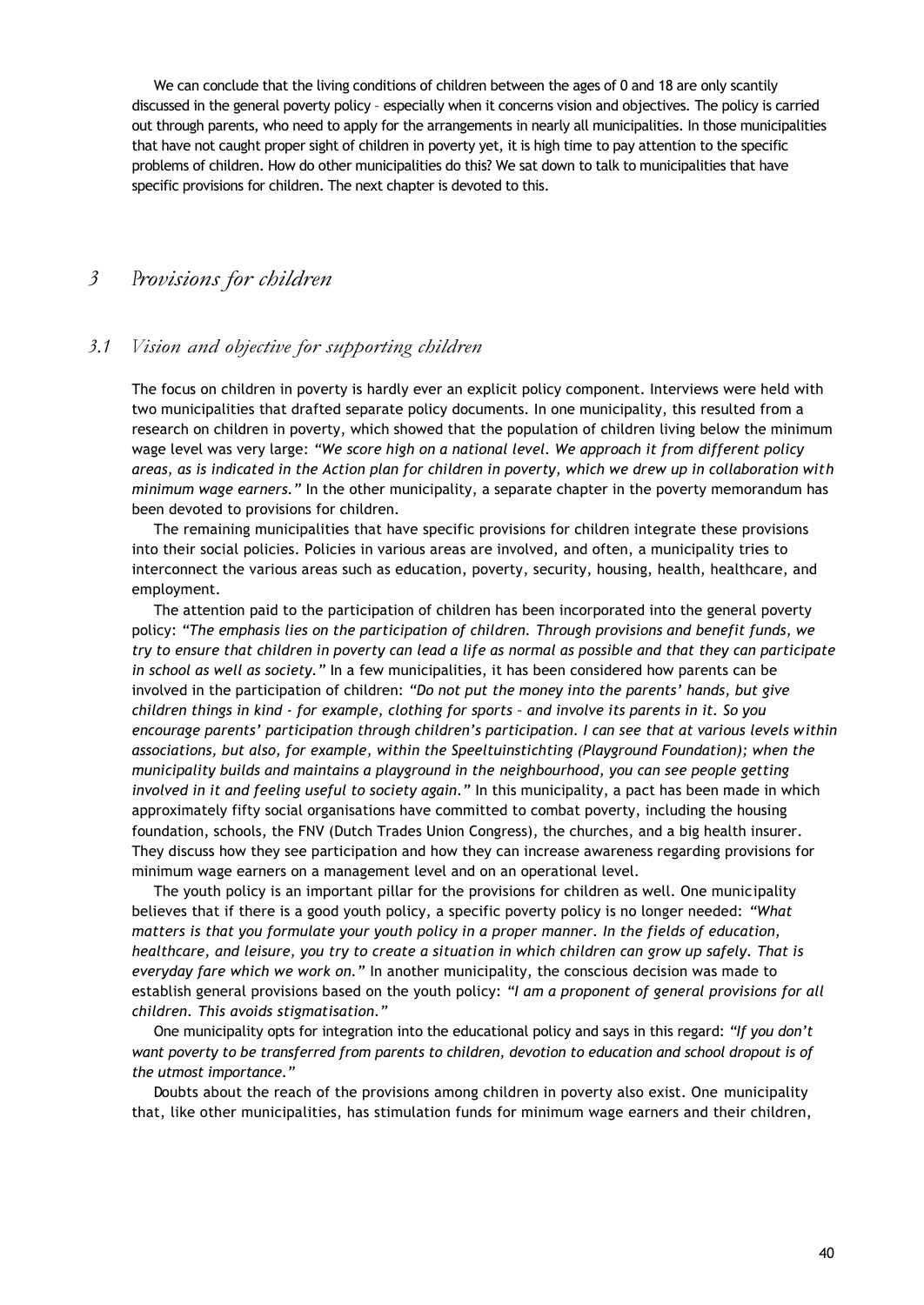notices that these usually do not reach the children whom the funds are intended for. The alderman is unsure about the government's potential impact: *"It's about those children who go to school without breakfast and who are wearing summer clothes in wintertime; is it mentality or poverty? They live in the same street with third-generation welfare families. Alcohol abuse occurs often. I find it difficult for a government to find a manner to devote itself to that."* According to this interviewee, it is wise to focus on interventions - carried out, for example, by family coaches – rather than on specific measures for children in order to solve problems within the family.

Finally, there is the position of a municipality that would like to establish provisions for children, but is unable to realise this due to a lack of money: *"We have no money for it. We are a very poor municipality. If we do something for a certain target group, we have to say "no" to another target group. We had talks with Youth sports funds in the past. It costs too much. We simply don't have that kind of money."* Yet another municipality finds it unrealistic to invest in provisions for children while there is no money for it. This municipality prioritises job creation:

*"If parents have a higher income, their children can do more, too. As a municipality, you cannot instantly give children a future. You respond to the most pressing needs; that's where it ends."*

Save for two exceptions, the interviewed municipalities do not have a specific policy for children in poverty. Consequently, all these municipalities do not formulate specific municipal policy objectives. The objectives cited by the interviewees, such as a devotion to multi-problem families, relate to their general poverty policy, and, in particular, to the participation as well as self-reliance of minimum wage earners.

#### *3.2 Provisions*

The quick scan shows that 88.4% of the municipalities have specific provisions for children in poverty. Table 3.3 below provides an overview of these provisions per category, namely, provisions that promote the participation of children, debt counselling, provisions in the fields of education and employment, and psychosocial assistance.

| Provision                                                             | Available (% of the<br><b>Municipalities</b><br>with a specific<br>policy) | Awareness of use (%) |
|-----------------------------------------------------------------------|----------------------------------------------------------------------------|----------------------|
| <b>Promoting participation</b>                                        |                                                                            |                      |
| Participation in cultural activities                                  | 93.1                                                                       | 50.9                 |
| Participation in sports activities                                    | 92.0                                                                       | 52.2                 |
| Additional play facilities in disadvantaged neighbourhoods            | 41.7                                                                       | 15.1                 |
| Participation in personal networks                                    | 34.9                                                                       | 18.0                 |
| Debt counselling                                                      |                                                                            |                      |
| Debt prevention for children                                          | 53.7                                                                       | 27.7                 |
| Debt counselling for children                                         | 34.9                                                                       | 19.7                 |
| <b>Education and employment</b>                                       |                                                                            |                      |
| Combating truancy and school dropout                                  | 88.6                                                                       | 25.2                 |
| Obtaining a basic qualification                                       | 82.9                                                                       | 27.6                 |
| Offering apprenticeships                                              | 77.1                                                                       | 23.7                 |
| Supporting school transition (to primary school and secondary school) | 62.9                                                                       | 18.2                 |
| Providing guidance on the learning process                            | 60.0                                                                       | 17.1                 |
| Psychosocial assistance                                               | 77.7                                                                       | 14.8                 |
| Other, namely                                                         | 4.0                                                                        | 14.3                 |

Table 3.3: Availability and awareness of the use of specific provisions for children in poverty (n=198)

From the table, it can be concluded that most of the municipalities that have specific measures for children in poverty mainly try to encourage participation in cultural and sports activities of this group: 93% and 92%, respectively. In many municipalities, this is usually the objective of the general poverty policy: promoting participation of minimum wage earners. Many municipalities, however, (also) devote attention to combating truancy and school dropout (often based on the educational policy) as well as the obtaining of a basic qualification. The least attention is devoted to the promotion of these children's participation in personal networks and to debt counselling for children. 4% of the municipalities also have other provisions for children that do not fall under the other provisions. These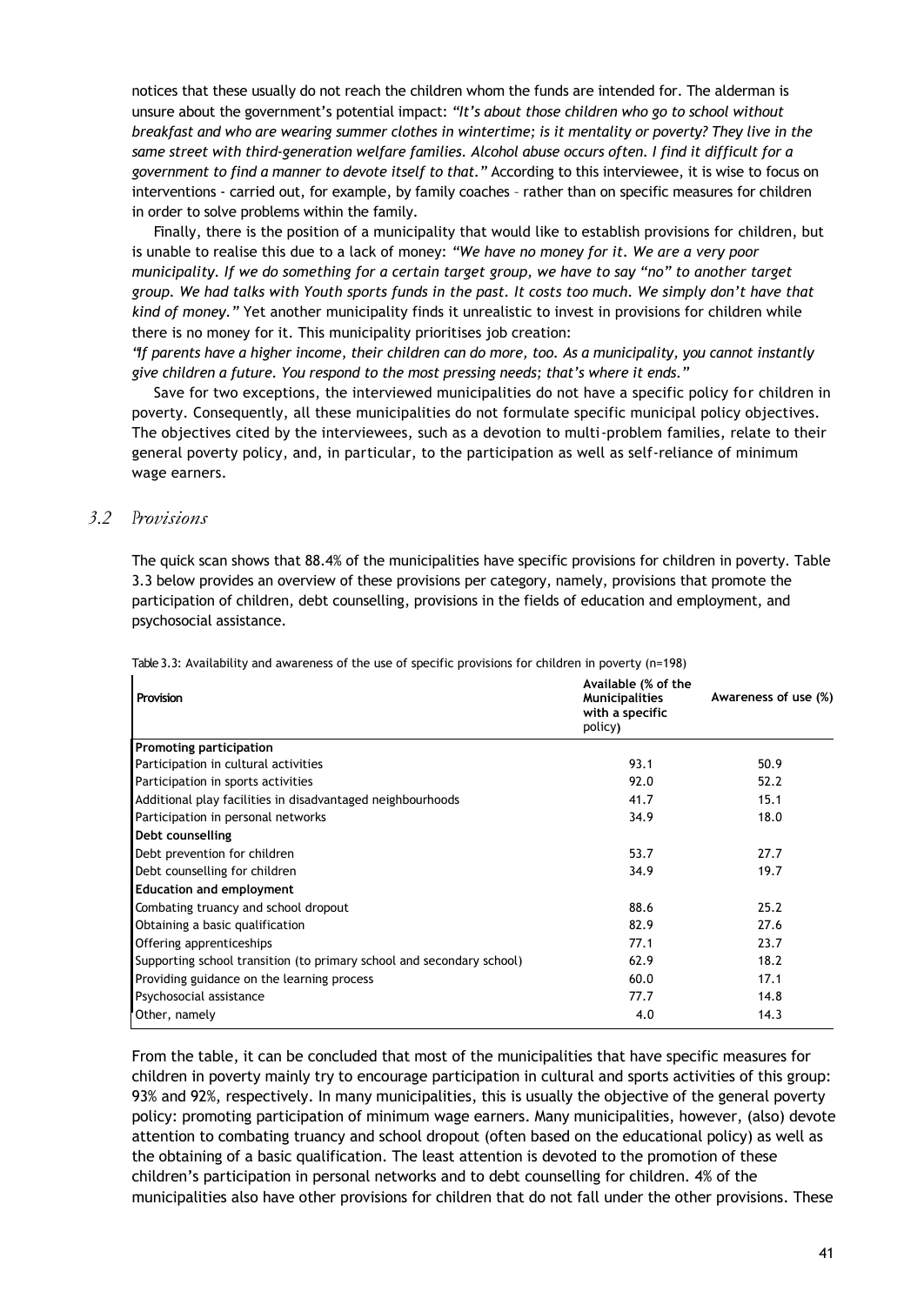are mainly specific projects with and grants to organisations that make a stand for children. These include organisations that offer holidays to children of minimum wage earners; Stichting Jarige Job (Foundation for the birthday boy/girl), which collaborates with food banks to organise birthday parties for children, was also mentioned.

The results from the interviews overlap with those of the quick scan. During the interviews, too, the support of participation in society (both city and school) of children of minimum wage earners was most frequently mentioned. Whenever municipalities refer to a poverty policy for children, it participation is practically always centralised. In those instances, it is always about arrangements/provisions and benefit funds for low-income families and/or children and youngsters (varying from 110 to 130% of the social minimum) in order to promote sports and cultural participation (library, sports, music, movie theatre). References were made to the Jeugdsportfonds (Youth Sports Fund), all sorts of 'Stadspassen' (passes that gives the less wealthy residents of a city discounts to cultural and social activities), Gemeentekaarten (Municipality Cards), the Cultuurfonds (Culture Fund), and Stichting Leergeld (Foundation for Tuition). Moreover, all kinds of oneoff initiatives were cited – for example, a municipality in which a game day is organised at schools every year that aims to familiarise children with clubs. Children are also encouraged to get involved in sports. For example, they can play sports for free for the first three weeks, and if they wish to continue after that, they can make an appeal to the municipality. Other municipalities, in turn, work hard on campaigns and information provision or collaborate with neighbourhood teams to promote the offer in the neighbourhood.

During the interviews, investments in additional play facilities in disadvantaged neighbourhoods and participation in personal networks were hardly cited as components of the package of provisions – as was the case in the quick scan.

In more than half of the municipalities, prevention policy for debts is available: 54% has an offer in the area of debt prevention for children and youngsters. Only one third of the municipalities (35%) have a provision for debt counselling. What do these provisions entail? During the interviews, buddy projects at school were cited as examples of learning how to cope with money. Moreover, some municipalities organise office hours at ROCs (Regional Community Colleges) which youngsters can go to for advice, or they organise budget lessons at school: *"We want to reach more youngsters and facilitate access to debt counselling. We do so by adjusting the offer to other places where youngsters gather... Also, budget lessons are organised for students in their final year of primary school, practical training, special education, and the vmbo (lower secondary professional education). In the mbo (intermediate vocational education) and the vmbo, information provision was offered with the help of peer educators last year. This method is highly motivating for students."* Most of the debt projects are aimed at the 5<sup>th</sup> and 6<sup>th</sup> grade as well as the 7<sup>th</sup> and 8<sup>th</sup> grade, because 13- and 14-year-olds usually start running up debts (scooter, cell phone).

Combating truancy and school dropout, obtaining a basic qualification, offering apprenticeships, and supporting school transitions are matters that were mentioned less often during the interviews. Whenever education and employment were discussed, the interviewees talked about the contribution towards school expenses through Stichting Leergeld and the provision of free computers with an internet connection.

#### *3.3 Use of the provisions*

The data in the third column of table 3.3, which is shown above, demonstrate that most municipalities do not only devote themselves to the participation in cultural and sports activities of children in poverty, but that they also have the best insight into the use of these provisions. Approximately half of the municipalities in which these provisions are available have a clear view of this. In this regard, an official says: *"The use of provisions is a perfect pointer for our policy."*

Consequently, the use of provisions aimed at participation is best monitored. It is striking that the degree of insight into the use of the other provisions is very low. In table 3.4, which is shown below, we draw a picture of the use per provision. As with the general provisions, the use of most of the provisions appears to lie between 40 and 80%.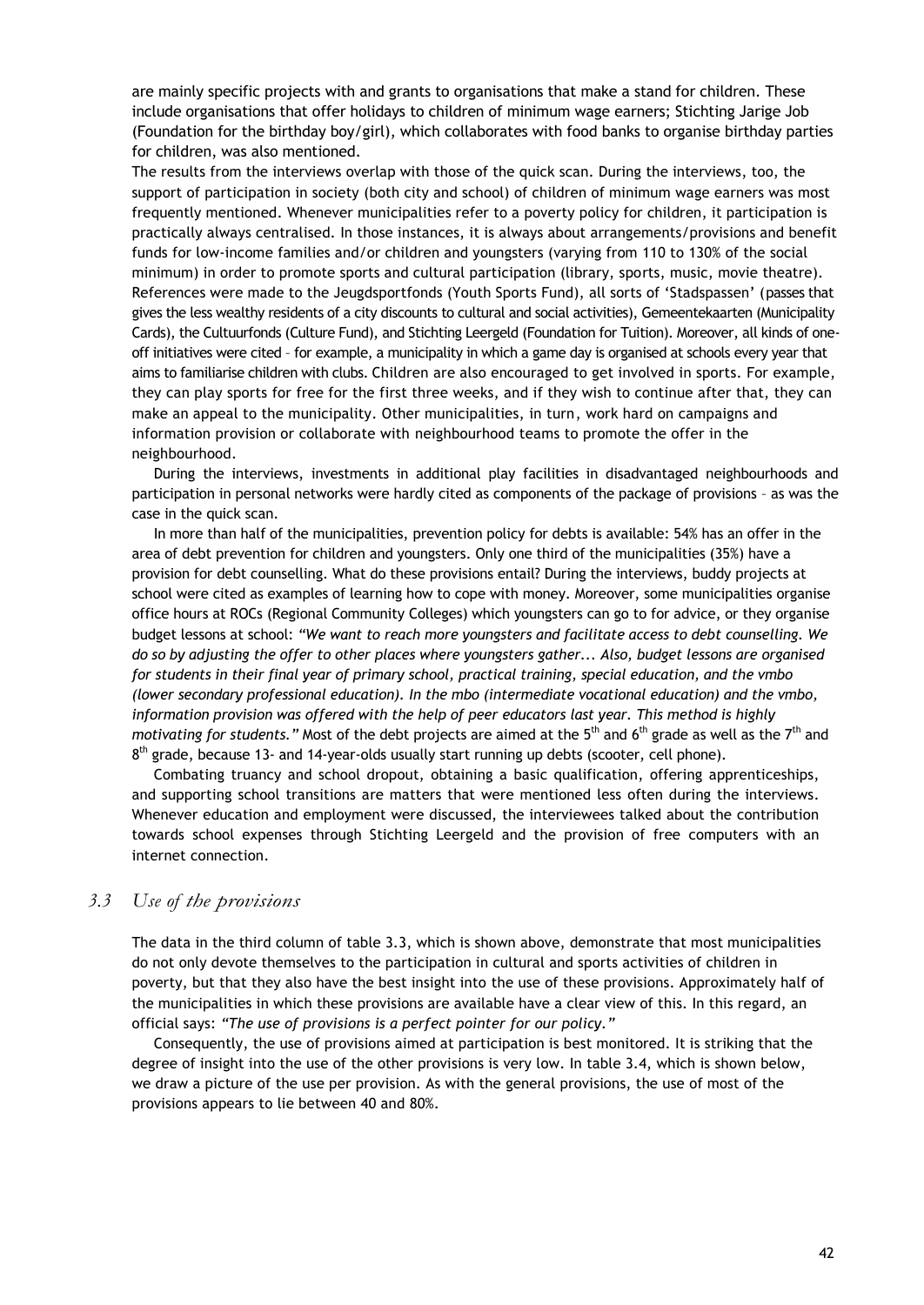Table 3.4: Use of the specific provisions (n=175)

| Provision                                                             | Aware<br>ness of<br>use | > 80% | 40-80% | < 40% |
|-----------------------------------------------------------------------|-------------------------|-------|--------|-------|
| <b>Promoting participation</b>                                        |                         |       |        |       |
| Participation in cultural activities                                  | 83                      | 15    | 50     | 18    |
| Participation in sports activities                                    | 84                      | 20    | 53     | 11    |
| Additional play facilities in disadvantaged neighbourhoods            | 11                      |       | 4      |       |
| Participation in personal networks                                    | 11                      |       | 6      |       |
| Debt counselling                                                      |                         |       |        |       |
| Debt prevention for children                                          | 26                      | 6     | 11     | 9     |
| Debt counselling for children                                         | 12                      |       | 4      |       |
| <b>Education and employment</b>                                       |                         |       |        |       |
| Combating truancy and school dropout                                  | 39                      | 18    | 12     | 9     |
| Obtaining a basic qualification                                       | 40                      | 15    | 14     | 11    |
| Offering apprenticeships                                              | 32                      |       | 16     | 11    |
| Supporting school transition (to primary school and secondary school) | 20                      |       | 8      |       |
| Providing guidance on the learning process                            | 18                      |       | 11     |       |
| Psychosocial assistance                                               | 20                      |       | 8      | 10    |
| Other, namely                                                         |                         |       |        |       |

The interviews reveal that in in some municipalities, a lot more children are able to use arrangements (in terms of money, numbers) than in others municipalities. In certain municipalities, there is limited number of children who can make an appeal for a fund, yet in other municipalities, this is not the case. Consequently, whether a child is able to use such provisions depends greatly on where it lives. According to an official, establishing open-ended schemes is a tricky business because of the unpredictability of appeals that will be made to provisions: *"The Aboutaleb scheme was once available to us. The then-alderman decided to provide sports and culture free of charge for pass holders, and against my advice, it became an open-ended scheme. Children receive a maximum of 225 euros a year for participation in sports or culture. I had made a benchmark and around that time, there were 400 children who were playing sports. My advice was: take growth into consideration; foresight is the essence of government. But that was not followed, and now, there are more than 2000 children. Those open-ended schemes are still paramount here, but it must also remain affordable."*

Additionally, the interviews revealed that some municipalities wish to simplify the benefit system. Currently, minimum wage earners have to apply for money for sports and cultural provisions through evidence. An official says in this regard: *"The application must be made through the welfare services and that has a deterrent effect. If parents need to arrange this themselves, it often doesn't work. It's better to open things up to minimum wage earners, so that children of different backgrounds can participate, and an association can independently indicate whether a child can pay for it or not – and subsequently, it can make an appeal to the municipality."* Some municipalities automatically provide families with financial support each year based on their database: *"We've simplified the implementation with the aim of removing thresholds for minimum wage earners in order to use the provisions. The people in our database are automatically paid additional financial support. And if there are new applications, we expand the database."*

#### *3.4 Differences between municipalities*

Summarised, the interviewed municipalities do not have a specific policy for children in poverty – save for two exceptions. Municipal policy objectives for specific provisions have not been formulated. If there are provisions for children in poverty, these are usually integrated into a municipality's social policy. This concerns different policy areas: poverty, youth, educational, sports, and health policies.

Municipalities mainly focus on supporting children's participation, based on the general objectives of the poverty policy that is aimed at increasing social participation. That is what municipalities are emphasising: having children participate.

The extent to which this happens varies greatly by municipality. Not only in terms of the available provisions, but also in terms of participation. In some municipalities, all children can make an appeal to a fund, but in other municipalities, this is very limited, even though cutbacks are hardly ever made in this field.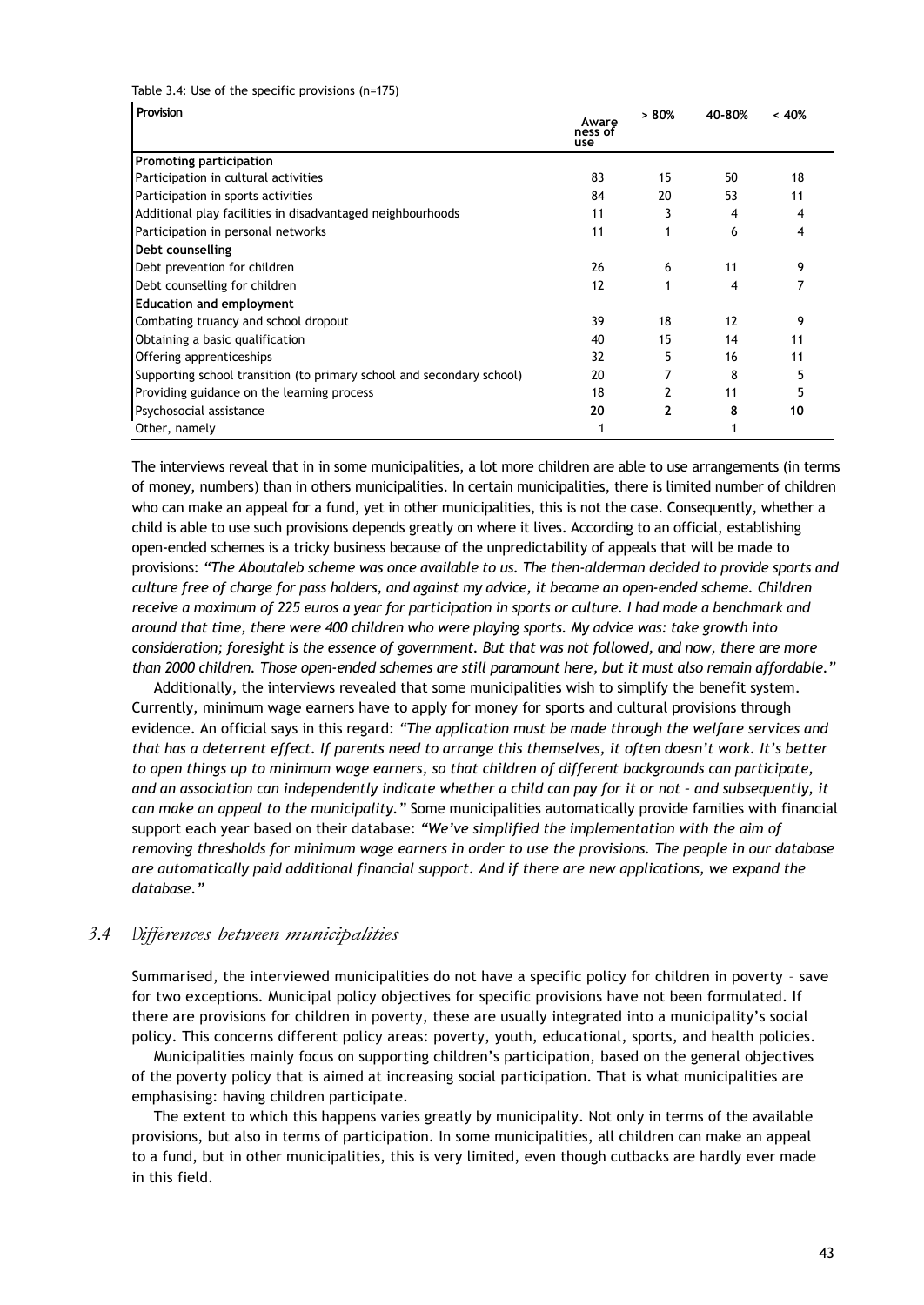This is related to financial resources. In some municipalities with high unemployment rates, there is no money for stimulation funds, or in any case, realising employment is prioritised more.

Regarding the use, it can be stated that a lot of minimum wage earners are not aware of provisions; some municipalities do more to raise awareness than others. Naturally, this is related to available budgets.

# *4 The policy participation of children*

#### *4.1 Vision for involving children*

Policy participation of children is legitimised from multiple perspectives. Firstly, from the perspective of law. Children and youngsters' right to express their opinion, join in the debate, and share in decision-making on their everyday environment has been enshrined in articles 12 and 13 of the UN Conventions on the Rights of the Child. Additionally, from the perspective of development: children's personal development benefits from youth participation, according to Micha de Winter, professor of pedagogy. By providing the opportunity to take a stand together with others, a contribution to the moral, emotional, and social development is made (see also Vandenbroucke et al., 2010). The perspective of participation means that decisions within the policy are based on the influence, participation, and initiatives of children and youngsters (Gilsing, 2001; Gilsing, 2005). Juveniles are involved in the preparation, design, or implementation of this policy. Finally, there is the perspective of research: increasingly more often, children and youngsters are actively involved in research on issues relating to their own living conditions and everyday environment.

This form of participatory research means that children and youngsters preferably carry out as many components of the research process as they can (Jurrius, 2005; zie ook Mak & Davelaar, 2009; 2011; 2012). If the policy and the range of provisions for juveniles would be better attuned to their problems, needs, and desires, the quality of provisions would increase (Mak & Davelaar, 2011; 2012).

The interviews reveal that municipalities usually have no vision for involving children in policies – even municipalities that do so in practice. The interviewed municipalities place a strong focus on participation of children in poverty. It revolves around social participation in sports, culture, and education rather than the involvement of children in policies. A few municipalities that do have something to say about this associate it with the national attention that citizen participation is receiving. The government policy revolves increasingly more around the provision of opportunities, skills development, and citizenship education. Municipalities are the most important players in this regard. Moreover, municipalities have to regulate the participation of their youthful citizens (as well) within their WMO (Social Support Act) policies on a municipal level: involving youngsters in the policy of a municipality is a municipal responsibility.

#### *4.2 Participation in policy*

The fact that few municipalities have a vision for the involvement of children in their policies is reflected in the results of the quick scan. There are several ways to involve children in policies. The quick scan analysed the forms of youth participation municipalities have using a participation ladder, which is based on the participation ladder of Roger Hart (1992) and the participation model of Micha de Winter (2003). This ladder runs from informing, consulting, entering into dialogue, and participation to youngsters' own initiatives. In the quick scan, as many as 41.7% of the municipalities that have a specific policy for children indicate that they do not involve children in this policy at all (see figure 3.1). The municipalities that do involve this group appear to mainly provide them with information and encourage their initiatives. In a mere 4.6% of the municipalities, children can actually exert influence on the policy. In the 'other/namely' category, municipalities primarily mention the fact that participation occurs through the parents. However, municipalities often say that they are in contact with organisations related to children in poverty, but that this is different from involving children in policies.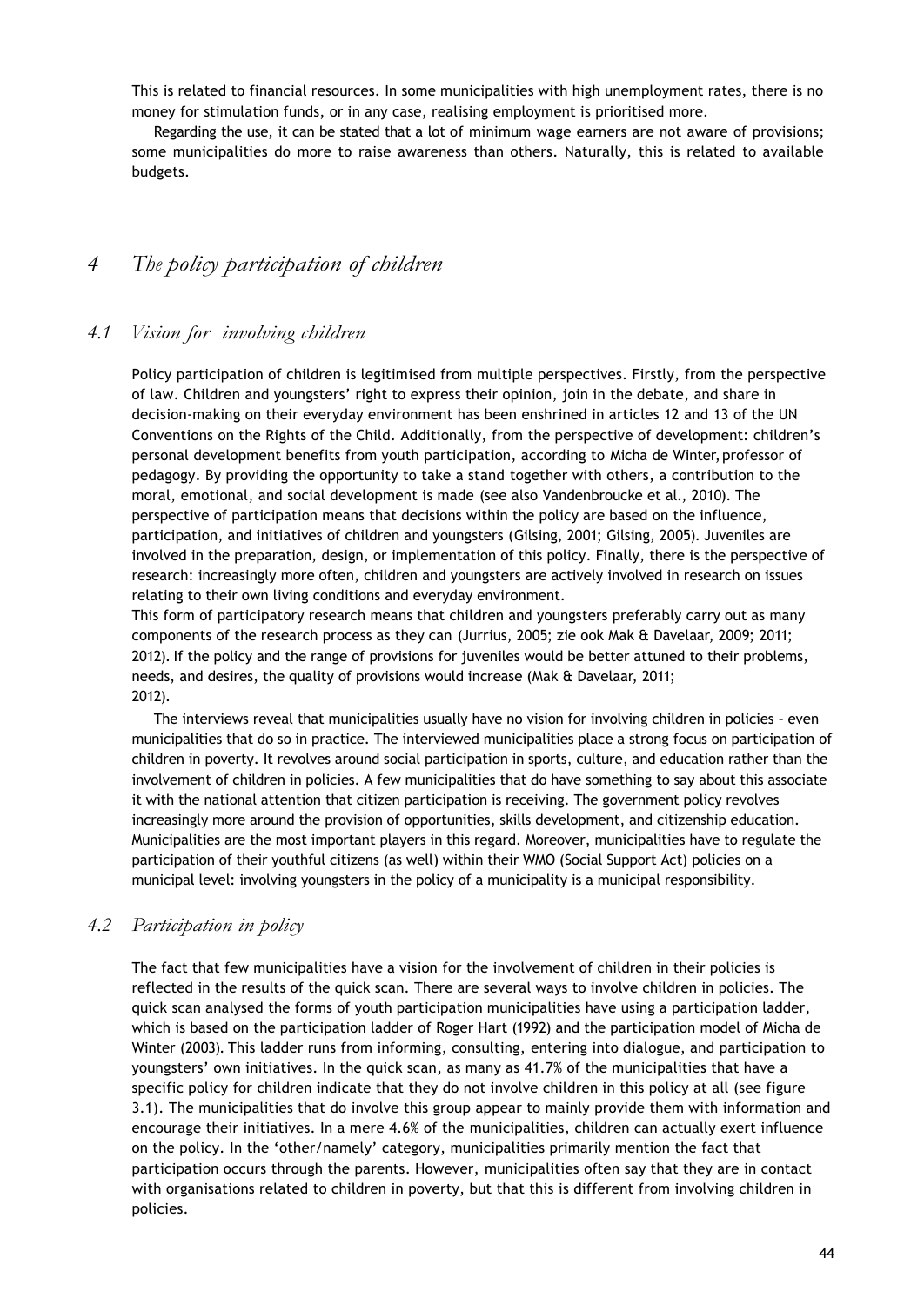Figure 3.1 Ways in which children are involved in policies (n=175)



The interviewed municipalities that do involve youngsters in their policies do so in several ways. One way is to talk to the Youth Council. A problem here is that these councils are often not representative of the target group of children in poverty. One municipality organised informal discussions with youngsters who were hanging out on the street: *"A youth worker lured them to the city hall and the alderman and I then held discussions with them."*

Municipalities that do have the intention to give youngsters influence encounter the problem that it is difficult to reach the target group. For example, the interviewed municipalities agree that conducting surveys usually does not work, and that social media should be deployed more often in order to reach youngsters. Youth work is employed as an intermediary in order to reach the target group, but also to initiate initiatives from youngsters. One municipality, for example, recently had youth workers visit schools with a card game and the question what youngsters liked and disliked in the municipality. This yielded a lot of results. The municipality is very enthusiastic about this policy participation of children and wishes to invest in it next year: *"We want to involve more children/youngsters and develop a youth policy in much closer collaboration with them and carry out the implementation with them to a greater extent. Your policy, in turn, will benefit from this; you will come closer to where the needs are. As a municipality, you can make clear choices and communicate these clearly to residents. This should be reflected in the future."* This municipality will get around the table with youngsters, parents, and organisation in order to formulate a youth policy; whether a poverty policy will play a role in this, depends on the youngsters:

*"If it turns out that poverty is not an issue for youngsters, we are not going to make further investments in it."*

In addition to youth work, the interviewees cite church organisations as an important party to reach youngsters, as well as an organisation like the Stichting Leergeld (Foundation for Tuition). Several municipalities subsidise the Stichting Leergeld in order to offer provisions and provide information at schools, but the employees of Stichting Leergeld also engage in a dialogue with children.

In one municipality, there is Leergeld Kids (Tuition Money Kids), which is a brainstorming group for Stichting Leergeld and the municipality. Compared to the previously mentioned ways of participation, it is specifically aimed at poverty, which makes it rather unique. The group regularly produces bulletins, provides the municipality with tips, and makes recommendations on poverty policies and provisions. The official commented: *"As a municipality, we get a lot of feedback from Leergeld Kids: what are you concerned about and how do you feel about this or that?"* The children come from the database of Stichting Leergeld and are a representative group that will vary from time to time. They are from various secondary schools and have different backgrounds.

Another example of a policy-oriented form of participation that is specifically aimed at children in poverty are the Youth Ambassadors. The Toolkit for Youth Participation in Municipalities describes this methodology, which enables municipalities to work on youth participation (see the box below, which contains an explanation). These Youth Ambassadors fall under the Youth policy, but are deployed municipality-wide. In another large municipality in the western part of the Netherlands, they are involved in the Poverty Memorandum. They also help think about ways in which participation in the 'stadspas' can be increased. Through them, a Mentor project arose in which secondary school students accompany 6<sup>th</sup>grade students to activities with the 'stadspas.'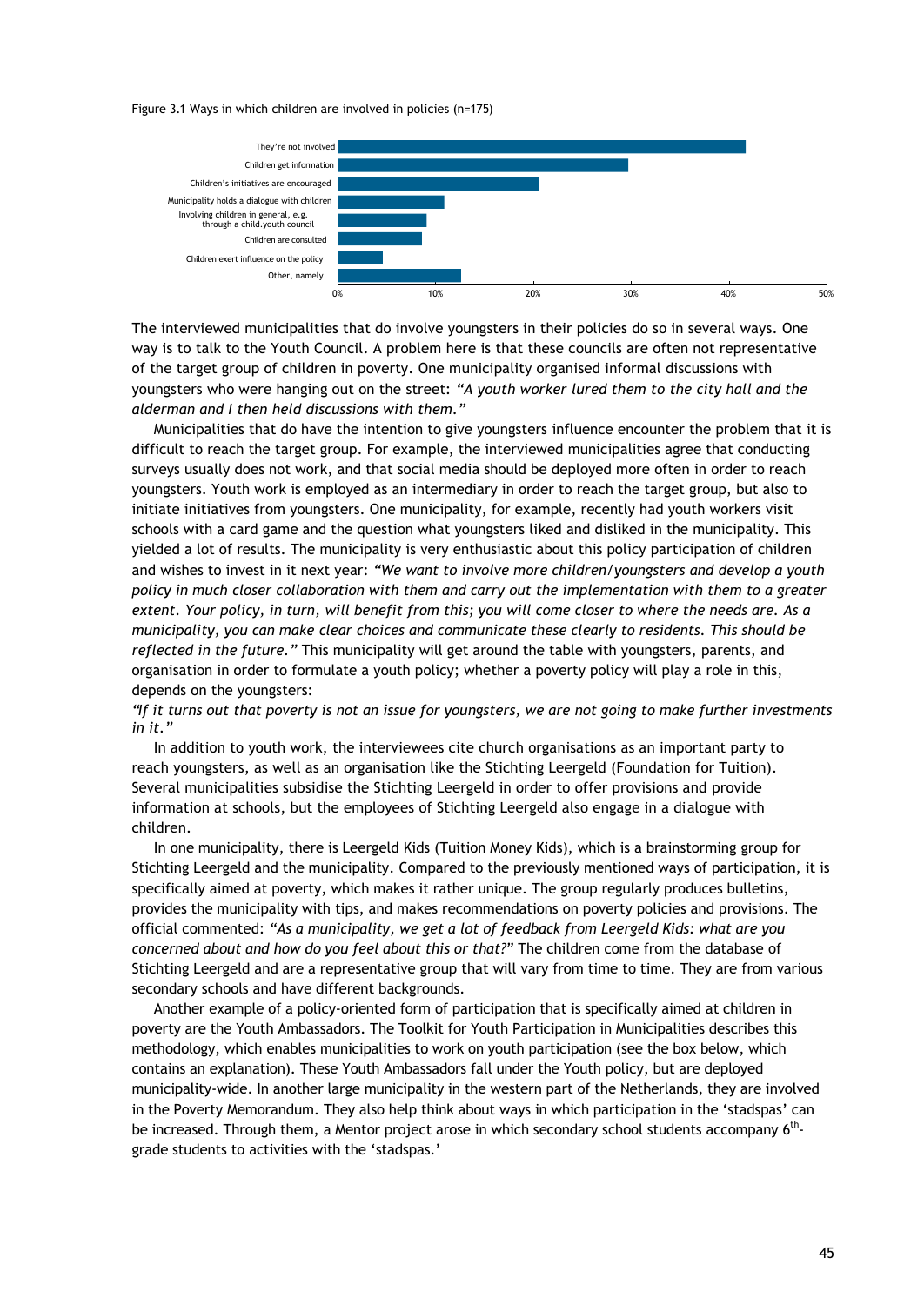*"A group of Youth Ambassadors consists of approximately 15 to 18 youngsters (concept of Youth and the City). Youngsters can apply for a portfolio and are coupled with a policy-making official within this field. This official takes the youngster to conferences, talks to him or her about the policy, consults with him or her, and allows the youngster to think along. Youth Ambassadors can give both solicited and unsolicited advice with a fixed number of advices a year (according to agreements with the municipality). Youngsters' personal development is an important element. Guidance is provided to them individually and as a group. The individual coaching is in line with the desires and motivation of the youngsters and can be broad: from guidance on acquiring skills to coaching in making job applications. This method allows a municipality to mobilise a committed and diverse group of youngsters who think along about a policy that concerns and interests them.*

Usually, the interviewed municipalities that do not involve youngsters in policies have practically no clue as to how they should do this. One municipality says in this regard: *"We don't do this, but there's no specific reason for that. We have absolutely no idea how we should do it - no handles. We would* like to, however, because it fits the idea of directing perfectly; it might be an investment upfront *with a subsequent result."*

# *4.3 Involvement of children in policy still in its infancy*

The quick scan and the interviews reveal that the involvement of children in policies still occurs rarely, and certainly not in poverty policies. It is still in its infancy. Municipalities indicate they find it important, yet difficult: *"I still think it's a difficult subject matter. Now that we are swinging the other way and have to put more matters into the hands of the citizen, I find it very difficult to put more matters into the hands of children."*

The findings are consistent with the results from other recent researches of the Verwey- Jonker Institute. On paper, almost all municipalities emphasise the usefulness of youth participation (Vandenbroucke et al., 2010), but thresholds are encountered during its setup. Youth participation requires a large effort from municipalities. The most difficult part is to keep youngsters motivated and involved. This is mainly related to the differences between the cultures of youth and policy-making. Often, policy-making is a lengthy process. The pace, culture, and language of youngsters differ from those of the government. Moreover, youth participation projects are long-winded, whereas the target group changes rapidly (Vanden- broucke et al., 2010).

It is therefore not surprising that in this research, municipalities explain that they would like to get more information and support, and that they are in need of good examples of proven methodologies and tools for approaching youth participation, especially when it comes to children in poverty.

# *5 Collaborating*

Collaborating with the target group is still in its infancy, as the last chapter reveals. However, municipalities collaborate extensively with local parties. Often, a lot of internal collaboration takes place within a municipality in the first place, given the multiple policy areas that are focused on supporting children in poverty. However, there are also many external public and private partners that municipalities collaborate with. In the quick scan, both the internal and external parties were listed. Subsequently, the reasons for these collaborations and the question as to how these collaborations concretely proceed were discussed in detail in the interviews. This chapter describes the ways in which municipalities collaborate, the frequency with which they do so, whether this collaboration has been structurally embedded, and the improvements they still see in this area.

#### *5.1 Advantages of collaboration for municipalities*

The municipalities that participated in this research, especially the officials who were interviewed, experience an urgency to collaborate when implementing policies for (children in) poverty. The current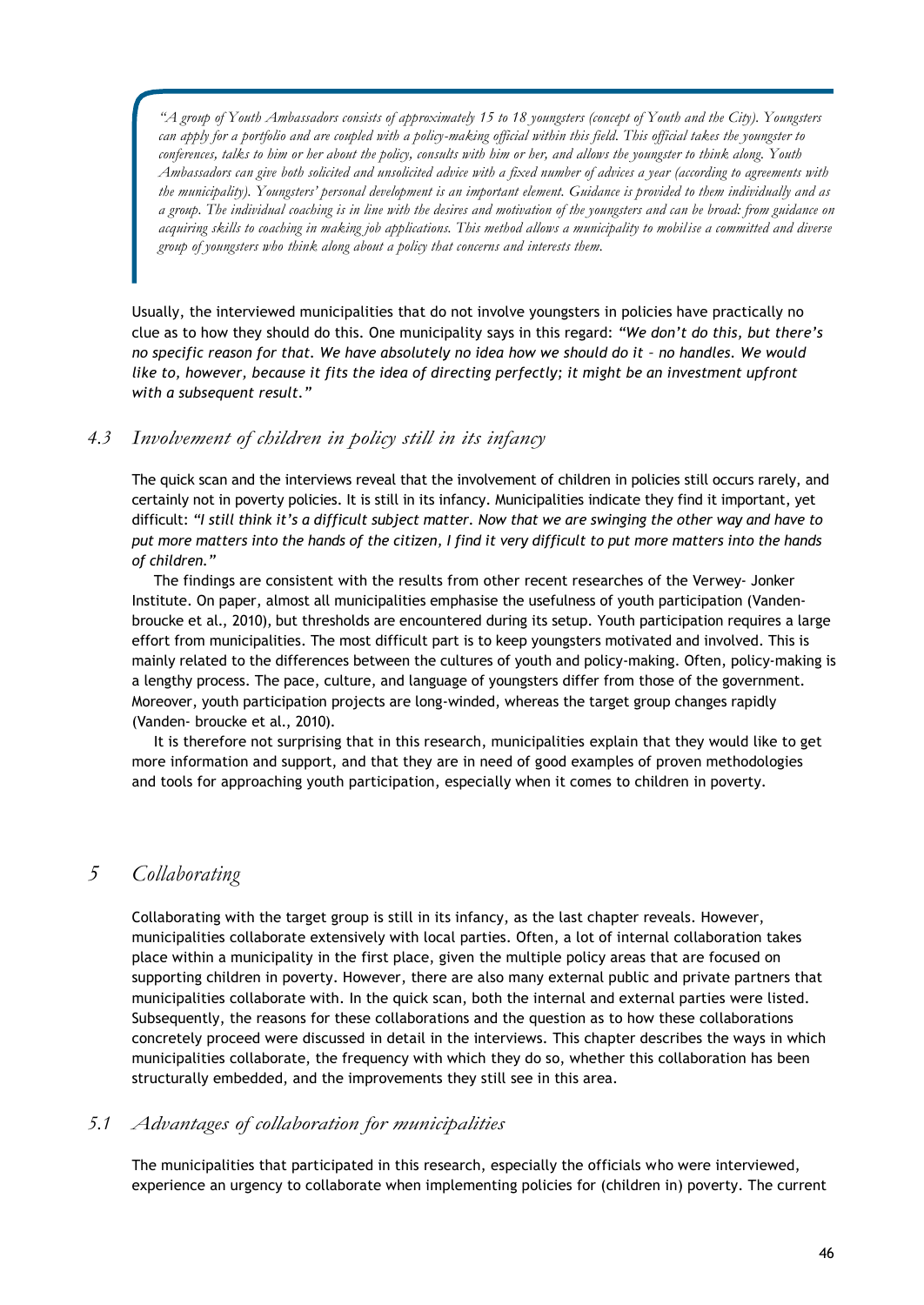economic crisis has resulted in an increase in registered minimum wage earners, which means municipalities have to collaborate with bodies in an even more targeted manner. The crisis has also lead to an emergence of more 'hidden' poverty. Such is the case with self-employed professionals and people with a high income, people with owner-occupied houses but high debts, who are sometimes left with a lower net amount than a welfare recipient. 'Hidden' poverty especially seems to intensify an external collaboration with bodies such as Stichting Leergeld and the clothing and food banks, because these bodies are less tied to (ceiling) regulations for minimum wage earners than municipalities.

Another important motive for collaboration is the realisation of an integral approach to poverty policies. A poverty policy with specific support for families with children comprises so many facets that a collaboration between departments (clusters) and external public and private parties is inevitable for municipalities. The felt urgency of municipalities to collaborate internally also seems to be reinforced by the current economic crisis: *"We have to look each other up, because there is less money available for individual plans."* This municipality will merge the aid services (such as debt counselling), the Dutch Ministry of Education, Cultural Affairs, and Science, and the social services department into one service by the end of 2013.

When collaborating internally, municipalities still experience 'compartmentalisation' which plays a role in some departments and which stands in the way of an integral approach to good provisions for children. In smaller municipalities, the internal collaboration appears to proceed quite smoothly, because people keep running into each other. At the same time, this is a possible pitfall, as collaboration has become a personal matter.

The focus of collaboration with internal and external parties is placed almost entirely on the implementation level; collaboration occurs in order to streamline provisions for children in poverty in practice and to optimise the range of the target group. Collaborating with external organisations provides two advantages. Firstly, external organisations do not have to adhere to rules incredibly strictly when it comes to deciding on who is or is not a minimum wage earner: *"This Solidarity Fund does not have to apply the rules for income and capital requirements as strictly as we do at the municipality. They can cope with the concept of poverty in a more flexible manner."* Secondly, external parties can contribute to a targeted preventive approach to children in poverty: *"Among other things, I'm thinking of early detection, which allows bodies such as schools, childcare, and health centres to pick up signs of poverty at an early stage and to subsequently bring in aid organisations."*

Another motivation for municipalities to optimise collaboration both internally and externally is the basic principle that one family needs one approach: *"As a municipality, we received a lot of complaints from intermediaries, including social organisations, about the fact that there were too many social workers who worked at cross-purposes."*

In response, this municipality established a participation house where several departments of the municipality and external stakeholders meet and collaborate on a specific approach: *"Now, if we look at the participation house, it is a very good form and method of internal and external collaboration between Welfare, Veiligheidshuis* [Security House]*, Centrum voor Jeugd en Gezin* [Centre for Youth and Family]*, Jongerenwerk* [Youth Work]*, the District Manager of the municipality, and the WMO* [Social Support Act]*."*

#### *5.2 Collaborating within the municipality*

As the figure below demonstrates, municipalities mainly collaborate on poverty policies with the Income department (93.1% of the municipalities), closely follows by Employment (86.3%), WMO/Welfare (85.7%), and Youth (84%). Municipalities collaborate the least with the Sports, Research, and Environmental Planning departments.



Figure 3.2 Policy areas that are involved in collaboration (n=175)

47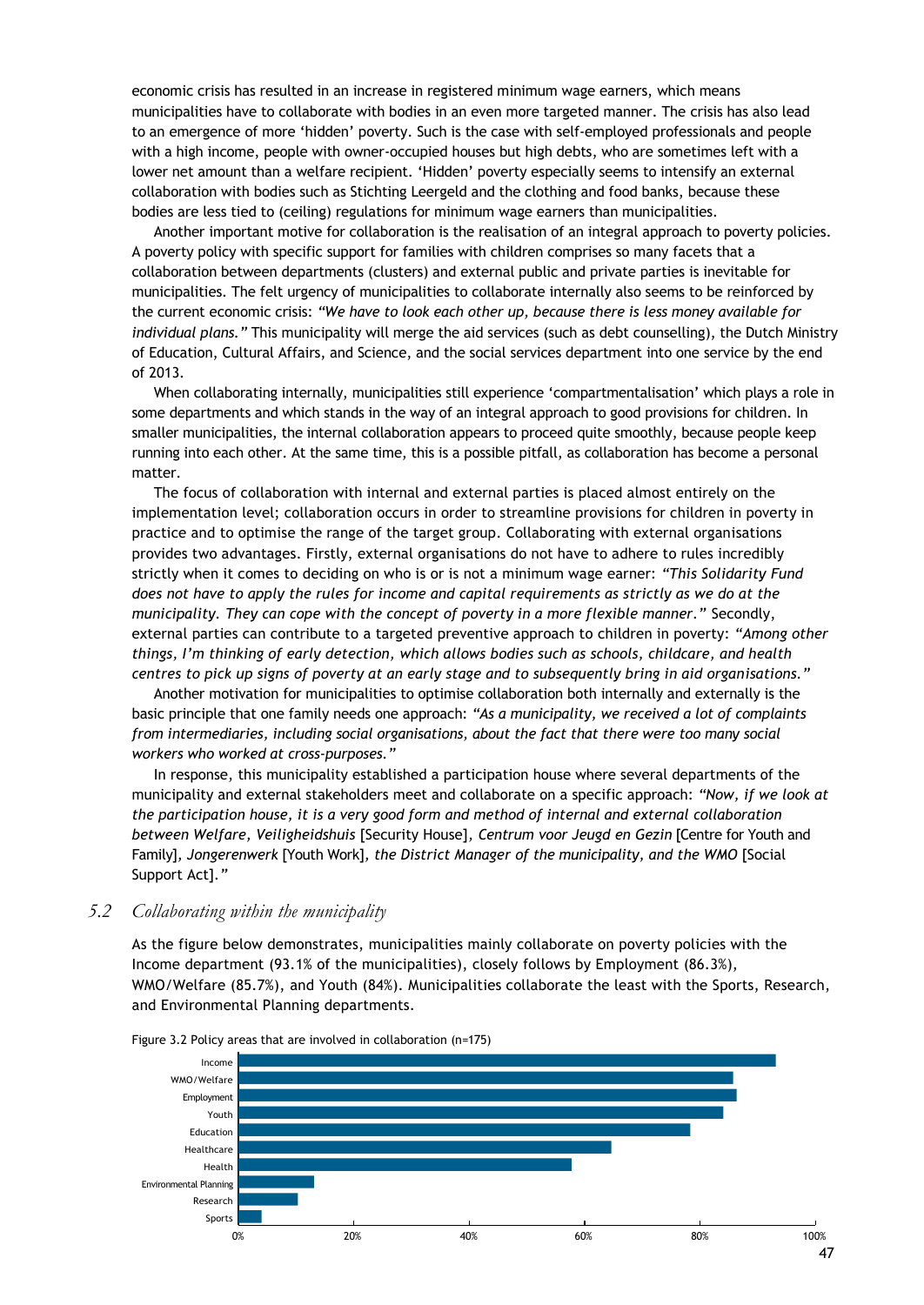When it comes to policy-making, the various departments within municipalities only sporadically look each other up, as was also evident from *Samen Sterk tegen Armoede* (Van der Klein et al., 2011). The interviews with officials reveal that municipalities still show strong dissimilarities when structurally embedding the internal collaboration between departments. In one respect, collaboration still seems to be a somewhat personal matter – even in relatively large municipalities – and it is not part of a structural modus operandi (yet). An official says in this regard: *"We've adopted a bottom-up approach to properly provide professionals and citizens with facilities, and we frequently look each other up in order to do so. The officials here share the same enthusiasm to provide support in this regard. But we do have to structure that collaboration."*

The bottom-up approach of municipalities results in approaches at the neighbourhood or district level, which, in turn, lead to a closer internal collaboration between departments or clusters. Officials believe that the lines of internal collaboration have become shorter. One official says in this regard: *"For example, we now have an internal consultation with the interviewed managers of the five clusters - Public Space, Social Affairs, Youth, Education, and Welfare – that allows us to map out, with the help of welfare coaches, how people in a specific neighbourhood can properly participate. (...) Therefore, it revolves around a systematic approach to a neighbourhood around the promotion of self-reliance at the neighbourhood level."*

The multiple problems of minimum wage families are often addressed at a neighbourhood or district level by municipalities as well. Various issues come together when employing that approach: *"Is there a disadvantage in the neighbourhood? What are the municipality and other parties going to do about it? Which provisions are required? A district nursing service? Playgrounds? Is there a lot of unemployment in the district? In this community-based approach, we hold a structural dialogue between the Welfare cluster, welfare services, and the housing corporations."* Furthermore, this official states that an integral approach within the poverty policy remains a point of particular interest, and that working at cross-purposes is a pitfall, because every department designs and implements other provisions.

The interviews with the other municipalities also reveal that the so-called 'compartmentalisation' in the procedures of municipalities is sometimes still lurking. At the implementation level, this is reflected in the many social workers who devote themselves to one and the same family, whereas alignment and centralised control at the family level are lacking. This starts with a better alignment between the clusters and departments of municipalities, according to the officials. In *Samen Sterk Tegen Armoede*, officials also concluded that a closer collaboration between poverty policies (department of Social Affairs or the Employment and Income department) and participation policies (WMO department) is required in order to be able to realise a better approach to 'those who are vulnerable.'

#### *5.3 External collaboration*

In the quick scan, municipalities were also asked with which public and private organisation they collaborate with regard to provisions for children in poverty. Figure 3.3, which is shown below, reveals that Welfare Work and the centres for Youth and Family are the most important collaborative partners. Over 80% of the municipalities collaborated with these parties. Municipalities collaborate the least with financial institutions, the media, and businesses. The municipalities that filled in, 'other, namely...' mainly cited funds, such as the Jeugdsportfonds, private funds, the Jeugdcultuurfonds (Youth Culture Fund), and an emergency fund.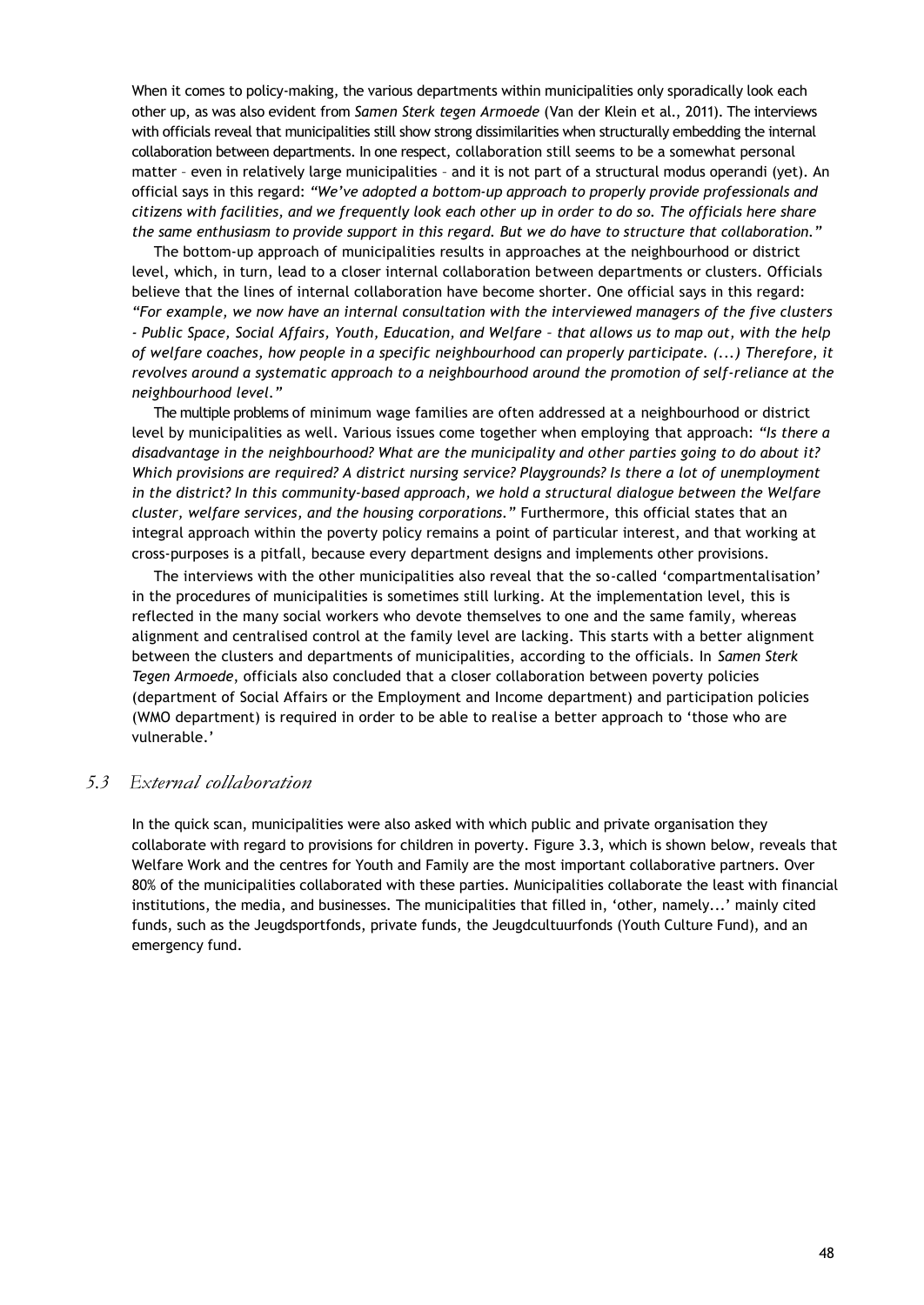Figure 3.3 Organisations that are involved in collaboration (n=175)



In the interviews, the municipalities confirmed that they mainly collaborate with Welfare Work and the Centres for Youth and Family (CJG). A specific approach to the collaboration with a CJG, welfare organisations, and various clusters within the municipality (the departments of Welfare, Employment & Income, and Social Affairs) are the so-called Eropaf teams (Go-for-it teams): *"These teams go door-todoor to enter into dialogue with citizens. The approach is not focused on individuals, but on the whole family. The approach aims to have the family indicate how they can improve their own situation. Consequently, this approach is inspired by their own strength."*

A relatively large number of municipalities have a grants-based relationship with many institutions surrounding the youth and family policy. The role of the municipality in the collaboration is often a facilitating one. In view of the transition of Child Welfare to the municipal level, this role is changing: *"In the future, we envision a heavier management role for the municipality; the professionals should have more insight into the social map and collaborate to a greater extent. At the moment, we are working hard on vision creation as well as the organisation of management and structure. We have agreed that we'll work on a more regional level, for example, when it comes to the individual provisions."* In some municipalities, the preventive side of the poverty policy (for children) receives a lot of attention. In *Samen Sterk tegen Armoede* (2011), this became evident in a municipality like Lelystad, and in this research, too, it came forward in the interviews with officials of various municipalities. What types of consequences does this preventive approach have for a collaboration with external parties? If we look at preventive approaches to (children in) poverty policies, we see that municipalities mainly collaborate with primary healthcare; officials believe that general practitioners have an important warning function when it comes to children in poverty. General practitioners are able to draw citizens' attention to relatively unknown arrangements of the municipality. The collaboration of municipalities with schools is also part of the preventive approach; mainly with regard to the prevention of social exclusion of children and the promotion of their participation. These municipalities enable schools to apply for funds for children of minimum wage earners in advance – for example, for the financing of a school trip.

Another example of a preventive approach is the collaboration between a municipality and institutions, employers, and schools. This approach supports those youngsters that need additional help in their development and guides them towards education and employment: *"Here, too, the basic principle is: prevention is better than cure. We help youngsters find the way to employment while they are still in school. These early interventions help prevent youth unemployment and reduce the risk of disappointment and demotivation."* The program revolves around language, social skills, and professional skills for young professionals.

Finally, the relatively larger municipalities aspire to achieve a(n even) closer collaboration with housing corporations. Through an intensified collaboration with these corporations, a municipality can prevent evictions of families with children: *"Instead of evictions, action is taken with regard to the family. This way, these families are no longer cut off from the power grid without warning, because the municipality is in close contact with that, too. A reporting centre for power cut-offs of the municipality prevents*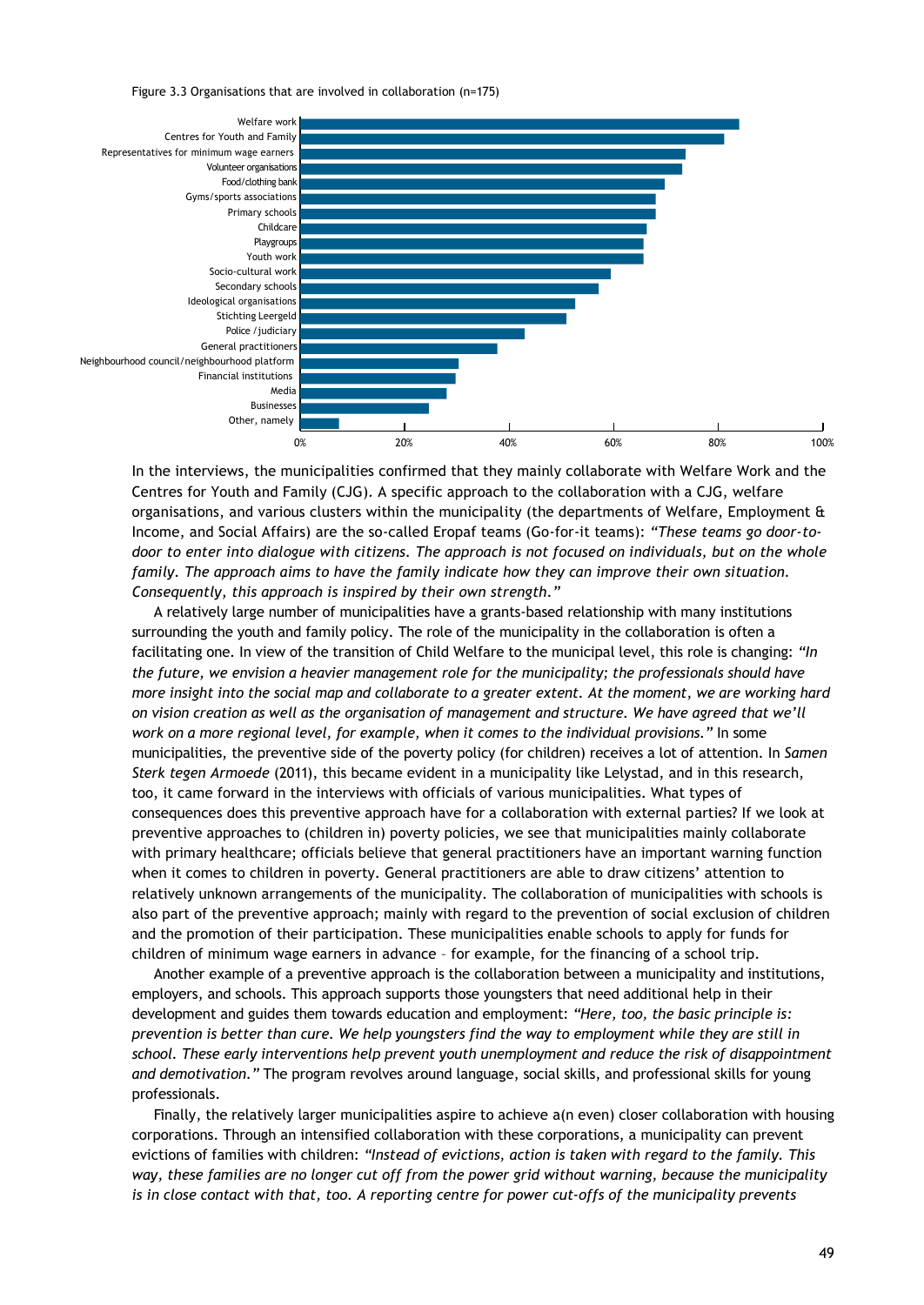*cut-offs of families with children. If a family is in an impending situation in which a cut-off is under discussion, this family will get a visit from the municipality."*

# *5.4 Collaborating with private initiatives*

Municipalities also appear to facilitate various private initiatives, especially volunteer organisations and the food/clothing bank (see figure 3.4). Over 60% of the municipalities that have specific provisions for children in poverty state that they facilitate such initiatives. Other initiatives that can count on the support of the municipalities are Stichting Leergeld, ideological organisations, and, to a lesser extent, the Jeugdsportfonds. In the 'other, namely' category, emergency funds, cultural institutions, and welfare activities are cited, among other things. 9.7% of the municipalities indicate that they do not facilitate any private initiative.





Officials often mention the collaboration with Stichting Leergeld, because such a foundation has a wide reach among children in poverty. The range of this organisation seems to go beyond the standard minimum wage families. It seems to be easier for Stichting Leergeld to get a foot in the door of families in which such 'hidden' poverty plays a role. One official sees even more advantages: *"An additional problem is that parents by no means always use the money for their children. We, in turn, don't have time to constantly monitor such support. The advantage is that Stichting Leergeld actually reaches these children, and it also conducts monitoring on it."* With regard to the approach used in the collaboration, he says: *"We participate in board meetings of Stichting Leergeld in the role of advisor. We also have weekly consultations with the coordinator. The lines of collaboration with Stichting Leergeld are very short, which allows us, in turn, to easily make decisions."* According to this municipality as well as other ones, the strength of Stichting Leergeld lies in the fact that they collaborate with schools, community healthcare service, and Humanitas. This is beneficial for the reach of children. Other municipalities have made their own declaration funds for the compensation of sports-related, social, and cultural activities of children: *"In addition, there are agreements with sports associations regarding arrangements for minimum wage earners, but we try to give people individual responsibility as much as possible and make them aware of coping with money. In that sense, we try to leave a lot of things in the hands of minimum wage earners."*

Some municipalities collaborate in public-private constructions in the context of provisions for children for whom money to get involved in sports is hardly or not at all available at home. The Jeugdsportfonds is an example of this.

In some municipalities, the funding is supplemented with subsidies of the province, because youth sports funds are usually focused on multiple municipalities within the region. This also seems to encourage intermunicipal collaboration, because such municipalities have an annual consultation with the Jeugdsportfonds and the other municipalities within the region. *"More appeals are now made to the fund due to cutbacks. Professionals are able to arrange it for children in collaboration with sports institutions; the money goes to the associations with a maximum of approximately 200 euros per child,"* says a policy adviser of a medium-sized municipality in North Holland. The current cutbacks also prompt municipalities to collaborate more actively with such private funds in order to be able to keep funding sports and culture for children.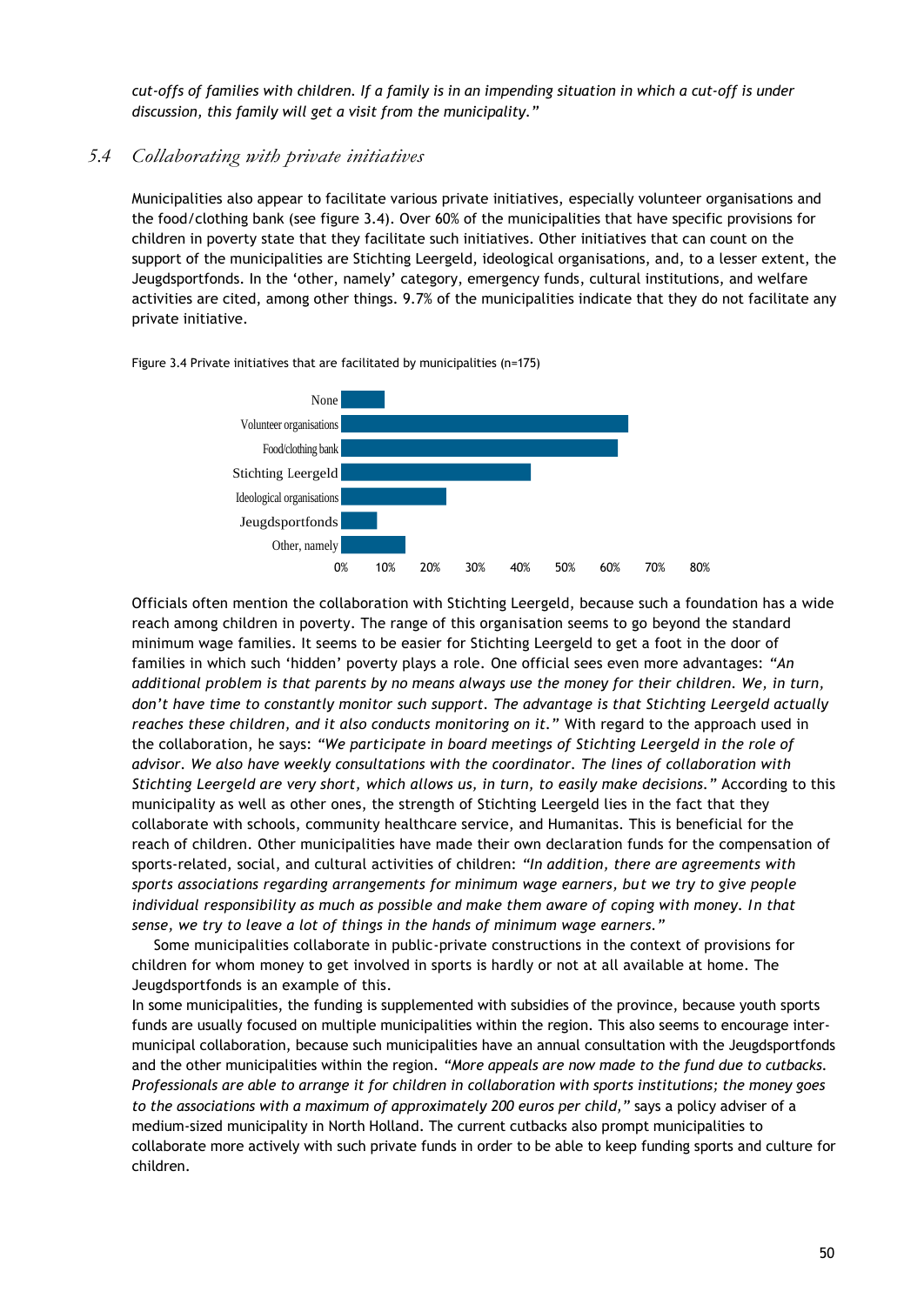The quick scan shows that a relatively large number of municipalities (62%) collaborate with food and clothing banks. An official says in this regard: *"As a municipality, we have made a budget available for a social-welfare worker who maps out those who visit the food and clothing banks and who provides support in solving the problems of these people."* Other municipalities are more sceptical about the collaboration with food and clothing banks or consciously choose to employ a different strategy: *"We believe that providing food through a food bank doesn't solve anything concretely. We mainly try to steer towards awareness of someone's pattern of living. When people have to manage on a minimum wage, they have to make specific choices. In that case, it's more important to support them in doing so."*

#### *5.5 Advantages and points for improvement according to the municipalities*

Municipalities indicate the following advantages and points for improvement:

- *Collaboration provides a better insight into the scope and nature of the target group living in poverty. Developments in it should be monitored.* Officials of both larger and smaller municipalities see added value in deploying a Poverty Monitor in collaboration with external partners.
- *Collaboration leads to concrete policy action items for children in poverty.* Some municipalities organise a yearly poverty conference or have a Poverty Pact that results in regular meetings with a very diverse network of organisations (police, schools, child welfare). This leads to concrete action items.

● *Collaboration also entails: consulting the direct target group (children and youngsters) on matters that concern them.* Some municipalities aspire to do so, and, moreover, there are municipalities that already do this.

# *6 Summary*

The research on provisions that municipalities implement for children in poverty was conducted in the spring of 2013 and included a quick scan among all municipalities as well as interviews with thirty municipalities.

In the previous chapter, it became clear that municipal policies in the Netherlands differ in their visions for provisions for children, the purpose of these provisions, the approach, and concrete practice. Those differences were mapped out.

# *6.1 Policy focused towards the future*

All municipalities devote attention to and have a policy for the financial support of families with children as well as single parents. These provisions are partly under pressure of the decentralisations and cutbacks of the national government. For example, multiple municipalities are in the process of setting priorities and making choices for the social domain. Nevertheless, the majority of the municipalities appear to hold on a proper support of minimum wage earners, especially families with children and single parents. The grade municipalities give the future (7.8) is higher than their assessment of the current provisions for children in poverty (7.3).

In the explanation of these grades and in the interviews, respondents appear to be able to improve the policy for children by tailoring the policy more carefully, by collaborating more actively with local parties, by developing an integral approach, and by increasing the self-reliance of minimum wage earners. The latter point of improvement should result in a more active mutual support of minimum wage earners.

#### *6.2 General policy or specific provisions*

A number of municipalities (11.6%) have no specific provisions for children in poverty, but only a general poverty policy. Based on the poverty policy, municipalities clearly regard poverty as an accumulated issue,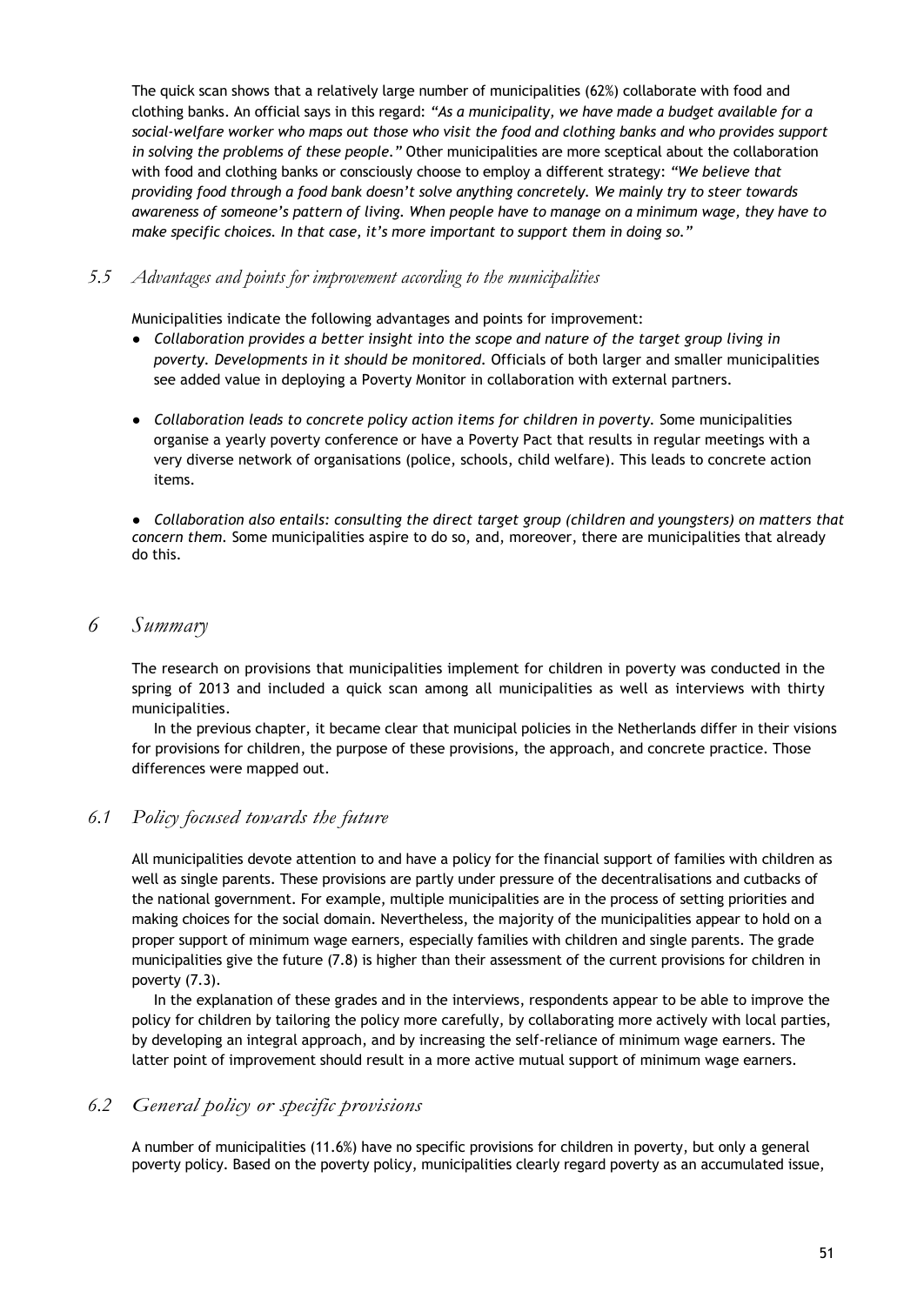and they see multiple problems, although the detected problems vary in the different local contexts. These include the issue of debts, the lack of employment, the loss of employment in a given sector because of the crisis, many elderly people with merely an AOW (Dutch Old Age Pensions Act), many lower educated people, many immigrants, and many residents with disabilities who are distanced from the labour market. Most of the municipalities regard families with children, single-parent families, and single people as the most vulnerable groups among minimum wage earners.

The common feature of the objectives of poverty policies is the promotion of social participation and the prevention of social exclusion. The financial support of minimum wage earners is focused on this. This poverty policy indirectly supports the living conditions of children, because families with children and single parents often receive extra attention and money. Support is provided through financially supporting the parents. The attention devoted to the living conditions of children is insufficient in this policy.

The specific provisions for children often revolve around social participation. 88.4% of the municipalities have these types of provisions, especially for children's participation in sports, culture, and social life at school. Children's 'participation' is the main objective. In particular, participation in cultural (93) and sports (92%) activities take priority.

Multiple policy areas are involved in provisions for children, such as education, poverty, security, housing, health, healthcare, and employment. The youth policy, in particular, is an important pillar for provisions for children. A few municipalities believe that a good youth policy means that the devotion of attention to the poverty policy is not required.

The ways in which children can use the provisions differ considerably per municipality. In some municipalities, all children can make an appeal to a fund, but in other municipalities, an upper limit of a maximum number of children has been set. Regarding the use of general financial support for families and single parents, many minimum wage earners are not aware of provisions; some municipalities give more effort to raise awareness than others.

#### *6.3 The policy participation of children*

Usually, municipalities have no vision for involving children in the policy, including the municipalities that do so in practice. In those municipalities, it mainly appears to revolve around the provision of information and the encouragement of initiatives of this group. Only in 4.6% of the surveyed municipalities, children can actually exert influence on the policy. Municipalities do this, for example, by entering into dialogue with the Youth Council, or they have Youth Ambassadors.

Municipalities welcome the idea of involving children, but indicate that it is difficult to draw the idea, and that they do not know very well how to approach it. They want to get more information and support, as well as good examples of proven methodologies for youth participation, specifically when it comes to children in poverty.

#### *6.4 Municipalities on the advantages of collaborating*

The participating municipalities believe that a more active collaboration, coupled with an integral approach, is required to provide children in poverty with better support. The cutbacks and the increase in the number of registered minimum wage earners motivate them to collaborate more effectively. This concerns both the internal collaboration with various departments and the collaboration with external local partners involved in the poverty policy.

The focus of this collaboration is placed on the implementation of the provisions; it is about reaching the target group and expanding the provisions. In the policy preparation, the various departments within municipalities are still insufficiently able to find each other; a structural embedding in the organisation is lacking. The collaboration with external parties is characterised by a long list of subsidised social organisations and is almost entirely focused on the performance practice. Moreover, municipalities facilitate various private initiatives, such as volunteer organisations and the food/clothing bank.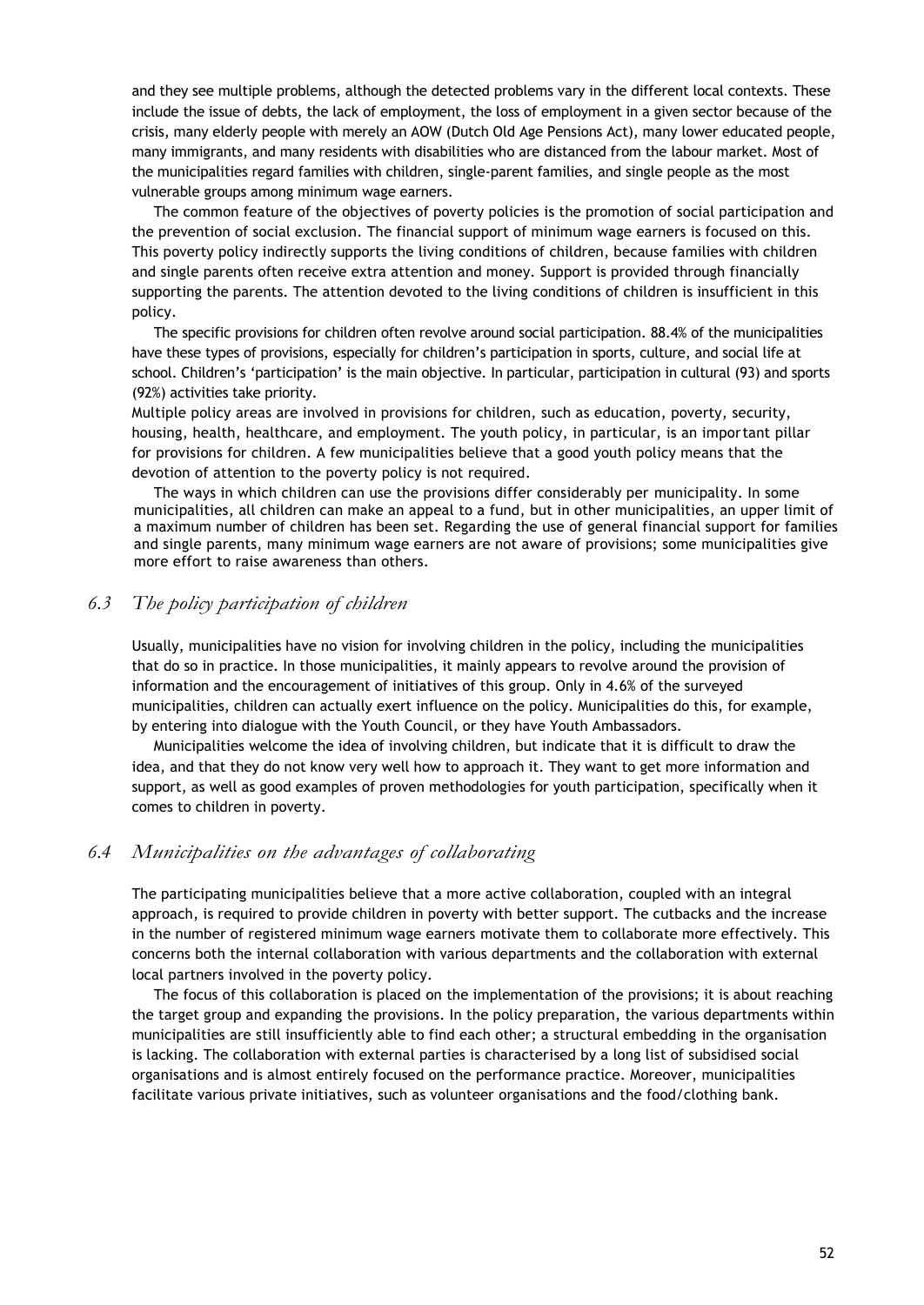*Literatuur en Bijlagen*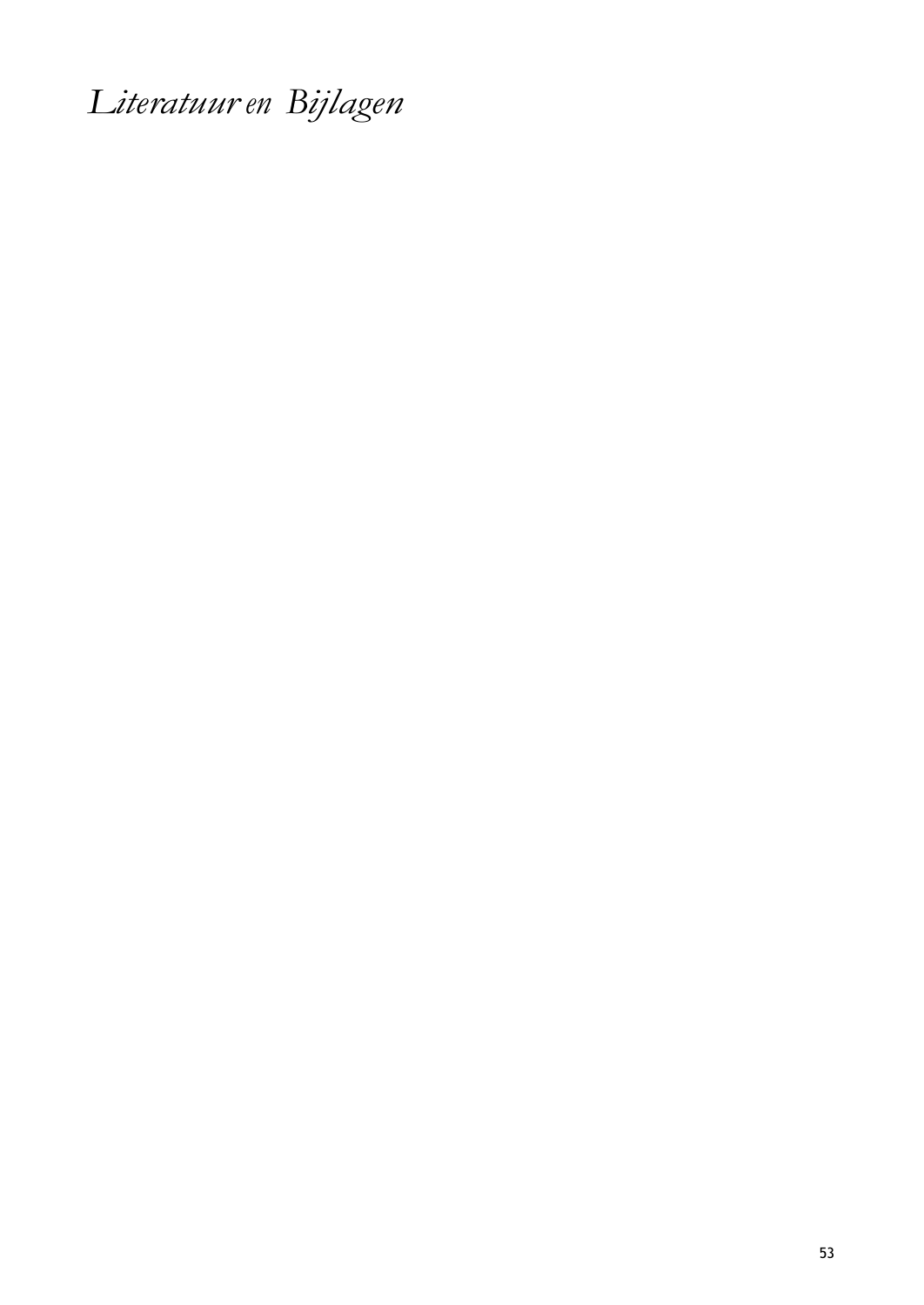# *Literatuur*

#### *Deel 1: Kinderen over armoede*

Van der Hoek, T. (2005). *Through children's eyes, an initial study of children's personal experiences and coping strategies growing up poor in an affluent Netherlands*. Florence: UNICEF Innocenti Working paper No. 2005-05.

Stevens, J., Pommer, E., Kempe, H. & Zeijl, E. van. (2009). *De jeugd een zorg. Ramings- en verdeelmodel jeugdzorg 2007*. Den Haag: Sociaal en Cultureel Planbureau.

UNICEF (2013) Koninkrijkskinderen op Bonaire, Sint Eustatius en Saba. Raadplegen via http://www.unicef. nl/media/1402135/samenvatting\_kind\_op\_bes.pdf

Vanhee, L. (2007). *Weerbaar en broos: mensen in armoede over ouderschap: een verkennende kwalitatieve studie in psychologisch perspectief*. Leuven: Katholieke Universiteit Leuven.

#### *Deel 3: Gemeenten over armoedebeleid voor kinderen*

Bauer, J., Rutjes, R., Gaag, van der R. & J. Mak (2012). *Toolkit Jeugdparticipatie*. *Be Involved*: Instrumenten Jeugdparticipatie Gemeenten. Amsterdam/Utrecht: Stichting Alexander en Verwey-Jonker Instituut: z[ie www.toolkit-jeugdparticipatie.nl.](http://www.toolkit-jeugdparticipatie.nl/)

Gaag, R. van der, Gilsing, R., & Mak, J. (met medewerking van Mulder, E.) (2013). *Participatie in zicht: Gemeenten, jeugdigen, ouders en jeugdzorgcliënten in de transitie jeugdzorg*. Utrecht: Verwey-Jonker Instituut.

Gilsing, R. (2001). *Involving young people: Two perspectives on youth participation in local government.* In: Civil Society and Social Development. Salustowicz (Ed). Bern, p. 213 – 228.

Gilsing, R. (2005). *Bestuur aan banden. Lokaal jeugdbeleid in de greep van nationaal beleid*. Maastricht: Proefschrift Universiteit Maastricht.

Hart, R.A. (1992). *Children's Participation: From Tokenism to Citizenship*. Innocenti Essays No. 4. Florence: Unicef.

Jurrius, K. (2005). Participatief jongerenonderzoek maakt kwaliteitsslag. *Nederlands Tijdschrift voor Jeugdzorg*. Nummer 6, 2005.

Klein, M. van der, Toorn, J. van der, Nederland, T., & Swinnen, H. (2011). *Sterk en samen tegen armoede. Gemeenten en maatschappelijk middenveld in het Europees jaar ter bestrijding van armoede en sociale uitsluiting.* Utrecht: Verwey-Jonker Instituut.

Mak, J. & M. Davelaar (2011). *Het Jongerenkeuringsteam in actie. Participatie Audit (zwerf-)jongeren Den Haag.* Utrecht: Verwey-Jonker Instituut.

Mak, J., Bulsink, B., Smid, S. & M. Davelaar (2012). *Jongeren nemen hun instellingen onder de loep. Participatie Audit (zwerf-)jongeren Almere: 'Keuring van onderop'.* Utrecht: Verwey-Jonker Instituut.

Mak, J. Davelaar, M. & I. van der Lee (2009). *Jongeren keuren hun opvangvoorziening. Evaluatie van de Participatie Audit (Zwerf-)jongeren Amsterdam*. Utrecht: Verwey-Jonker Instituut.

Mak, J., Steketee, M. & R. Gilsing (2010). *Jeugdparticipatie, nog een wereld te winnen.* In: MO Samenlevingsopbouw, 29<sup>e</sup> jaargang, nr. 225, zomer 2010, p. 26-28.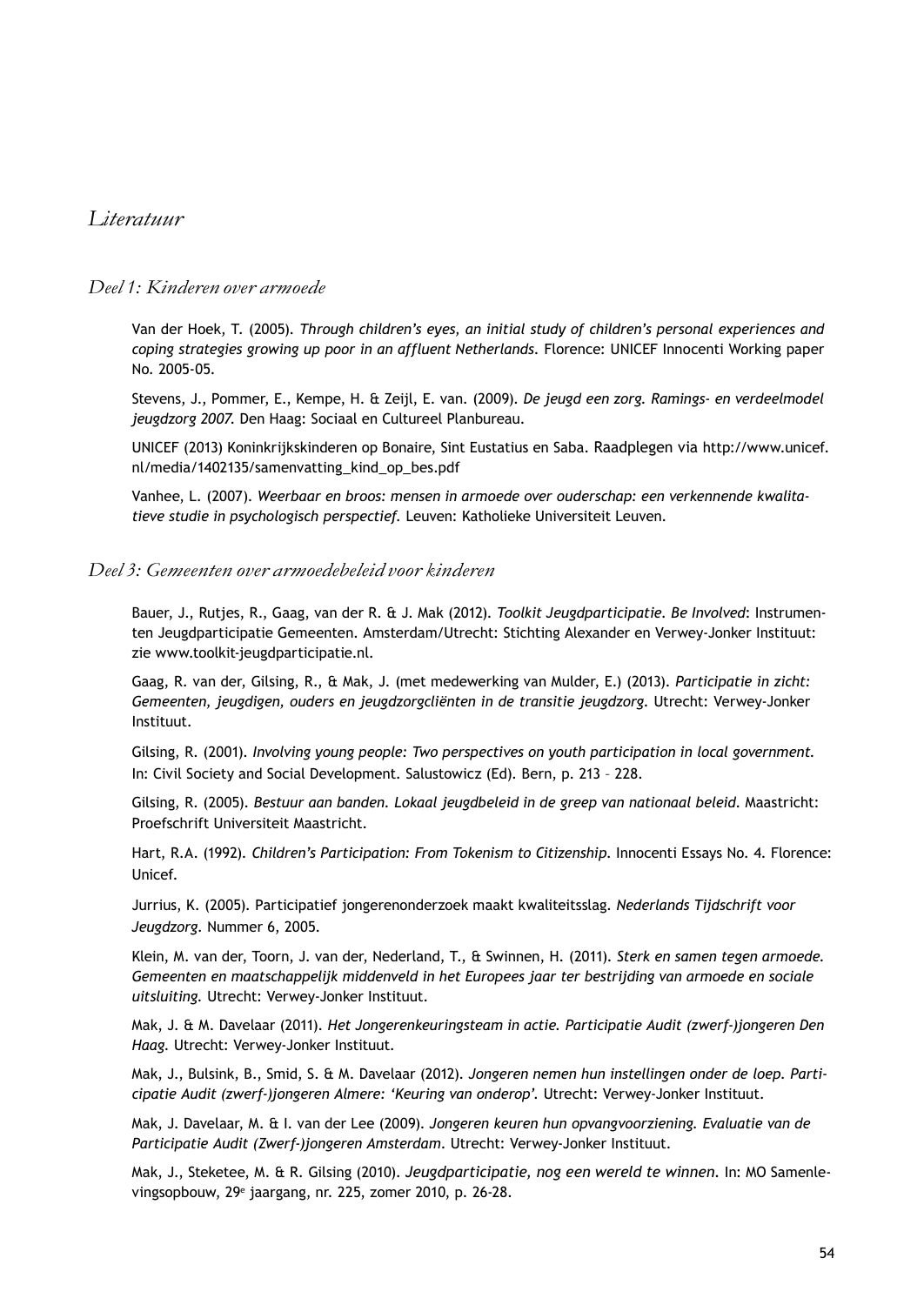Mak, J., Steketee, M., Rutjes, L. & J. Bauer (2010). Als u het écht wilt weten! Kwaliteitsmeter Jeugdparticipatie Gemeenten. *Be Involved, Instrumenten Jeugdparticipatie Gemeenten*. Verwey-Jonker Instituut i.s.m. Stichting Alexander. Zie: [www.be-involved.nl.](http://www.be-involved.nl/)

Nederland, T., Stavenuiter, M., & Swinnen, H. (2011). *Van inkomensondersteuning tot Wmo: Twintig jaar armoedebeleid in Nederland*. Utrecht: Verwey-Jonker Instituut.

Nederland, T., Stavenuiter, M. & Bulsink, D. (2010). *Nergens in beeld. De leefsituatie van de minima in Roosendaal.* Utrecht: Verwey-Jonker Instituut.

Vandenbroucke, M., Braam, H., Gilsing, R., Rutjes, L. & G. Straating (2010). *De staat van jeugdparticipatie in Nederland vanuit het perspectief van gemeenten.* Amsterdam/Utrecht: Stichting Alexander en Verwey-Jonker Instituut.

Winter, M. de, Kuppers, P., Baltum, H. (2003). *Eindrapportage Internetpanels Jeugdparticipatie*. Utrecht: Universiteit Utrecht.

#### *Achtergrond Kinderen in Armoede (bijlage 3)*

Amone, K. (2009). '*Examining the link between socio-economic position and mental health in early adolescents'.* Groningen: Rijksuniversiteit Groningen, Faculteit Medische Wetenschappen.

Cyr, C., E.M. Euser, M.J. Bakermans-Kranenburg en M.H. van IJzendoorn (2010). 'Attachment security and disorganization in maltreating and high-risk families: A series of meta-analyses', in: *'Development and Psychopathology'*, nummer 22, p.87-108.

Dekovic, M., E. Snel en H. Groenendaal (1997). 'Kinderen van de rekening. Over de effecten van armoede op kinderen', in: Vrooman, C., G. Engbersen, E. Snel (1997) *'De kwetsbaren'.* Amsterdam: Amsterdam University Press, p. 143-157.

Geenen, G. (2007). *'Intergenerationele overdracht van gehechtheid bij Belgische moeders en kinderen die in extreme armoede leven: een meervoudige gevalsstudie'*. Leuven: Katholieke Universiteit Leuven

Guiaux, M., A. Roest en J. Iedema (2011).*'Voorbestemd tot achterstand? Armoede en sociale uitsluiting in de kindertijd en 25 jaar later'*. Den Haag: Sociaal en Cultureel Planbureau.

Hermanns, J., F. Öry, G. Schrijvers (2005). *'Helpen bij opgroeien en opvoeden: eerder, sneller en beter. Een advies over vroegtijdige signalering en interventies bij opvoed- en opgroeiproblemen'.* Utrecht: Inventgroep.

Holter, N. (2008). *'Oorzaken van voortijdig schoolverlaten'*. Utrecht: Nederlands Jeugdinstituut.

Jehoel-Gijsbers (2009). *Kunnen alle kinderen meedoen? Een onderzoek naar de maatschappelijke participatie van kinderen*. Den Haag: Sociaal en Cultureel Planbureau.

Nederland, T., J. Mak, M. Stavenuiter en H. Swinnen (2007). *'Afwijzing van aansprakelijkheid: het onderhavige verslag. Aanpak kinderarmoede en bevordering sociale insluiting van kinderen. Onderzoek van het landelijke beleid'.* Utrecht: Verwey-Jonker Instituut.

Raad voor Maatschappelijke *Ontwikkeling en de Raad voor de Volksgezondheid en Zorg (2009). 'Investeren rondom kinderen'*. Den Haag: RMO & RvVZ.

Roest, A., A. Lokhorst en C. Vrooman (2010), *'Sociale uitsluiting bij kinderen: omvang en achtergronden'*. Den Haag: Sociaal en Cultureel Planbureau.

Roest, A. (2011). *Kunnen meer kinderen meedoen? Veranderingen in de maatschappelijke deelname van kinderen,* 2008-2010. Den Haag: Sociaal en Cultureel Planbureau.

Snel, E., Hoek, van der. & T. Chessa (2001). *Kinderen in armoede.* Den Haag: Koninlijke van Gorcum BV

Universiteit Leiden en Sociaal en Cultureel Planbureau (2012). *Kinderrechtenmonitor 2012*

Van der Hoek, T. (2005). '*Through children's eyes, an initial study of children's personal experiences and coping strategies growing up poor in an affluent Netherlands'.* Florence: Unicef Innocenti Working paper No. 2005-05.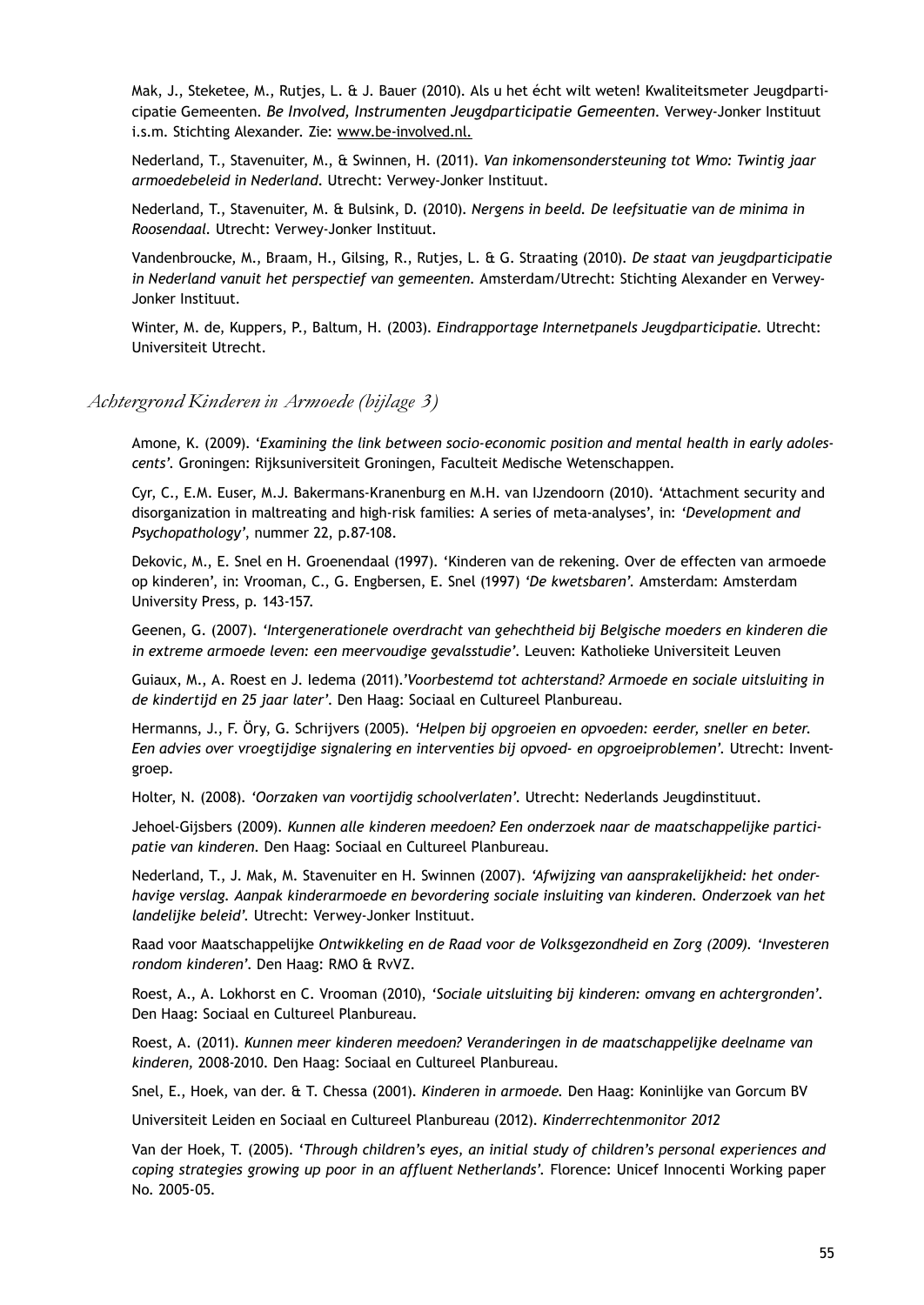# *De quick scan*

Op 1 januari 2013 telt Nederland 408 gemeenten. Op 2 april 2013 is naar de wethouder Jeugd van alle gemeenten een uitnodiging van de Kinderombudsman verzonden om onze digitale vragenlijst in te vullen. Op 10 april is een herinnering verzonden.

Om de respons zo hoog mogelijk te krijgen zijn op basis van de gegevens van Kinderen in Tel honderd gemeenten geselecteerd en nagebeld die relatief veel kinderen in armoede hebben en de lijst nog niet hadden ingevuld. Vervolgens zijn in een tweede belronde alle gemeenten teruggebeld die aan de vragenlijst waren begonnen, maar deze nog niet hadden afgemaakt. Dit om ervoor te zorgen dat de informatie per gemeente zo compleet mogelijk zou zijn.

De quick scan is uiteindelijk ingevuld door 198 gemeenten, oftewel 48.5%. Daarvan hebben er 191 de lijst helemaal ingevuld (7 hebben een groot deel ingevuld). De behaalde steekproefgrootte van 198 ligt zo dicht bij de benodigde steekproefgrootte van 199 gemeenten dat betrouwbare conclusies getrokken kunnen worden. Uitgaande van een betrouwbaarheidsniveau van de respons van 95%, betekent dat een steekproefresultaat in 19 van de 20 gevallen overeenkomstig is met de werkelijkheid.

Onderstaand figuur geeft een overzicht van de functie van de respondenten. De meeste respondenten zijn ambtenaren van de afdeling Wwb/Werk&Inkomen

Figuur Bijlage 1: Functie van de respondenten (n=198)



'*Anders, nl.*' zijn bijvoorbeeld: beleidsadviseurs, ambtenaren van andere afdelingen zoals participatie en wethouders op andere terreinen dan Jeugd.

#### *De verdiepende interviews*

Na analyse van de quick scan zijn 30 gemeenten geselecteerd waar met ambtenaren telefonische interviews zijn gehouden. Deze selectie vond plaats op basis van vijf indicatoren:

- 1. Omvang algemeen armoedebeleid
- 2. Omvang specifiek beleid voor kinderen
- 3. Interne samenwerking binnen gemeente
- 4. Externe samenwerking met lokale partners
- 5. Betrokkenheid van kinderen bij het beleid

We hebben per indicator een rangorde gemaakt van de gemeenten die de vragenlijst hebben ingevuld. Voor het afnemen van de interviews zijn de bovenste drie gemeenten van iedere indicatorlijst genomen, dus de drie gemeenten die per indicator het beste scoren, en de laatste drie gemeenten op de lijst. Wanneer er meer gemeenten waren met dezelfde score, is ervoor gekozen gemeenten te selecteren waar relatief veel kinderen in armoede leven (op basis van de gegevens van Kinderen in Tel).

Bij overlap – sommige gemeenten kwamen bij verschillende indicatoren bovenaan of onderaan - is de volgende op de lijst geselcteerd.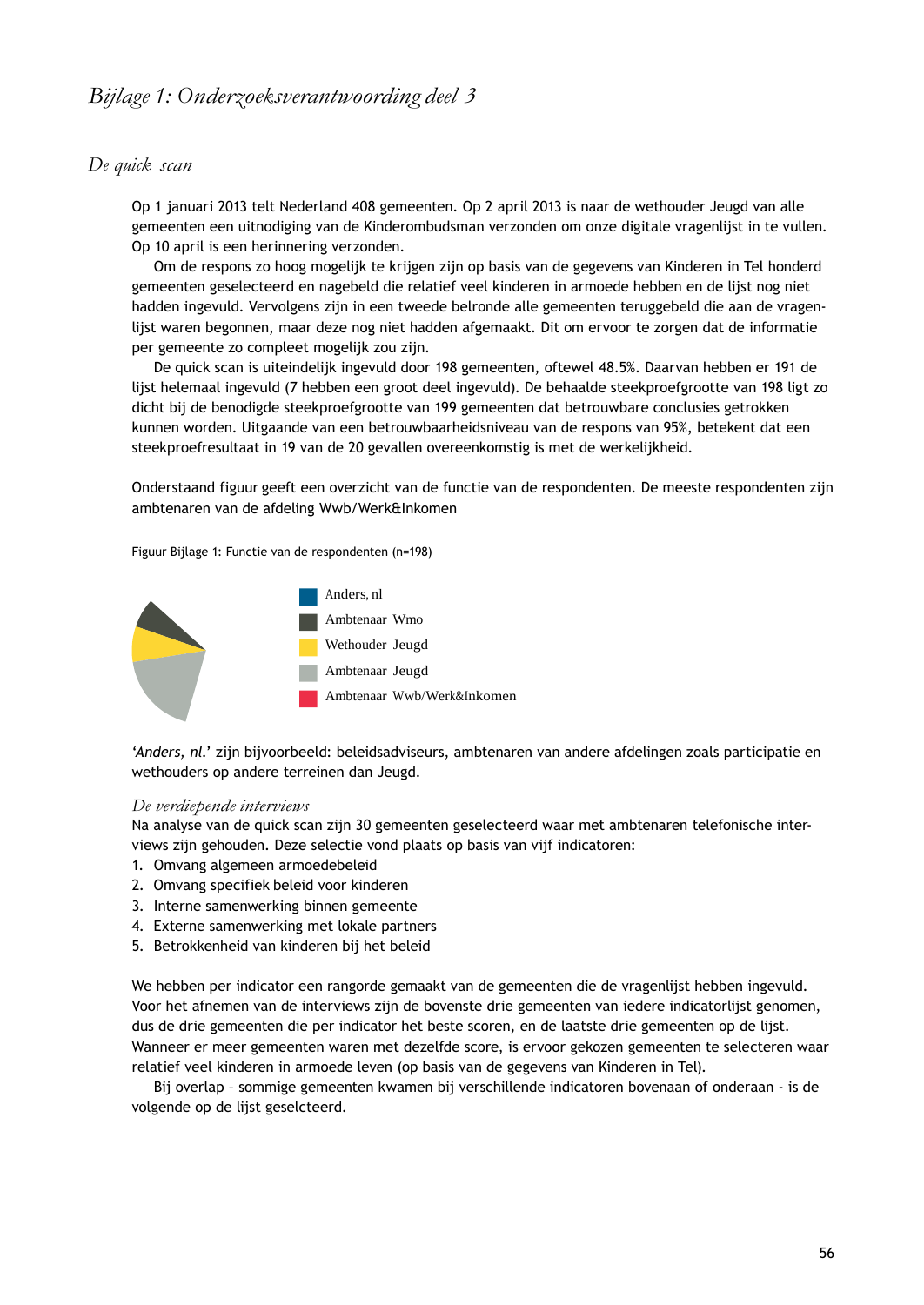Op basis van deze selectiemethode zijn in de volgende dertig gemeenten telefonische interviews afgenomen:

- Aa en Hunze Aalten Amsterdam Arnhem Boekel Brunssum Capelle aan den ijssel Den Haag Den Helder Eindhoven
- Gorinchem Groningen Hilversum Hoogezand-sappemeer Kerkrade Landgraaf Montferland Nieuwegein Pekela Roermond
- Schinnen Sittard-Geleen Sudwest Fryslan Teylingen Utrecht Vlist Vught Woensdrecht Zoetermeer Zwijndrecht

# *Bijlage 2: Lijst met respondenten deel 3: 198 deelnemende gemeenten*

| Gemeente               | Provincie     | Inwonertal | Gemeente             | <b>Provincie</b> | Inwonertal |
|------------------------|---------------|------------|----------------------|------------------|------------|
| Aa en Hunze            | Drenthe       | 25.785     | Den Haag             | Zuid-Holland     | 495.083    |
| Aalten                 | Gelderland    | 27.439     | Den Helder           | Noord-Holland    | 57.207     |
| Albrandswaard          | Zuid-Holland  | 24.674     | Diemen               | Noord-Holland    | 25.012     |
| Alkmaar                | Noord-Holland | 93.936     | Doesburg             | Gelderland       | 11.636     |
| Almelo                 | Overijssel    | 72.599     | Doetinchem           | Gelderland       | 56.037     |
| Almere                 | Flevoland     | 190.655    | Dongeradeel          | Fryslân          | 24.292     |
| Alphen-Chaam           | Noord-Brabant | 9.466      | Dordrecht            | Zuid-Holland     | 118.810    |
| Ameland                | Fryslân       | 3.503      | Drimmelen            | Noord-Brabant    | 26.477     |
| Amersfoort             | Utrecht       | 146.592    | Dronten              | Flevoland        | 40.164     |
| Amsterdam              | Noord-Holland | 779.808    | Echt-Susteren        | Limburg          | 32.264     |
| Apeldoorn              | Gelderland    | 156.199    | Edam-Volendam        | Noord-Holland    | 28.583     |
| Appingedam             | Groningen     | 12.090     | Ede                  | Gelderland       | 108.285    |
| Arnhem                 | Gelderland    | 148.070    | Eemsmond             | Groningen        | 16.357     |
| Assen                  | Drenthe       | 66.177     | Eersel               | Noord-Brabant    | 18.166     |
| <b>Beek</b>            | Limburg       | 16.548     | Eindhoven            | Noord-Brabant    | 216.036    |
| Beesel                 | Limburg       | 13.844     | Emmen                | Drenthe          | 109.259    |
| Bellingwedde           | Groningen     | 9.402      | Enkhuizen            | Noord-Holland    | 18.173     |
| Bergeijk               | Noord-Brabant | 18.073     | Ermelo               | Gelderland       | 26.133     |
| Bergen op Zoom         | Noord-Brabant | 66.074     | Ferwerderadiel       | Fryslân          | 8.864      |
| Bernheze               | Noord-Brabant | 29.728     | Geldrop-Mierlo       | Noord-Brabant    | 38.389     |
| Beuningen              | Gelderland    | 25.507     | Gemert-Bakel         | Noord-Brabant    | 28.906     |
| Bladel                 | Noord-Brabant | 19.386     | Gennep               | Limburg          | 17.383     |
| Bloemendaal            | Noord-Holland | 22.039     | Gilze en Rijen       | Noord-Brabant    | 25.764     |
| Bodegraven-Reeuwijk    | Zuid-Holland  | 32.728     | Goeree-Overflakkee   |                  |            |
| <b>Boekel</b>          | Noord-Brabant | 9.865      | Goes                 | Zeeland          | 36.665     |
| Borger-Odoorn          | Drenthe       | 25.941     | Gorinchem            | Zuid-Holland     | 34.895     |
| Borne                  | Overijssel    | 21.557     | Gouda                | Zuid-Holland     | 71.047     |
| Borsele                | Zeeland       | 22.707     | Graalsmeer-Uithoorn  |                  |            |
| Boskoop                | Zuid-Holland  | 15.045     | Groningen            | Groningen        | 189.991    |
| <b>Breda</b>           | Noord-Brabant | 174.599    | Haarlemmermeer       | Noord-Holland    | 143.374    |
| <b>Brielle</b>         | Zuid-Holland  | 15.978     | Hardinxveld-Giessen- | Zuid-Holland     | 17.535     |
| Bronckhorst            | Gelderland    | 37.677     | dam                  |                  |            |
| <b>Brunssum</b>        | Limburg       | 29.375     | Harlingen            | Fryslân          | 15.878     |
| Bussum                 | Noord-Holland | 32.410     | Heemskerk            | Noord-Holland    | 39.206     |
| Capelle aan den IJssel | Zuid-Holland  | 66.104     | Heerde               | Gelderland       | 18.300     |
| Coevorden              | Drenthe       | 36.067     | Heerenveen           | Fryslân          | 43.454     |
| Cuijk                  | Noord-Brabant | 24.580     | Heerlen              | Limburg          | 89.212     |
| Dalfsen                | Overijssel    | 27.313     | Heeze-Leende         | Noord-Brabant    | 15.295     |
| Dantumadiel            | Fryslân       | 19.310     | Helmond              | Noord-Brabant    | 88.560     |
| De Wolden              | Drenthe       | 23.637     | Heumen               | Gelderland       | 16.494     |
| Delft                  | Zuid-Holland  | 97.690     | Heusden              | Noord-Brabant    | 43.119     |
|                        |               |            | Hilvarenbeek         | Noord-Brabant    | 15.035     |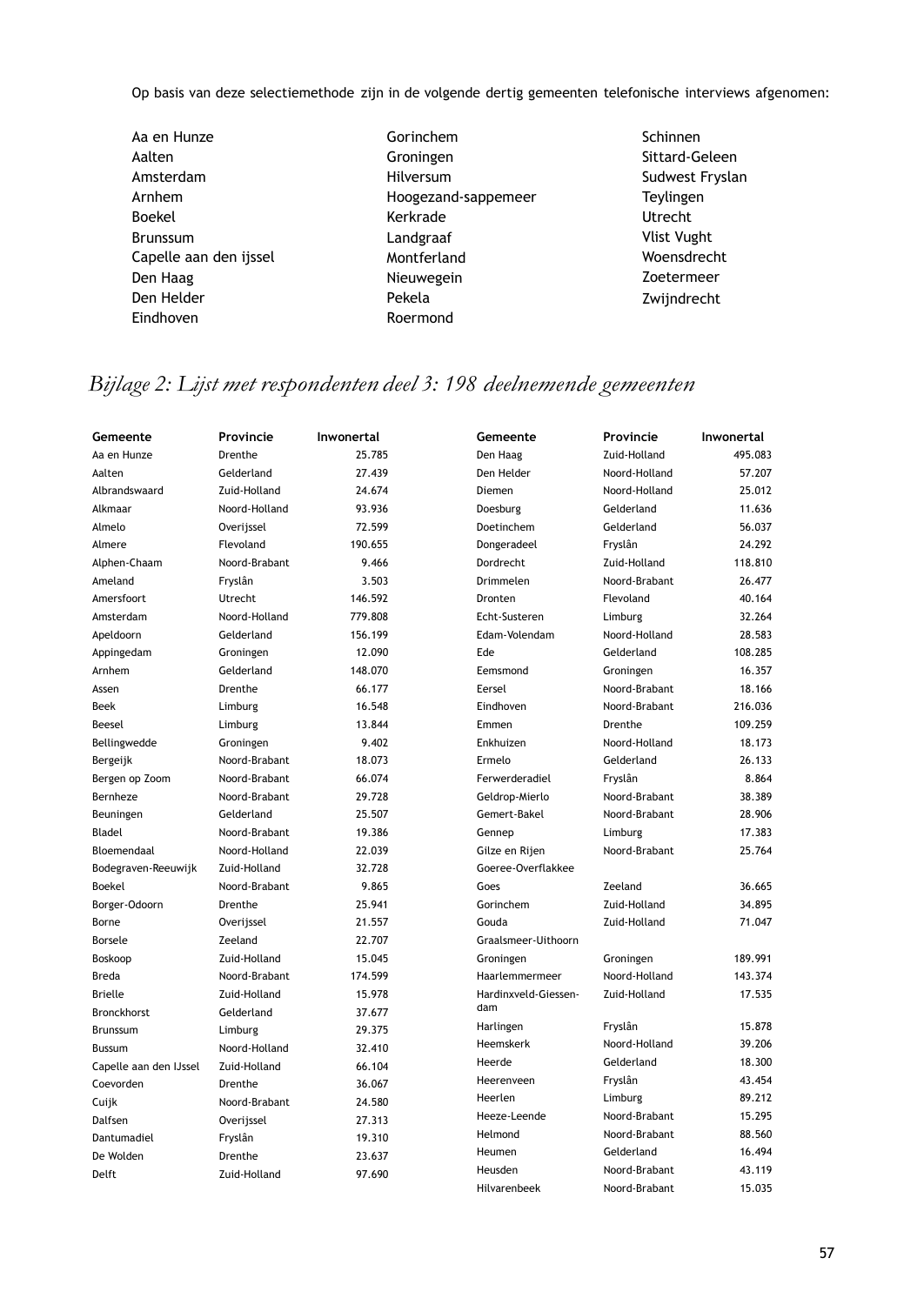| Gemeente                           | Provincie     | Inwonertal | Gemeente               | Provincie     | Inwonertal |
|------------------------------------|---------------|------------|------------------------|---------------|------------|
| Hilversum                          | Noord-Holland | 84.984     | Rijswijk               | Zuid-Holland  | 46.671     |
| Hoogezand-Sappemeer                | Groningen     | 34.814     | Roerdalen              | Limburg       | 21.239     |
| Horst aan de Maas                  | Limburg       | 41.814     | Roermond               | Limburg       | 55.595     |
| Hulst                              | Zeeland       | 27.719     | Roosendaal             | Noord-Brabant | 77.541     |
| <b>IJsselstein</b>                 | Utrecht       | 34.348     | Rozendaal              | Gelderland    | 1.512      |
| Kaag en Braassem                   | Zuid-Holland  | 25.744     | Schagen                | Noord-Holland | 18.671     |
| Kapelle                            | Zeeland       | 12.365     | Scherpenzeel           | Gelderland    | 9.327      |
| Katwijk                            | Zuid-Holland  | 62.044     | Schiedam               | Zuid-Holland  | 75.718     |
| Kerkrade                           | Limburg       | 47.409     | Schinnen               | Limburg       | 13.408     |
| Kollumerland en Nieuw-             | Fryslân       | 12.930     | Schouwen-Duiveland     | Zeeland       | 34.203     |
| kruisland                          |               |            | 's-Hertogenbosch       | Noord-Brabant | 140.786    |
| Laarbeek                           | Noord-Brabant | 21.532     | Simpelveld             | Limburg       | 10.953     |
| Landgraaf                          | Limburg       | 38.186     |                        | Noord-Brabant | 28.114     |
| Landsmeer                          | Noord-Holland | 10.253     | Sint-Michielsgestel    |               | 94.814     |
| Leeuwarden                         | Fryslân       | 94.838     | Sittard-Geleen         | Limburg       |            |
| Leiden                             | Zuid-Holland  | 117.915    | Sluis                  | Zeeland       | 23.979     |
| Leiderdorp                         | Zuid-Holland  | 26.609     | Soest                  | Utrecht       | 45.611     |
| Leidschendam-Voorburg Zuid-Holland |               | 72.068     | Someren                | Noord-Brabant | 18.317     |
|                                    | Flevoland     | 75.111     | Stadskanaal            | Groningen     | 33.122     |
| Lelystad                           |               |            | Stede Broec            | Noord-Holland | 21.402     |
| Lingewaard                         | Gelderland    | 45.589     | <b>Stichtse Vecht</b>  | Utrecht       | 63.050     |
| Littenseradiel                     | Fryslân       | 10.998     | Súdwest Fryslân        | Fryslân       | 82.445     |
| Lochem                             | Gelderland    | 33.278     | Terneuzen              | Zeeland       | 54.823     |
| Losser                             | Overijssel    | 22.664     | Teylingen              | Zuid-Holland  | 35.812     |
| Maasgouw                           | Limburg       | 24.272     | <b>Tilburg</b>         | Noord-Brabant | 206.240    |
| Maassluis                          | Zuid-Holland  | 31.910     | Tynaarlo               | Drenthe       | 32.450     |
| Maastricht                         | Limburg       | 119.664    | Uden                   | Noord-Brabant | 40.721     |
| Menterwolde                        | Groningen     | 12.385     | <b>Uitgeest</b>        | Noord-Holland | 12.819     |
| Meppel                             | Drenthe       | 32.511     | Utrecht                | Utrecht       | 311.367    |
| Midden-Delfland                    | Zuid-Holland  | 18.154     | Valkenburg aan de Geul | Limburg       | 17.024     |
| Midden-Drenthe                     | Drenthe       | 33.581     | Veghel                 | Noord-Brabant | 37.476     |
| Moerdijk                           | Noord-Brabant | 36.547     | Velsen                 | Noord-Holland | 67.347     |
| Montferland                        | Gelderland    | 34.976     | Venlo                  | Limburg       | 99.793     |
| Nieuwegein                         | Utrecht       | 60.947     | Vlaardingen            | Zuid-Holland  | 71.269     |
| Nieuwkoop                          | Zuid-Holland  | 26.988     | Vlissingen             | Zeeland       | 44.536     |
| Nijkerk                            | Gelderland    | 39.788     | Vlist                  | Zuid-Holland  | 9.806      |
| Nijmegen                           | Gelderland    | 164.223    | Voerendaal             | Limburg       | 12.664     |
| Noardwest Fryslan                  |               |            | Voorschoten            | Zuid-Holland  | 23.865     |
| Noordenveld                        | Drenthe       | 30.794     |                        |               |            |
| Noordwijk                          | Zuid-Holland  | 25.438     | Vught                  | Noord-Brabant | 25.654     |
| Nunspeet                           | Gelderland    | 26.685     | Wageningen             | Gelderland    | 36.642     |
| Nuth                               | Limburg       | 15.595     | Waterland              | Noord-Holland | 17.140     |
| Oldenzaal                          | Overijssel    | 32.176     | West Maas en Waal      | Gelderland    | 18.301     |
| Oost Gelre                         |               | 30.113     | Westland               | Zuid-Holland  | 99.776     |
|                                    | Gelderland    |            | Wijdemeren             | Noord-Holland | 23.312     |
| Ooststellingwerf                   | Fryslân       | 26.004     | Winterswijk            | Gelderland    | 29.026     |
| Oostzaan                           | Noord-Holland | 9.114      | Woensdrecht            | Noord-Brabant | 21.682     |
| Opmeer                             | Noord-Holland | 11.420     | Woerden                | Utrecht       | 49.748     |
| Opsterland                         | Fryslân       | 29.991     | Woudenberg             | Utrecht       | 12.008     |
| Overbetuwe                         | Gelderland    | 45.953     | Zandvoort              | Noord-Holland | 16.632     |
| Peel en Maas                       | Limburg       | 43.188     | Zeist                  | Utrecht       | 60.824     |
| Pekela                             | Groningen     | 12.954     | Zevenaar               | Gelderland    | 32.234     |
| Pijnacker-Nootdorp                 | Zuid-Holland  | 49.286     | Zoetermeer             | Zuid-Holland  | 121.911    |
| Purmerend                          | Noord-Holland | 79.193     | Zoeterwoude            | Zuid-Holland  | 8.130      |
| Raalte                             | Overijssel    | 36.688     | Zuidhorn               | Groningen     | 18.631     |
| Reimerswaal                        | Zeeland       | 21.614     | Zuidplas               | Zuid-Holland  | 40.521     |
| Renkum                             | Gelderland    | 31.559     | Zundert                | Noord-Brabant | 21.163     |
| Renswoude                          | Utrecht       | 4.752      | Zwijndrecht            | Zuid-Holland  | 44.445     |
| Reusel-De Mierden                  | Noord-Brabant | 12.606     | Zwolle                 | Overijssel    | 120.355    |
| Rijnwoude                          | Zuid-Holland  | 18.465     |                        |               |            |
|                                    |               |            |                        |               |            |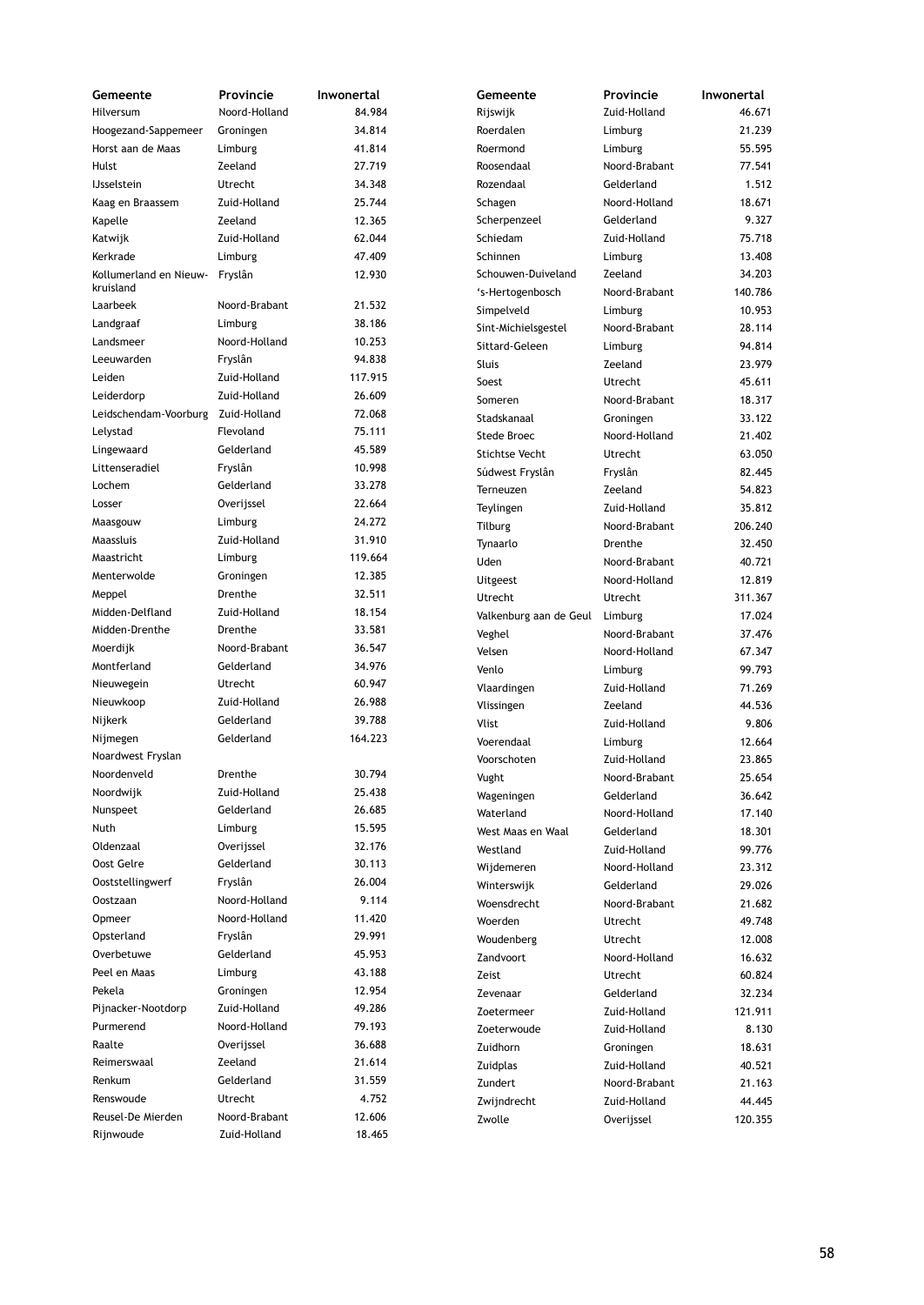## *Achtergrond Kinderen in Armoede*

In deze bijlage wordt een korte samenvatting gegeven van de kennis uit eerder onderzoek over de gevolgen voor kinderen in een armoede situatie. Deze input is gebruikt bij het opstellen van de vragenlijst. Deze kennis gaat over de vraag hoe kinderen zelf hun leefsituatie ervaren en ermee omgaan en ook wat de gevolgen zijn voor een gezonde ontwikkeling van kinderen.

In dit rapport wordt armoede geduid als de leefsituatie van mensen met een laag inkomen; armoede is leven op of onder het door de landelijke overheid vastgestelde sociale minimum.

#### *De ervaringen van kinderen en jongeren*

Over de beleving en de ervaringen van kinderen en jongeren zelf over het leven in een armoedesituatie is weinig onderzoek gedaan. Eén van de eersten die dit deden waren Snel, Hoek en Chessa (2001). Zij interviewden 54 kinderen (6-16 jaar) en hun ouders. Opvallend bij dit onderzoek is de diversiteit in de ervaringen van de kinderen. Het gaat dan niet 'alleen' om (soms zeer ernstige) ervaringen op het gebied van materiële en sociale deprivatie, maar ook gaat het om minder grijpbare ervaringen op het gebied van 'emotionele belasting': meerdere kinderen geven aan dat hun ouders hen direct betrekken bij de financiele gezinsproblemen (hun ouders vragen hen geld te leen of maken hen deelgenoot van hun financiële zorgen). De impact van deze ervaringen kan groot zijn. Kinderen merken op dat zij zich buitengesloten voelen, geven blijk van gevoelens van schaamte en onzekerheid en zoeken soms een oplossing in stelen. Sommige kinderen nemen de zorgen van hun ouders over en geven blijk van gevoelens van ongerustheid en machteloosheid.

Van der Hoek (2005) vroeg in 2004 aan 63 kinderen (6-16 jaar) uit gezinnen met een minimuminkomen hoe zij het ervaren om op te groeien in een arm gezin en hoe zijn omgaan met armoede in hun leven. Kinderen vertellen dat ze binnen en buiten het gezin met hun armoede worden geconfronteerd. Ieder kind gaat daar anders mee om. Sommige kinderen hebben een bijbaantje of sparen, maar vaker proberen kinderen hun omstandigheden te verbergen door er niet met hun vriendjes over te praten. Ook praten de kinderen zo weinig mogelijk met hun ouders over geld en laten ze hen niet merken dat ze graag iets willen hebben of doen dat geld kost. Andere kinderen hebben het gevoel dat ze er toch niets aan kunnen veranderen. Ze voelen schaamte, jaloezie of uitsluiting, omdat hun leeftijdgenoten veel meer hebben en kunnen doen. Ook kunnen ze verdriet of woede voelen als hun ouders hen steeds dingen ontzeggen. Sommige kinderen nemen de zorgen van hun ouders over. Volgens Van der Hoek blijkt uit de literatuur dat de meer passieve en vermijdende vormen van omgaan met armoede het minst effectief zijn en eerder tot psychische problemen bij kinderen kunnen leiden. Conclusie van haar onderzoek was arme kinderen niet als homogene groep te zien en dat er meer aandacht moet komen voor welke beschermende en risicofactoren de ongunstige invloed van armoede op het dagelijkse leven van de kinderen verminderen of verzwaren.

#### *Armoede en de participatievan kinderen en jongeren*

Het Ministerie van Sociale Zaken en Werkgelegenheid is vervolgens, als het onderwerp de politieke agenda heeft gehaald, opdrachtgever voor het vierjarige project 'Armoede en sociale uitsluiting bij Kinderen'. In het kader daarvan maakt het SCP in een eerste peiling in 2008 door 2200 kinderen (5-18 jaar) en één van hun ouders te interviewen. De resultaten zijn gekoppeld aan inkomensgegevens van het CBS. Uit dit onderzoek blijkt dat bij kinderen die niet 'maatschappelijk actief' zijn financiële redenen drie keer zo vaak een rol spelen als bij niet-arme kinderen: 48% tegenover 16%. Financiële redenen worden veel vaker genoemd bij niet-deelname aan sport dan bij niet-deelname aan culturele activiteiten. Bijstandskinderen nemen veruit de meest ongunstige positie in (Jehoel-Gijsbers, 2009). In 2010 is dit onderzoek herhaald. Gemeenten kregen de laatste jaren extra geld voor het beleidsinitiatief 'Kinderen doen mee'. Het SCP vergelijkt de situatie voor en na de inzet van dat beleid. Er is 3% meer participatie in 2010 dan in 2008; dit is minder dan beoogd (Roest, 2011).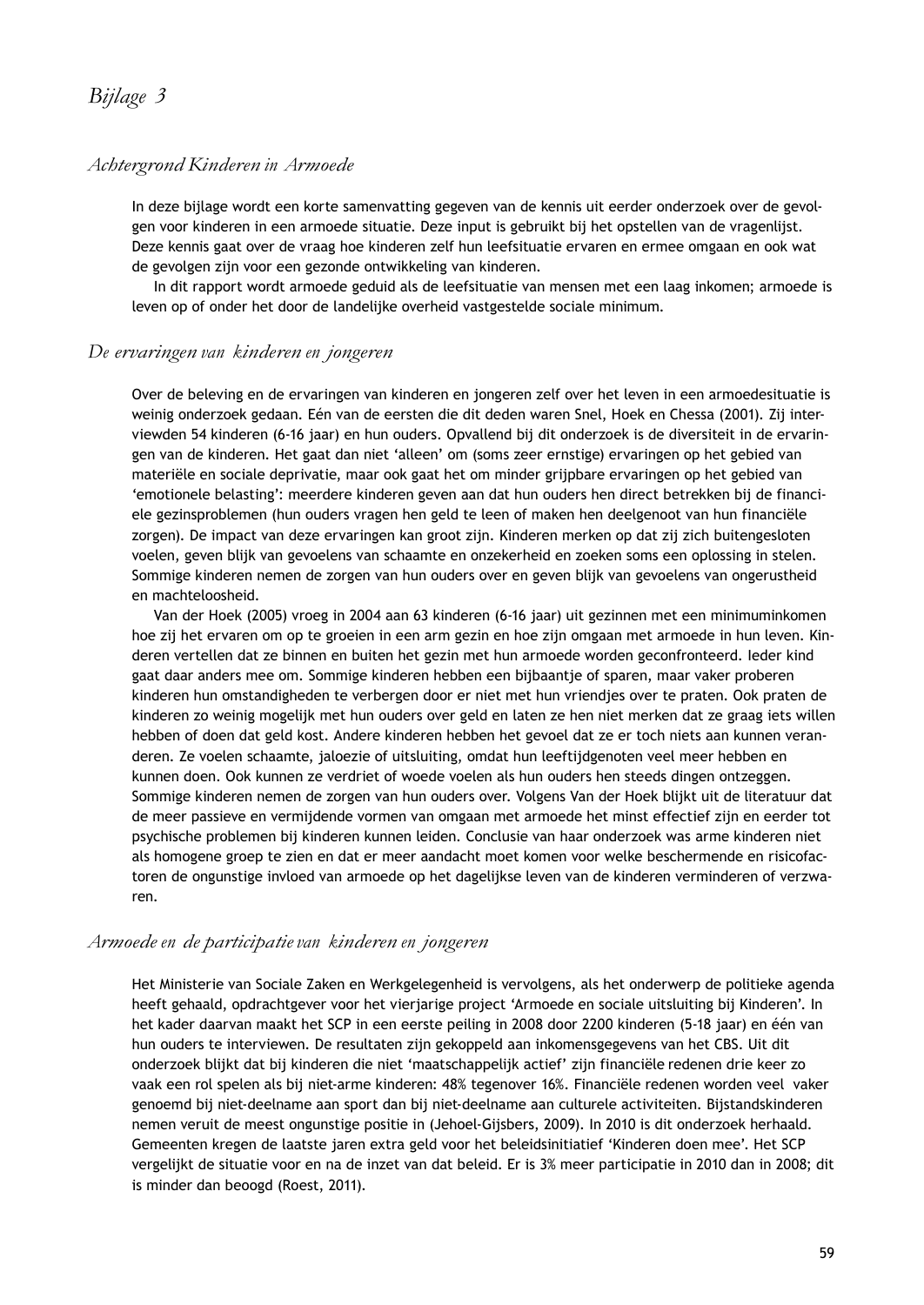Met behulp van hetzelfde onderzoeksmateriaal deed het SCP als eerste in Nederland onderzoek naar de omvang en achtergronden van sociale uitsluiting bij kinderen in Nederland. Wat houdt het voor kinderen in? In het rapport wordt een theoretisch concept en meetinstrument van sociale uitsluiting uiteengezet. Met hulp hiervan constateren de onderzoekers uit de interviews dat er ongeveer bij een op de twintig kinderen sprake is van sociale uitsluiting in termen van materiële deprivatie, onvoldoende sociale participatie en onvoldoende toegang tot sociale rechten. Kinderen in een bijstandsgezin zijn veel vaker dan gemiddeld sociaal uitgesloten. Het belangrijkste verklaringsmechanisme voor sociale uitsluiting is financieel-economisch van aard. Een andere belangrijke verklaring is sociaal-cognitief; als ouders zelf weinig participeren zijn hun kinderen sociaal uitgesloten. Dit is vaker bij laag opgeleide, niet westerse ouders het geval. Sociale uitsluiting doet zich ook bij niet-arme kinderen voor. Armoedebestrijding is volgens het SCP daarom niet voldoende om sociale uitsluiting tegen te gaan (Roest, Lokhorst en Vrooman, 2010).

In de periode 2008-2010 liet het SCP door middel van mondelinge interviews 996 32-36-jarigen terugkijken op de afgelopen 25 jaar van hun leven. Daarbij werd niet alleen gevraagd naar het voorkomen van sociale uitsluiting maar ook naar mogelijke verklaringen. De subjectief verkregen informatie is gekoppeld aan gegevens van het CBS waardoor nagegaan kon worden of de respondenten die in het verleden arm waren dit nu ook zijn: de overgrote meerderheid (93%) bleek dit als volwassene niet meer te zijn. Ze hebben in hun leven vaker te maken gehad met materiële tekorten en achterblijvende sociale participatie. Toch is het risico op armoede en sociale uitsluiting veel groter dan voor hun welvarender leeftijdgenoten. Om het risico op armoede en sociale uitsluiting laag te houden is het van belang dat (arme) kinderen voldoende gelegenheid hebben een goede opleiding te volgen (Guiaux, 2011).

#### *Relatie armoede en andere factoren*

Relatief veel kwalitatief onderzoek is gedaan naar de relatie tussen armoede en andere factoren. Uit de genoemde SCP-onderzoeken blijkt dat armoede bij ouders vaak gepaard gaat met andere problemen, zoals een lage opleiding, geringe vaardigheden of schuldenproblematiek en (financiële) stress bij ouders waarvan kinderen veel last hebben (Guiaux e.a. 2011; Roest e.a. 2010).

Onderzoek van Professor Maja Dekovic (pedagoge) en anderen uit 1997 laat zien dat er bij kinderen tot 12 jaar een verband is tussen armoede en het vaker hebben van psychosociale problemen, maar niet bij adolescenten. Het gaat zowel om internaliserend - naar binnen gekeerd - probleemgedrag, zoals angst, depressie, sociale teruggetrokkenheid en psychosomatische symptomen, als om externaliserend - naar buiten gericht - probleemgedrag, zoals ongehoorzaamheid, agressie, regelovertreding en hyperactiviteit.

Volgens promotieonderzoek van Kennedy P. Olak Amone (Rijksuniversiteit Groningen, 2009) leidt een lage sociaaleconomische positie vaker tot het externaliseren van problemen. Stressvolle gebeurtenissen die niet het gevolg zijn van gedragingen van de jongere of die buiten zijn controle liggen, bijvoorbeeld het overlijden van een van de ouders, leiden waarschijnlijk eerder tot internaliserend gedrag.

Greet Geenen (2007) stelt in haar proefschrift dat in arme gezinnen heel weinig kinderen veilig gehecht zijn. Deze onveilige gehechtheid is een grote risicofactor en arme kinderen geven dan ook al op heel jonge leeftijd, tussen 1 en 3 jaar, signalen af die wijzen op een moeizame ontwikkeling.

Een vergelijking van verschillende internationale onderzoeken laat zien dat kinderen bij wie sprake is van een opeenstapeling van sociaaleconomische risicofactoren, ongeveer even vaak een onveilige (gedesorganiseerde) gehechtheidrelatie ontwikkelen als kinderen die mishandeld worden (Cyr e.a. 2010).

Ook blijkt armoede een belangrijke risicofactor voor kindermishandeling. Door een overbelasting van een gezin door een opeenstapeling van risicofactoren kunnen kinderen eerder het gevaar lopen het slachtoffer van kindermishandeling te worden (RMO, 2009). Als er meer dan vier risicofactoren in het spel zijn, is de kans op kindermishandeling rond de 30 procent (Hermanns, 2005). Meer hierover is te vinden in het dossier Kindermishandeling (RMO, 2009).

Daarnaast vergroot armoede de kans op het verlaten van de school zonder een startkwalificatie van minimaal een mbo-diploma op niveau 2, zelfs wanneer de betreffende jongere goed mee kan komen op school(Holter, 2008).

Over het verband tussen armoede en gezondheid bij kinderen is nog weinig Nederlandse literatuur beschikbaar. Onderzoek uit 1999 liet zien dat kinderen met gezondheidsrisico's zich bevinden in drie soorten huishoudens: eenoudergezinnen, gezinnen waarvan beide ouders in het buitenland zijn geboren en grote gezinnen. In dergelijke huishoudens zijn de gezondheidsrisico's die aan armoede te wijten zijn drie tot acht keer zo groot als in andere soorten gezinnen (Nederland e.a. 2007).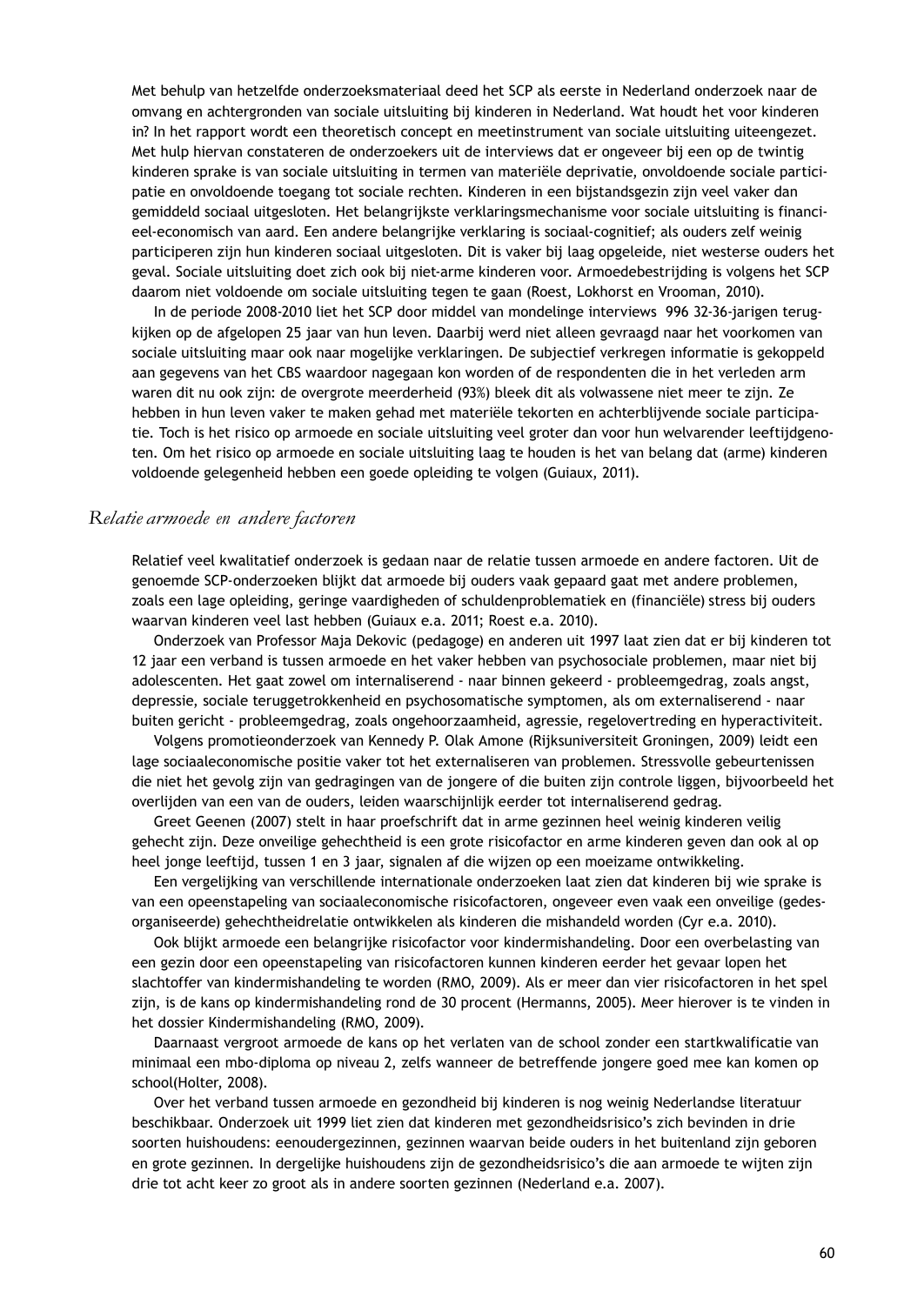# *Bijlage 4*

# *Deelnemers expertgroep*

Mw. C. van Gaalen (Nibud)

- Mw. W. Kuiper (Stichting Clientenperspectief/Clip)
- Mw. J. Udo (Gemeente Utrecht)
- Mw. V. Vos (Gemeente Almere)
- Mw. H. Kalthoff (Nederlands Jeugdinstituut)
- Mw. A. vd Meer (Ministerie van SZW)
- Mw. T. van der Hoek (op persoonlijke titel)
- Mw. A. Roest (op persoonlijke titel)
- Mw. N. Landsmeer (Ned. Vereniging voor Kindergeneeskunde)
- Mw. A. van Wijngaarden (Ned. Vereniging voor Kindergeneeskunde)
- Mw. S. Hof (Sociaal Cultureel Planbureau)
- Mw. M. Begeman (Artsen Jeugdgezondheidszorg Nederland)